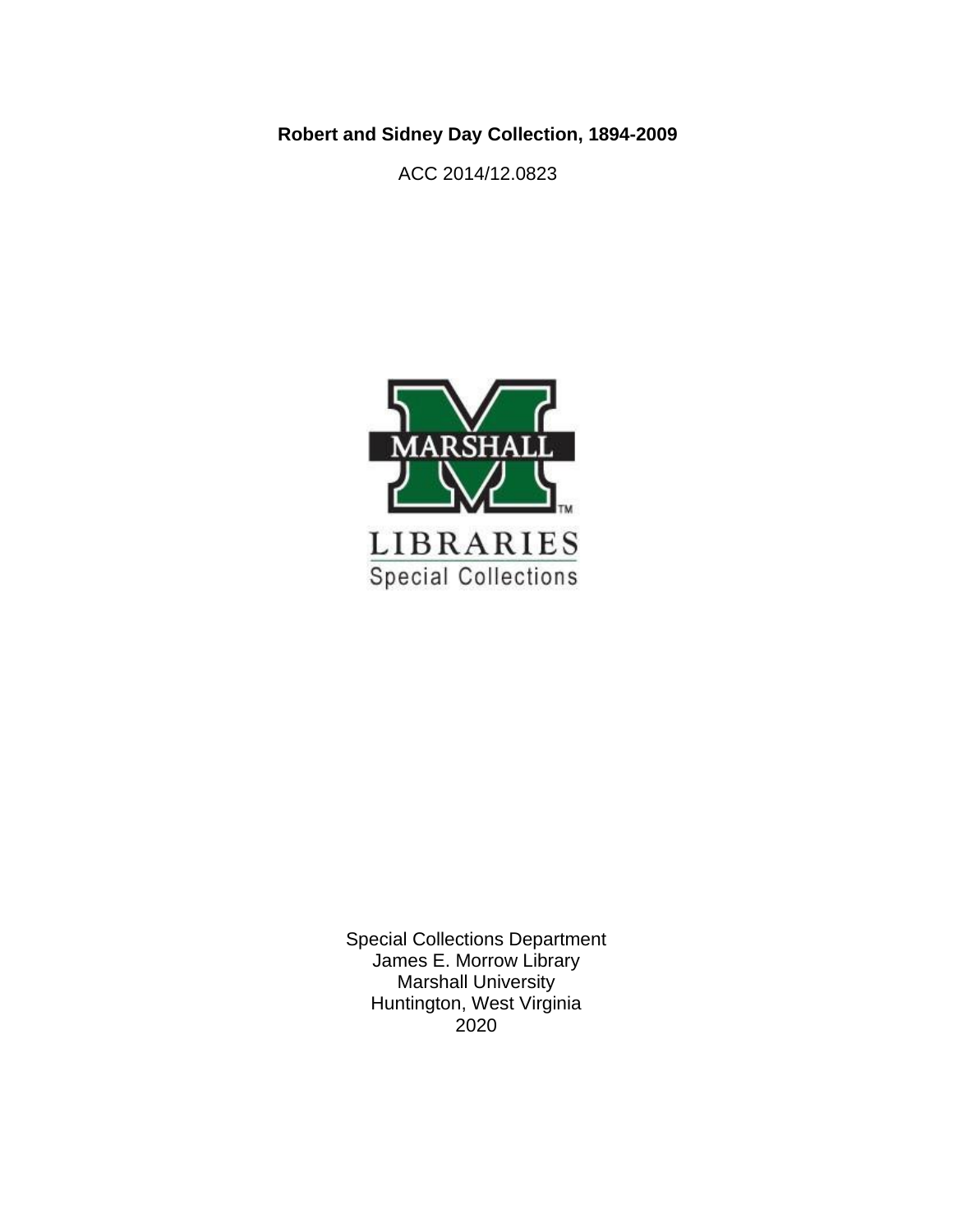### **Summary:**

Title: Robert and Sidney Day Collection Span Dates: 1894-2009 Creator: Robert Day and Sidney Day Repository: Marshall University Special Collections, Morrow Library (Huntington, WV) Processed by: Final processing and inventory prepared by Crystal Kendrick and overseen by Elizabeth James with initial inventories by Rebecca Tacket (4/22/2015) and Shannon Perry (2/6/2017) Accession Number: 2014/12.0823 Accession 2006/02.0748 has been merged with accession 0823. Date Completed: April, 2020 Access to Collection: Open Extent: 11 linear feet Donor: Mary Day Tonnesen and Barbara Tonnesen

### **Search terms:**

**Architects Architecture** Design Architecture firms

#### **Biographical Notes:**

Robert Lum (possibly Lune) Day (October 9, 1853-July 7, 1928) was an architect in Huntington, West Virginia from 1900 to 1924. Some of his well-known architectural projects are the Miller & Ritter Building, Huntington Publishing Company, and the West Wing of the Cabell County Courthouse in Huntington. He made a specialty of fireproof construction.

His son, Sidney Logan Day (Dec. 4, 1887-February 22, 1968) joined the firm in 1913, soon after graduating from Massachusetts Institute of Technology in Boston. After his father's retirement, he moved the firm's offices from the Frederick Building to the First Huntington National Bank Building. He eventually retired in 1963.

## **Scope and Content:**

The collection consists of materials from Robert L. Day and Sidney L. Day's education and professional lives as architects in Huntington, West Virginia in the early to midtwentieth century, with the majority of the collection relating to their professional careers. Dates for the materials range from 1894 to 2009 with the bulk of materials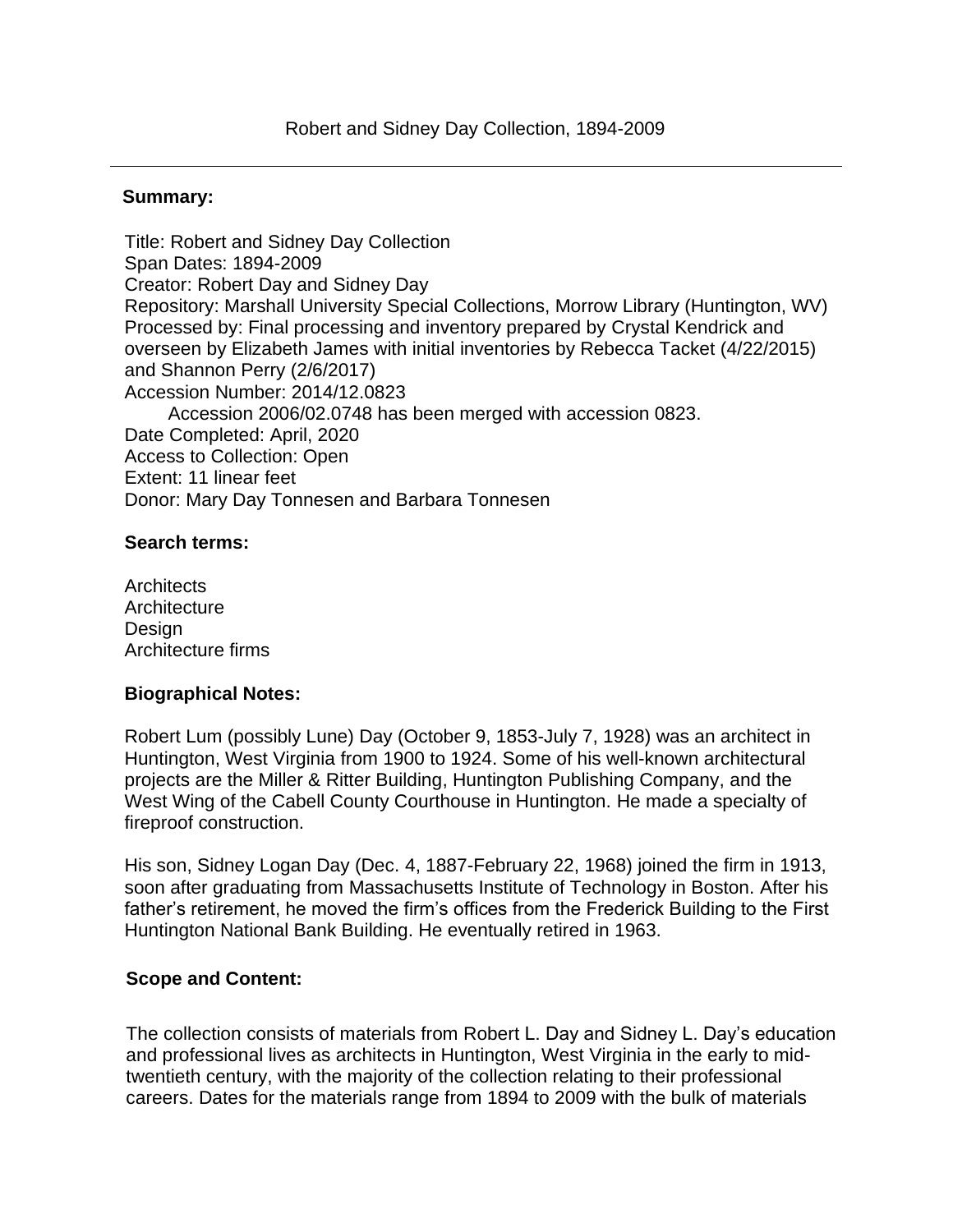created between 1910 and 1960. Multiple material formats are found within the collection. Formats include paper documents such as business correspondence and project estimates, industry tools and instruments, industry catalogs, clippings, and brochures, architectural blueprints, architectural renderings, and educational certificates, with blueprints and renderings consisting of fifteen flat file drawers, or nearly half of the collection. The collection is divided into two series: professional materials and educational materials. These two series are further divided as follows:

Series 1 – Professional Materials

- Professional work: blueprints, drawings, photographs, and sketches of planned buildings, both commercial and residential. These materials are in boxes 1, 4, 5, and in the blueprint map case.
- Financial documents: cost estimates, billing statements, and receipts. These materials are in boxes 1, 3, 5, and 7.
- Clippings: items clipped from newspapers, journals, and catalogs. These materials are in boxes 2, 3, 5, and in the blueprint map case.
- Tools and publications: architectural tools and industrial literature, including catalogs, fliers, professional newsletters, industry journals, and reference books. This series is located in boxes 1, 3, 4, 7, and 8.

Series 2 – Educational Materials

• Educational materials from three of the schools Sidney Day attended: International Correspondence Schools, Marshall College, and Massachusetts Institute of Technology. Formats include certificates, textbooks, coursework, and blueprints and drawings This series is contained in boxes 4, 6, 7, 8 and in the blueprint map case.

## **Processing Notes:**

This collection was already processed at the time the finding aid was created. Minimal changes to folder titles, order, or content were made. Existing inventories with folder lists already completed were used in the creation of this finding aid.

## **Preferred Citation:**

Robert and Sidney Day Collection, Accession No. 2014/12.0823, Special Collections Department, Marshall University, Huntington, WV.

## **Access and Use:**

For more information or to use any collection, contact: Special Collections, Morrow Library Marshall University One John Marshall Drive Huntington, WV 25755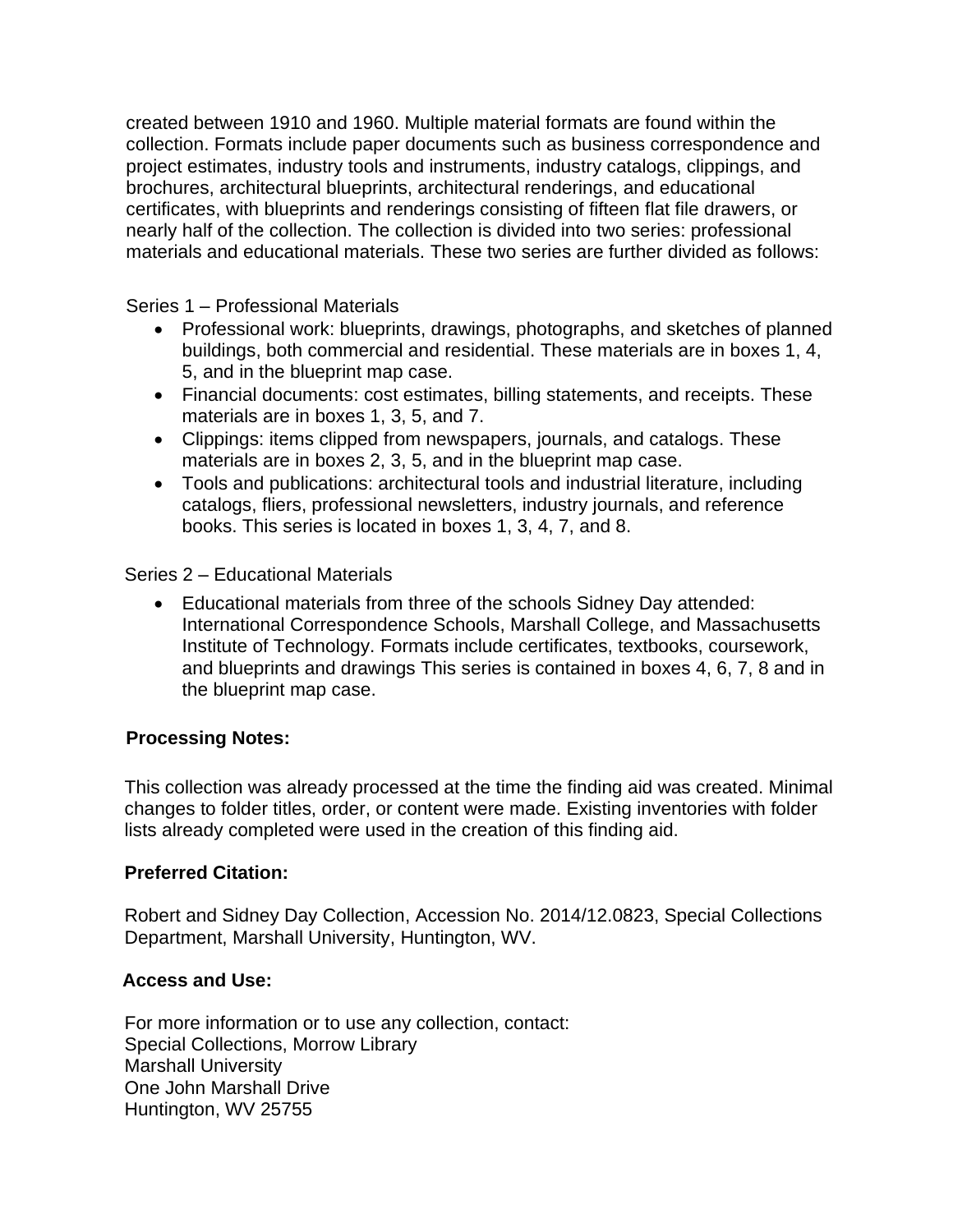(304) 696-2343 [speccoll@marshall.edu](mailto:speccoll@marshall.edu) **Container Contents**

#### **Box 1**

Folder 1 – Veterans Administration Policy and Correspondences November 1, 1921 to November 1951

Folder 2- Commercial correspondence from Architectural Arts November 5, 1958

Folder 3- Correspondence and certificate from National Council of Architectural Registration Board March 10 1955 to May 17 1955

Folder 4- Starr Sporting cost estimate June 4 to June 5 1945

Folder 5- General Services Administration, Public Buildings Service July 14, 1955

Folder 6- Marshall College School of Journalism Joseph Harvey Long Journalism Hall elevations and cost estimates, December 13, 1937 to March 15, 1938

Folder 7- Partial List of Buildings dates and fireproof status, April 1, 1931

Folder 8- Eleanor Presbyterian Church sketch of church and tower addition, photos, dedication service bulletin, correspondence from church minister, sketch of church lot; March 22, 1950 to November 1953

Folder 9- Y.M.C.A., Huntington, WV Chapel plan, cost estimate for and related documentation; February 27, 1956 to September 22, 1956

Folder 10- Raymond Salvati Residence 1130 13<sup>th</sup> Ave Herald-Advertiser article June 28, 1953

Folder 11- Article from the Herald Dispatch by Don Daniel McMillian entitled "Father and son architects left mark on Huntington," June 28, 2009; Sidney L. Day obituary, February 22, 1968

Folder 12- Preliminary sketches dated July 15, 1958

Folder 13- Style Shop, 4<sup>th</sup> Ave & 10<sup>th</sup> Street Ritter Building photographs; Cold Spring Granite Company correspondence September 26, 1950; Brown's Apparel work list

Folder 14- Hite-Saunders Elementary School construction photographs, film negatives, newspaper clippings; July 12, 1956 to April 14, 1957

Folder 15- West Junior High School photographs and newspaper clippings; August 16, 1959

Folder 16- Cascade- Shivel construction photographs and negatives, n.d.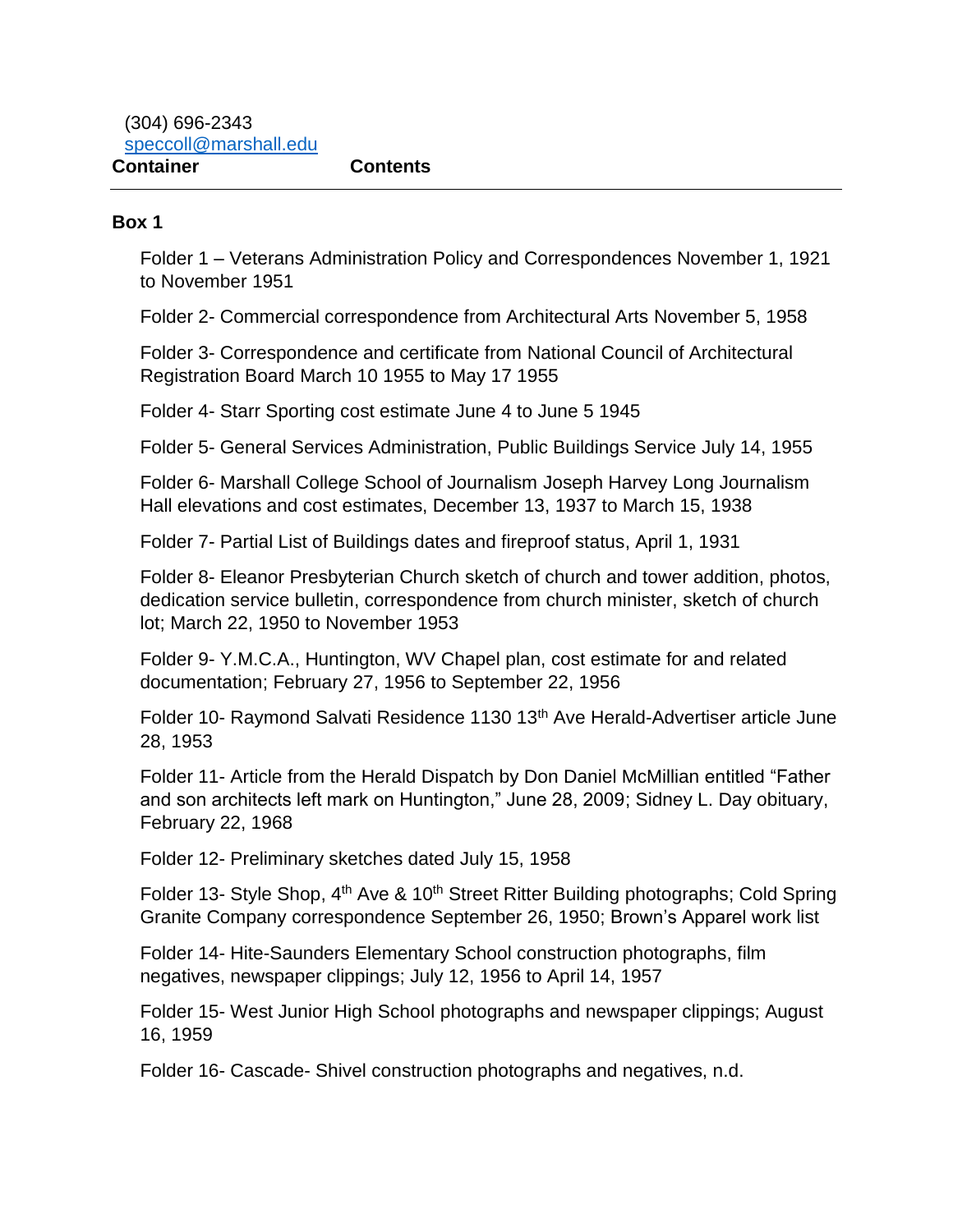Folder 17- Judge C.W. Campbell Residence photographs, n.d.; newspaper clipping from October 2, 2004

Folder 18- Branchland Pipe & Supply, Paintsville, KY. photographs and negatives, n.d.

Folder 19- Miller House (1511 McCoy Road) photographs

Folder 20- Through the Ages, Vol.1, No.6 (Oct 1923) from the National Association of Marble Dealers

Folder 21- First Presbyterian Church preliminary estimates, Presbyterian Church School, correspondence; cost estimate, handwritten notes; general construction bid; May 18, 1950 to January 2, 1956

Folder 22- First Presbyterian Church proposed addition, specifications for church school; May 28, 1924 to November 28, 1949

Folder 23- Missing

Folder 24 a- Beverly Hills Presbyterian Church sketches and bulletin; sketch of Lavalette Church; Specifications for Beverly Hills Presbyterian Church; August 30, 1946 to January 1955

Folder 24 b- Huntington Publishing Company- Addition photographs and negatives; professional correspondence; hand-written notes; newspaper clippings; sketches; general specifications; May 9, 1956 to July 31, 1958

Folder 25- Lavalette Methodist Church newspaper clippings; Westmoreland Baptist Church newspaper clipping with photo; December 28, 1952 to April 9, 1955

Folder 26- Cross Roads Baptist Church newspaper clipping dated August 13, 1956

Folder 27- Missing

Folder 28 a- Spring Valley Presbyterian Church photographs and negatives dated July 30, 1957

Folder 28 b- Twenty- Sixth Street Baptist Church photographs and negatives dated September 5, 1957; newspaper clipping dated July 21, 1950

Folder 29- Construction Report: The Voegele + Dinning Company, November 30, 1919 to January 15, 1920 (Folder 1 of 2) with photographs

Folder 30- Construction Report: The Voegele + Dinning Company, January 31, 1920 to May 15, 1920 (Final Report) Folder 2 of 2) with photographs

Folder 31: Construction Report: Huntington Drug Company, February 15, 1920 to May 15, 1920 (Folder 1 of 2) and photographs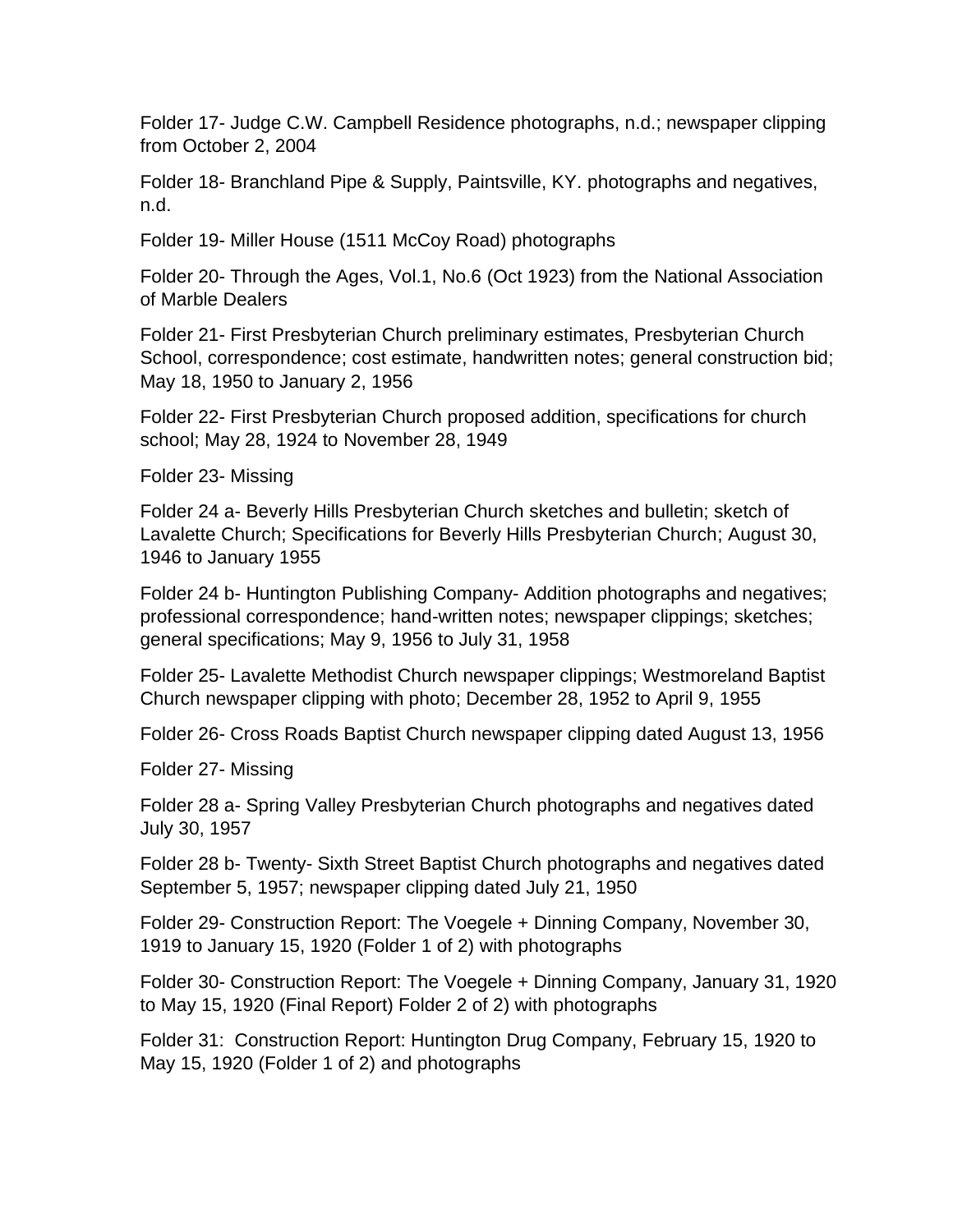Folder 32- Construction Report: Huntington Drug Company, May 31, 1920 – October 15, 1920 (Final Report) Folder 2 of 2 and photographs

Folder 33- Clippings; Various Urban Photos, Examples of Architectural Styles, and flood newspaper clippings 1934- 1956

Folder 34- Photographs of Sydney L. Day Structures and photographs labeled "Part of Examination Exhibit of Sydney L. Day"

Folder 35- Various Architectural Industry Pamphlets November 1927 to 1955

Folder 36- Informational Pamphlets from Huntington Chamber of Commerce, July 1950- November 1952

Folder 37- Board of Park Commissioners, Huntington, WV Correspondence and Proposals, 1936- 1942 concerning Ritter Mausoleum and Four Pole Creek Bridge

Folder 38- Color Sketches, W.R. Ritter Home 1938 January 17 to January 19, 1938

Folder 39- Color sketches and Estimates, Armstrong Products Co, June 30 to July 1, 1938

Folder 40- Sketches and Photographs Tynes Residence 1501 Bath Ave Ashland, KY; August 28, 1941

Folder 41- Architectural drawings for W.W. Payne; April 27, 1945

Folder 42- Color sketches, Mr. and Mrs. Frank A. Gibson, Second and Limestone Streets, Maysville, KY; July 12, 1948

Folder 43- Clippings; Various Urban Photos and Examples of Architectural Styles, 1681- 1960; Photos and negatives dated November 1, 1934

Folder 44- Sketch of U.S. Post Office March 7, 1938

Folder 45- Portion of land in Spring Hill Cemetery November 23, 1934

• Unidentified plaster item - miniature religious building, decorative

# **Box 2**

- Page from Ladies Home Journal with the story "The Brownies in the Land of Summer" by Palmer Cox; April 1984
- Map of area protected by the flood wall in Huntington, WV from the Huntington Herald Dispatch; April 19, 1948
- News clipping about the Highlawn Methodist Church from the Herald Advertiser; June 5, 1960
- Pages clipped together from the Saturday Evening Post with statement "Lending to Germany" handwritten across the first page; October 17, 1931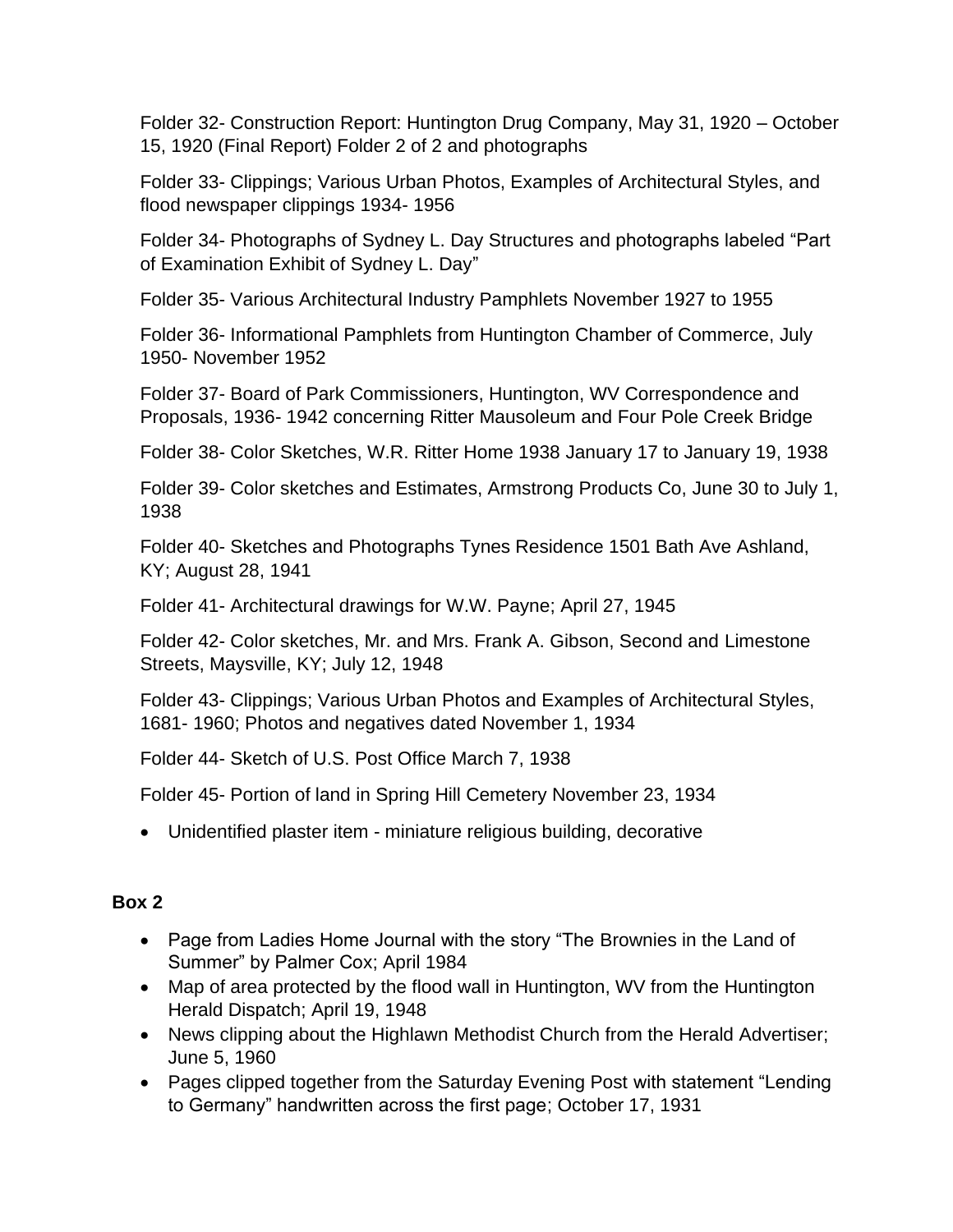- Newspaper clipping of photos of fire damage to JC Penney Co. In Huntington, WV from the Herald Advertiser; October 21, 1950
- Newspaper clipping of building projects from the Huntington Advertiser; August 27, 1959
- Newspaper clipping from the Herald Advertiser with an article on buildings in Huntington designed by architect James B. Stewart; December 14, 1958
- 57<sup>th</sup> Annual Report of Huntington, W.Va. Chamber of Commerce; May 22, 1947
- Newspaper clipping from the Herald-Advertiser with an article on the remodeling of the Caldwell Building; August 15, 1937
- Clipping of coal operator Paul Hardy's obituary, n.d.
- Clippings arranged together on matte board of additions to the First Presbyterian Church; November 13, 1925 to November 22, 1927

## **Box 3**

- The Herald-Advertiser's Open House for Huntington Publishing Company; June 19, 1960
- Aerial view of Washington D.C. from the Barrett Roofing Company, n.d.
- Map of Washington D.C. with numbered points of interest
- Newspaper clipping from 1936 flood with images of Huntington's flooded downtown areas; March 22, 1936
- Newspaper clipping from the Herald-Advertiser with images of other cities in eastern U.S. impacted by the flood; March 22, 1936
- Poster of Norfolk-Portsmouth Bridge-Tunnel Project in Virginia, n.d.
- "This is Huntington" collection of Saturday reprints from the Huntington-Advertiser distributed by the Chamber of Commerce; June 12 to November 6, 1954
- Clipping from the Birmingham News-Age Herald with images of downtown Birmingham, Alabama; October 17, 1937
- Clipping from the Cincinnati Enquirer of flooding in Cincinnati; February 14, 1937
- Article from Cincinnati Enquirer with images of the Laurel Homes slum project; August 28, 1938
- "How Huntington Lives" clipping from Herald-Advertiser with images of various types of housing; February 10, 1952
- Daily News Digest with articles on the Owens-Illinois plant, the Ultra Marine plant, Tri-State Airport, and the Cabell County Courthouse building; July 30, 1953
- Architectural newsletter with an article on the Coke bottling factory built in New Orleans, Louisiana; n.d.
- Newspaper clipping from the Herald-Advertiser with an article on the J.C. Penney fire; October 22, 1950
- Daily Commercial News Annual Shipping and Foreign Trade Number; March 30, 1949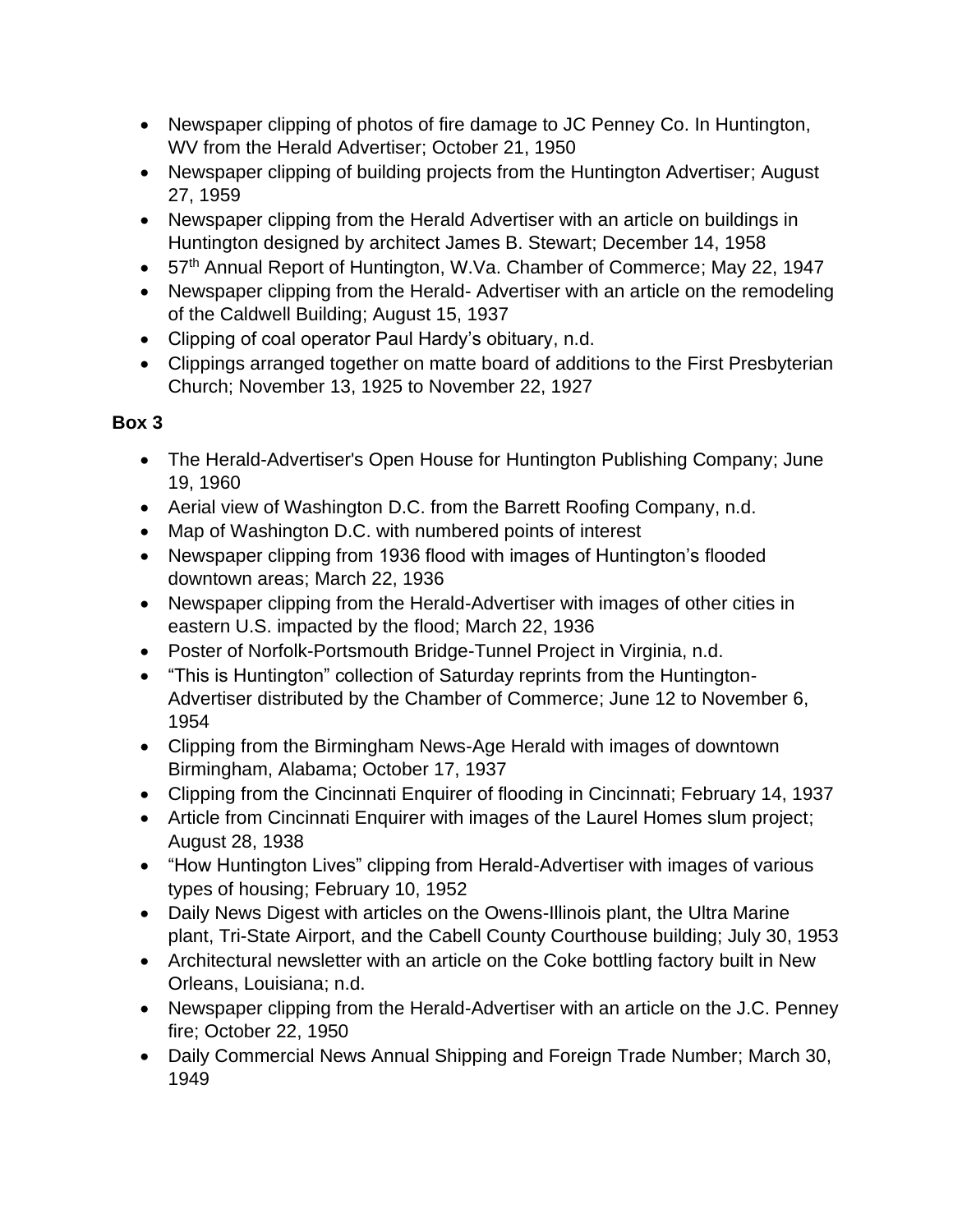- Huntington-Advertiser 70<sup>th</sup> Anniversary Number (1857-1927) featuring images of local businesses and attractions in Huntington
- Page from newspaper entitled "Faith in Huntington" with a feature on Highlawn Presbyterian Church; July 20, 1957
- Page from newspaper entitled "Faith in Huntington" with a feature on the James L. Kuhn Presbyterian Church in Barboursville; September 13, 1958
- Page from Herald-Dispatch Sesqui-Centennial edition with a featured article on Huntington Manufacturing Company, the Sears store Huntington, and a full-page advertisement for the Huntington Publishing Company on the back; June 25, 1959

## **Box 4**

- Framed American Institute of Architects membership certificate presented to Sidney L. Day; February 10, 1945
- Wooden T-square with Sidney L. Day's initials along the top of 'T'

Folder 1- Sidney L. Day scrapbook with examples of famous architecture with hand written notes

## Folder 2

- o Sketch of coat of arms reading "Lux Lucet in Tenebris"
- o Certificate of Qualification from the State Board of Examiners for the state of Ohio presented to Sidney L. Day, dated October 31, 1958
- o Certificate from the Board of Architects of the state of West Virginia presented to Robert Lum Day, dated December 12, 1921
- o Certificate from the Board of Architects of the State of West Virginia presented to Sidney Logan Day, dated December 12, 1921
- o Photograph of Huntington Publishing Company, n.d.
- o Photograph on matting of the Thornburg Store & Apartment Building designed by Robert L. Day, n.d.
- o Property deed between the Charles W. Cammack Children's Center, Inc. and Sidney L. Day, dated December 19<sup>th</sup>, 1961
- o Sketch of Architects of the West Virginia Chapter of The American Institute of Architects Certificate of Merit presented to David John Johnson, dated August 13, 1949
- o Monthly bulletin from Persun and Sheets Contractors of Huntington; October 2, 1929
- $\circ$  Plot plan for 10<sup>th</sup> Avenue between 9<sup>th</sup> and 10<sup>th</sup> Streets by Sidney L. Day with floor plan sketch on back, n.d.
- o Sketch of business corner at Washington Boulevard and Norway Ave initialed C.D.H.; November 28, 1940
- o Certificate presented by the State Board of Examiners and Registration of Architects of Kentucky to Sidney L. Day; May 13, 1955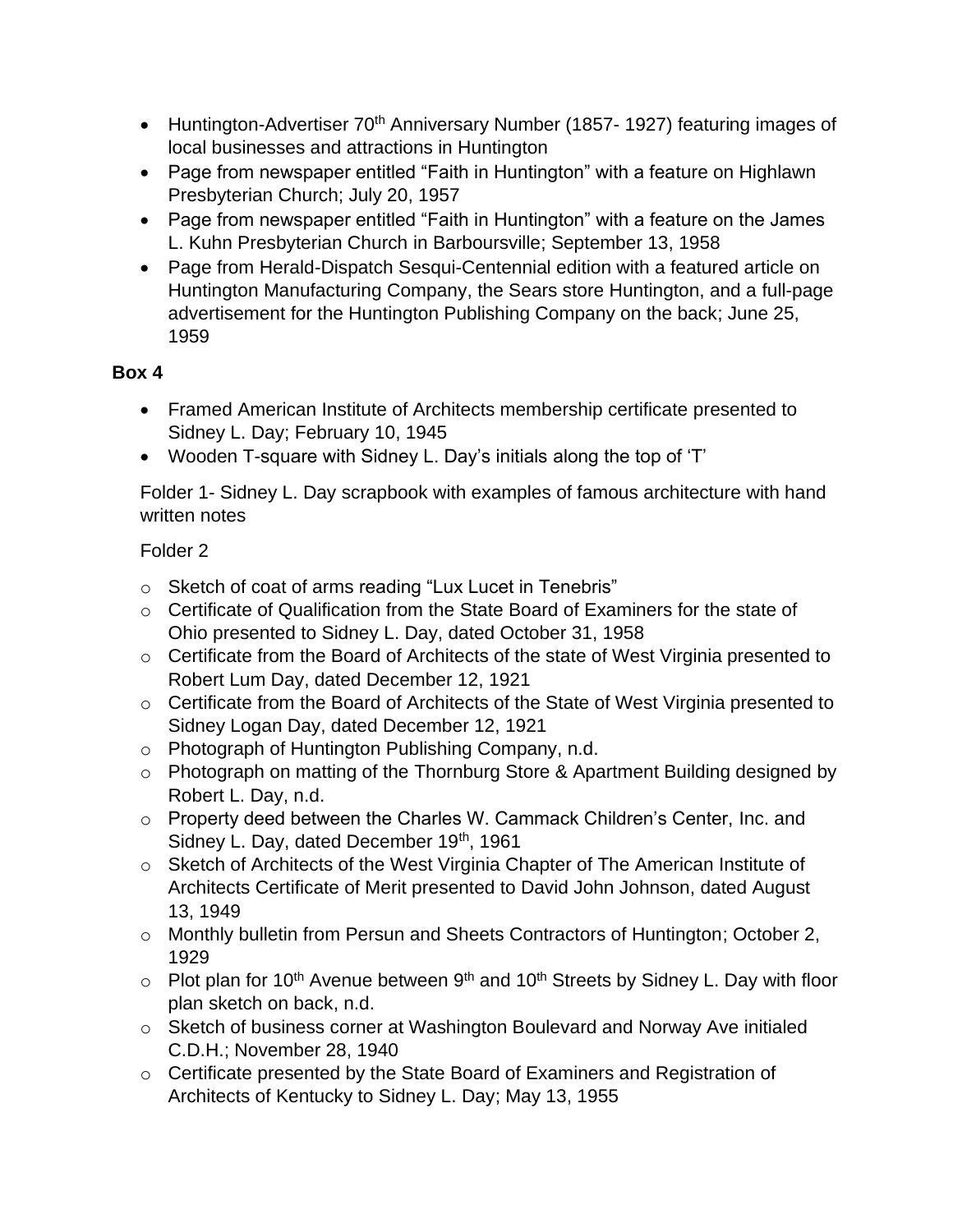Folder 3- Two architectural angles

• Sydney L. Day's Bachelor of Science degree in Architecture from the Massachussetts Institute of Technology, dated June 4, 1912

## **Box 5**

Folder labeled "Costs &Cubage"

- o Papers showing costs and cubage for buildings, probably building or housing estimates, for E.B. Curry, I.N. Schoenfeld, Luther O. Griffith, David I. Goldberg, Dr & Mrs. Robt B. Thomas, F. Ely Hite, Dave Fox, Mrs. W.F. Butler, R.L. Vinson, Dr. H.N. Parker, Robert B. Carson, R.M. Allison, Minott Brooke, A.H. Christian, John C. Ensign.
- o An estimate for remodeling on 530 6th Avenue.
- o *A*contract and estimate for work for Mrs. J.C. Helburn
- o An estimate for work and a receipt for payment for Mr. & Mrs. C.V. Boyer.
- o *A*letter to Sidney Day from Business Week dated March 5th, 1941, with an estimate for work handwritten on back
- o *A*letter from Business Week on the back is a rough draft of a contract for work between Mr.& Mrs. R.E. Hamilton and Harry Shamlin, a contractor
- o *A* copy of a letter from the Huntington First National Bank in regards to work done for a Miss Delia M. Parker, written on the back of an advert for "The Forum"; April 19, 1941
- o Letter to Sidney Day in regards to costs for the United Fuel Gas Company building; January 30,1936
- o *A* paper written on stationery fromthe Nash Engineering Company regarding bids with numbers regarding the Huntington Coca-Cola Bottling Company on back, August 1939
- o Folder labeled "Costs: Partial list of Buildings & Dates"
- o In small folder inside main folder labeled "Miami Cement, Building permit, Incinerator Sales Company":
	- One building permit that is marked 'paid' for a lot owned by Sidney Day.
	- One letter from Miami Cement dated September 8, 1925 from the Management Engineering and Development Company. On the back there is a copy of an estimate of work dated October 16, 1926.
	- One letter from the Incinerator Sales Company addressed to Sidney Day, dated July 16, 1926. On the back, there is a typed copy of an estimate of work dated July 26,1926.
- o In a small folder inside main folder labeled "Estimates":
	- A letter from the Bryant Electric Company to Sidney Day is scribbled on with estimates and some drawings of buildings; November 18, 1922
	- An estimate for "CW. Campbell Estate, Tenant Cottage" in Pickaway, West Virginia, September 1935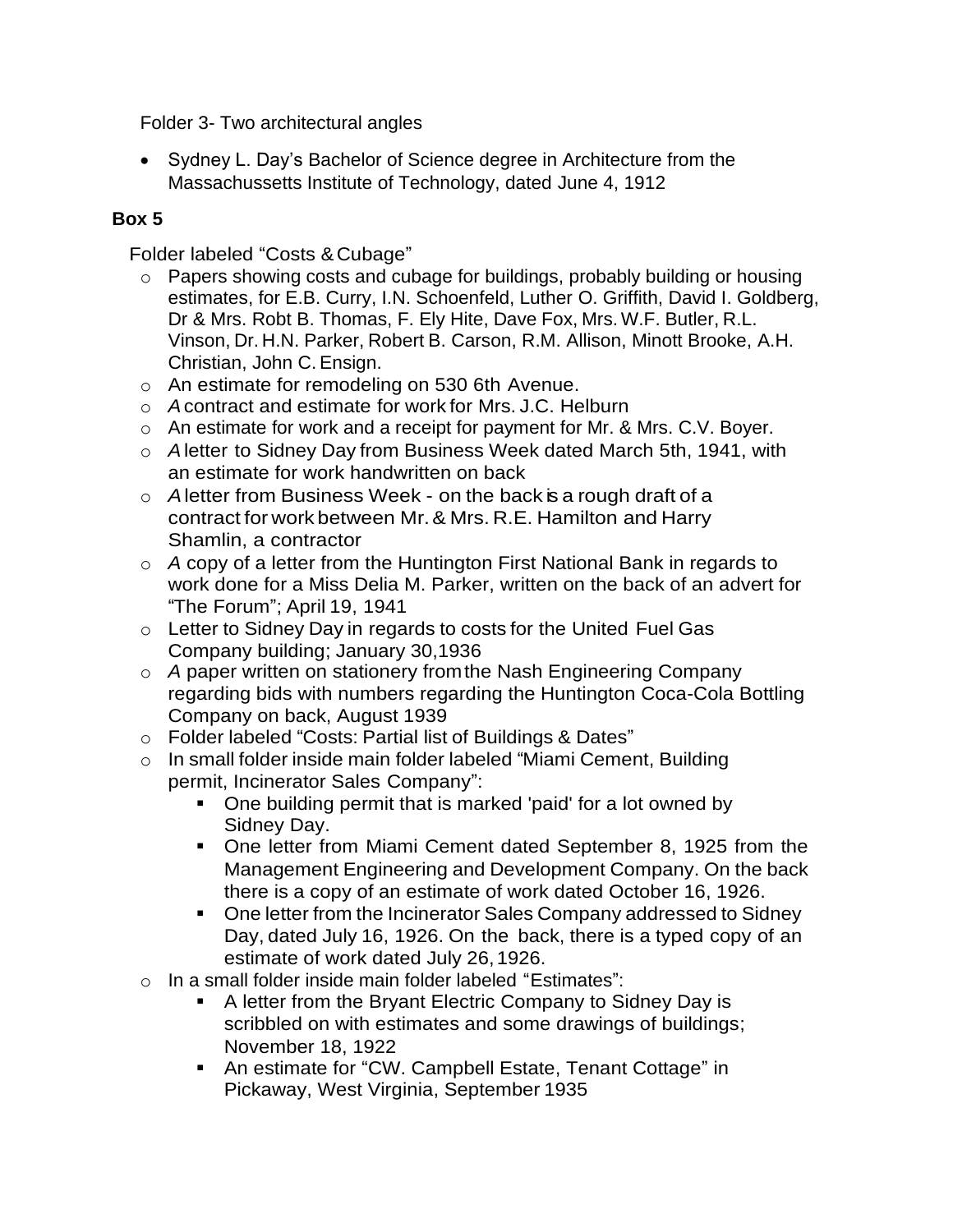- An estimate for "C.W. Heiner, Residence," September 1930
- An estimate for "W.R. Ritter Residence," August 1929
- An estimate for "Sidney L. Day Residence" July 1926, and an estimate for "N.S. Caldwell Residence," May 1928
- An estimate for "John R. Bennett, Residence"; November 15, 1925; and estimate for "Alice Freeman, Residence"; March 1, 1926
- A paper listing 'costs and sizes of residences' for C. Harrison Smith, W.O. Dunham, and Dr. R.M. Bobbitt, July1925
- A paper listing 'costs and sizes of residences' for W.K.Gibson, September 1925
- A rough draft of a letter written to Mr. Paul W. Scott, Attorney, regarding a Dr. J. I. Miller residence; April 8, 1947
- work estimate for J.I. Miller residence written on the back of an advertisement for a book about hospital planning; April 8, 1947
- One paper, titled 'Standard form of agreement between owner and architect' dated March 23, 1923, in regards to the Huntington **Independent School District Board of Education**
- An estimate for work for 'Lloyd Ritter, Jr., Residence', dated September 3, 1929, typed on the back of a letter from the Dahlstrom Metallic Door Company to Sidney Day
- A list of bids on W.R. Ritter's residence typed on the back of a letter to Sidney Day from the Peebles Ceramic Products Company; June 28, 1928
- A list of 'General Bids on the John R. Bennet Residence' dated Nov. 18, 1925', typed on the back of a letter from Prentice-Hall, Inc.
- Folder labeled 'Unpaid Bills & Letters to W.R.R.'
	- o A letter to W.R. Ritter dated September 27, 1944, typed on the back of a letter from the Northwestern Mutual Life Insurance Company.
	- o Draft of a letter to Sidney L. Day from the Foster Foundation, dated Nov 10, 1944, typed on the back of a letter from the Ohio Edison Company.
	- o Small folder inside main folder labeled 'Day & Night building':
		- A letter in regards to the Day & Night building, talking about location, blueprints, etc., typed on the back of another letter dated March 9, 1944 to Sidney L. Day from the Pacific Mutual Life Insurance Company.
		- A draft of a letter to Mr. Paul W. Scott in regards to the plans for the Day& Night Building, dated May 8,1944, typed on the back of an advertisement titled, 'Do You Bathe Internally?'
		- 1 sheet of paper with estimates written on it for a building, presumably the Day & Night building
		- 1 sheet of paper with estimates written on the back of an advertisement from the American Thermos Bottle Company, dated March 18,1944.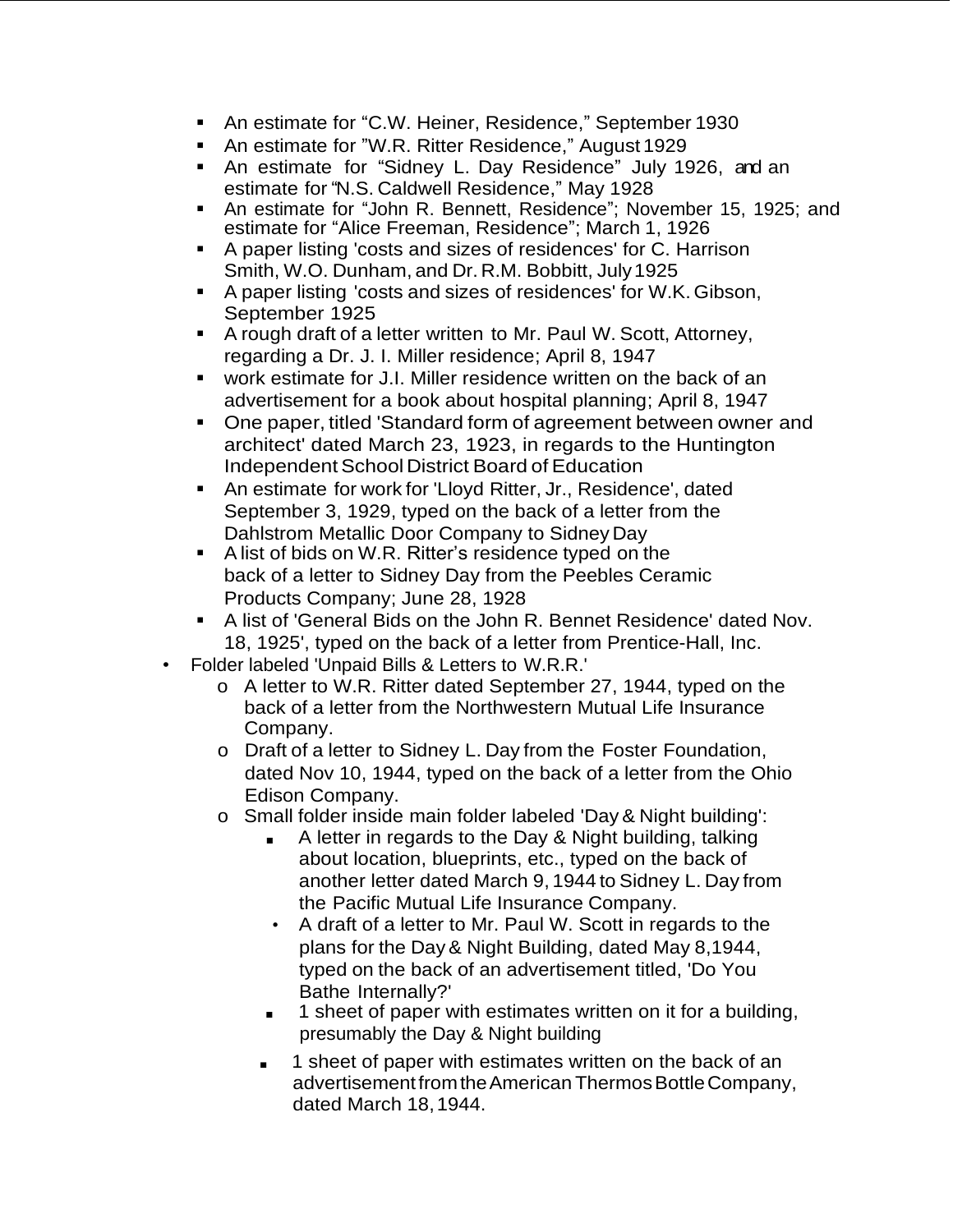- o Small folder inside main folder labeled 'D.R. Davies':
	- 1 scrap of paper with. D.R. Davies' address on it.
	- *A* draft of a letter to D.R. Davies in regards to sketches, dated July 15, 1944, typed. on the back of a paper from the First Huntington National Bank
	- 1 paper with estimates for the Day & Night building, dated July 1, 1944, typed on the back of a letter from Walter Long from the Herald-Advertiser to Sidney Day.
- o 1 letter to Sidney Day in regards to payment for work done on a roof over a dance floor, dated July 1,1944, and also, a receipt for payment for work done on 'checking plans, inspecting building, making estimates, and testifying regarding Day& Night building', dated June 1, 1944.', typed on the back of a Metal Products Engineering Corporation paper.
- o *A* draft of a letter to W.R. Ritter, dated February 25, 1944, typed on the back of a letter from the Huntington Federal Savings and Loan Association.
- o *A*draft of a letter to Mr. M.D.Angel and a receipt for payment for \$25, dated October 15, 1941, typed on the back of an index of some sort.
- Folder labeled 'C.L. Cavendish Jefferson Ave & 6th Str.West'
	- o 1 folded paper of sketches, 'Preliminary sketch of entrance hall Mr.& Mrs. C.L. Cavendish'
	- o 1 preliminary sketch of the dining room for Cavendish.
	- o 1 preliminary sketch of west wall living room for Cavendish.
	- o *A* second preliminary sketch of dining room for Cavendish.
- Folder labeled 'Hamilton Trailers'
	- o 1 drawing of a facade of a building.
	- o 1 drawing of the 'south elevation'
	- o 1 letter from E.P. Leach & Sons, Inc., to Sidney Day, dated July 19, 1946, that includes an estimate cost of building.
	- o *A* second, smaller drawing of the south elevation of the building.
	- o Preliminary sketch of the ground & second floors.
	- o Another drawing of a facade of a building.
	- o Drawing of a store(?) front with a place for a 'sign', from street elevation.
	- o 1 drawing of the front of Benzol Dry Cleaning, dated March 1948
- Folder labeled 'Raymond Curry'
	- o 1 drawing of 'rear elevation' of the building, S.L.D., architect, 2-16-1947
	- o 1 draft of a letter to Raymond H. Curry dated May 1, 194 7, typed on the back of a letter from Eric Kebbon and a 35th year reunion in Cape Cod.
	- o 1 draft of a letter to Raymond H. Curry dated May ,12, 194 7, typed on the back of a letter from the First Presbyterian Church of Huntington.
	- o 1 letter to Sidney Day from Raymond H. Curry dated May 1, 194 7 enclosing a check for \$150 and postponing work due to be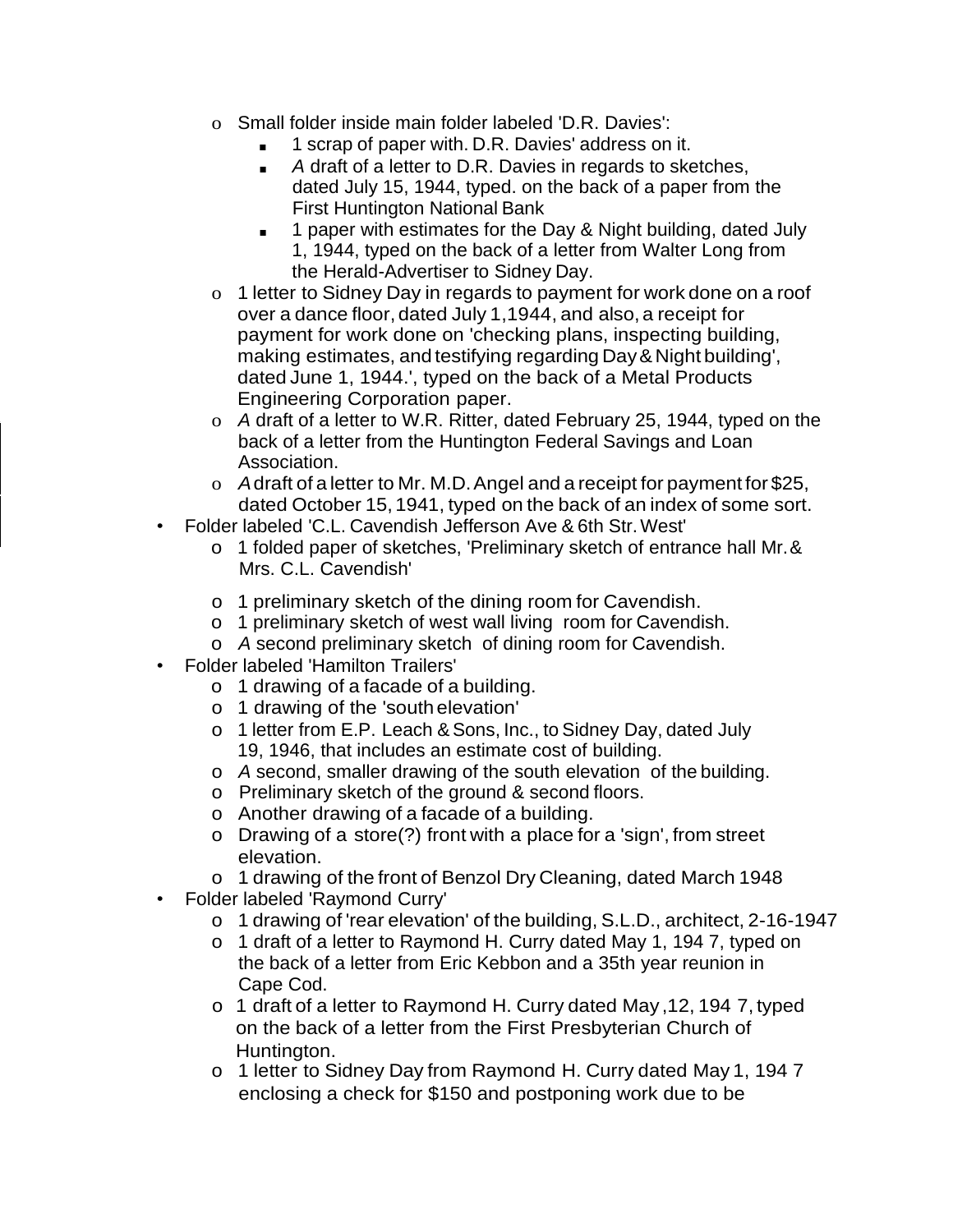done. o 1 draft of a letter from Sidney Day to Raymond H. Curry dated

February 19, 1947 in regards to expansions on his home and sketches included.

- o 1 sketch, labeled 'scheme C', showing alterations to be done to Curry's home, presumably.
- o 1 sketch, labeled 'scheme C', showing alterations to be done to Curry's home, presumably.
- Folder labeled 'Henry Diehl'
	- o 1 large sketch labeled 'Preliminary sketches for Mr.& Mrs. H.T. Diehl S.L.D. Architect 1-20-1947' Includes floor plans A-
	- C o 1 sketch of floor plan D.
	- o Small folder inside main folder labeled 'Floor Plans':
		- 3 small sketches of various floor plans, such as bedrooms, living rooms, etc.
		- 1 small sketch with 'B, H, and B' in various squares, X'd through.
		- Two sketches, with various labels around them such as 'Houses #56', etc.
		- 1 paper with 5 different sketches, all labeled different things
	- o 1 scrap of paper, I believe detailing what the Diehl's wanted in their home? Signed and dated August 14, 1946.
	- o 1 partial sketch of a house of a few rooms with measurements, on the back of blue paper.
	- o 1 paper with sketches of 3 stair railings, labeled 'Stairway Sketches', dated 6-10-1947.
- Folder labeled 'Henry Dourif'
	- o 1 empty envelope addressed to Mr.Sidney L. Day, from Mrs. Henry Dourif.
	- o 1 sketch of 'Semi-Recessed Trane Connector' for Mr. Henry Dourif by Sidney L. Day, drawn on the back of a Carbide and Carbon Chemicals Corporation Tuesday 8:30 League game score ledger from March 14, 1939.
	- o 1 letter from E.L. Warnick, dated February 20, 1947, to Sidney L. Day, in regards to remodeling for Henry Dourif.
	- o Another letter from G.L. Warnick, dated March 31, 1947, to Sidney L. Day, in regards to remodeling for Henry Dourif, for fixed steel sash.

o *A* draft of a letter to Rosenblatt & Kerstein, Inc., dated February 19, 1947, in regards to prints of plans for Mr. Dourif's house, typed on the back of a paper from the Frederick Post Company.

- o An invoice for special size fixed windows from The Bogart& Carlough Co. dated 4/7 /47 to Mr. Henry Dourif
- o A letter from E.L. Warnick dated February 27,1947, to Sidney L. Day, quoting prices on casement doors.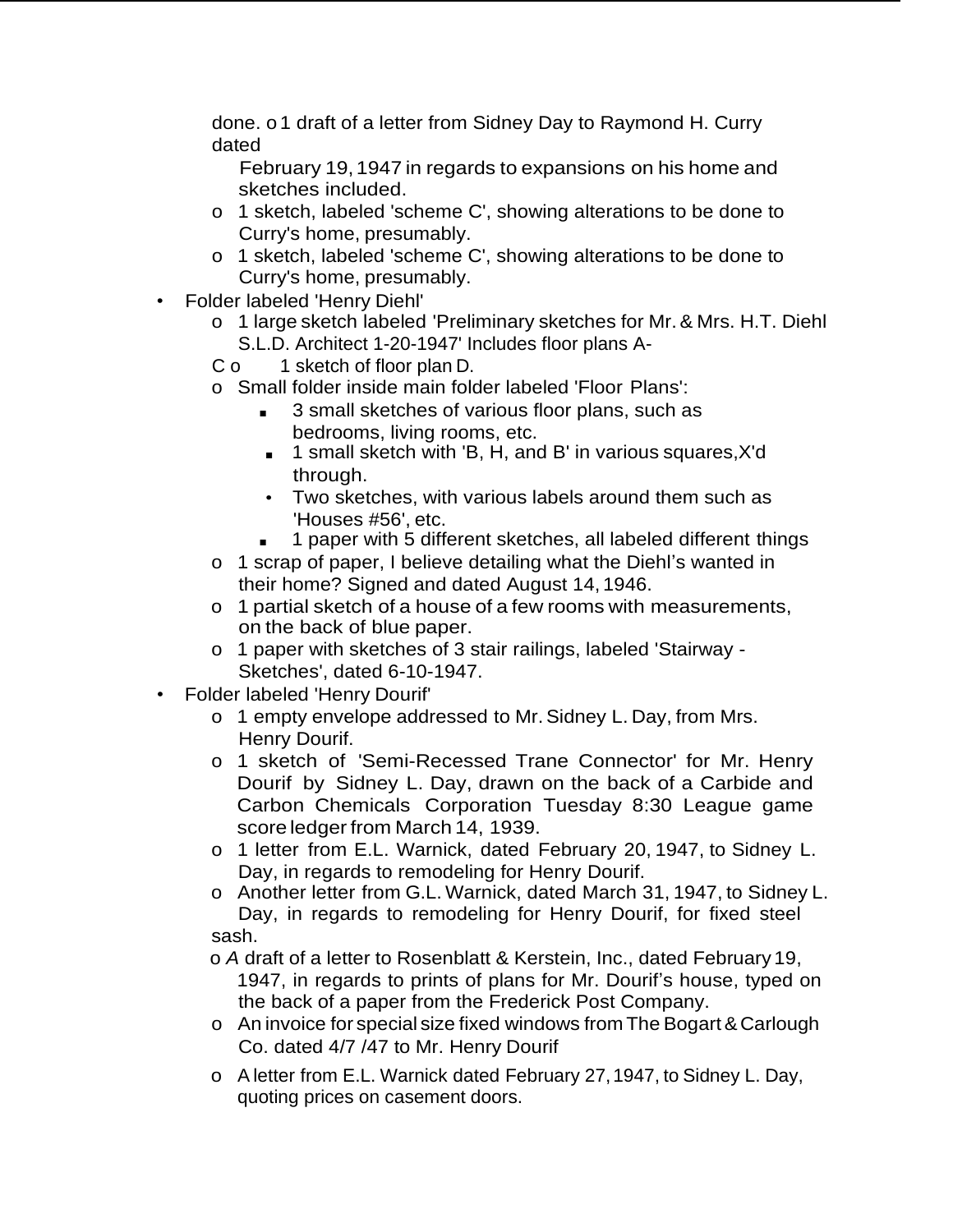- o An estimate of cost handwritten, dated 1-30-1947, on the back of a letter to Sidney L. Day from the general sales manager of Genuine Wrought Iron. .
- o 1 paper with plans for the end wall, eastwall, end wall, and floor plan included, dated 2-2-1947.
- o 1 scrap of paper from the Building Reporter, about a ceiling track.
- o 1 paper with plans for the end wall, east wall, and east wall included, dated 2-4-47
- o 1 'office copy' of a blueprint for the Henry Dourif residence, dated 4/25/1947.
	- Two pieces of paper was pinned to the corner of the blueprint - one was dated 9-25-1947,and marked 'returned' 5-6-47.
	- The other may include revisions to the original print, and is dated 7-25-1947
- o Another blueprint for the Henry Dourif residence,dated 4/ 25/ 47, revised 5/13/1947, approved 5/15/1947
- o 1 letter to Sidney L. Day, dated Sept 11, 1935, from Henry Dourif
	- Another letter was in the same envelope, dated October 25, 1935.
- o 1 empty envelope addressed toSidney L. Day.
- 1 folder labeled 'Mrs. Mills Apartment Bldg (20<sup>th</sup> Str)
	- o 1 sketch, 'Preliminary sketch', dated 5-17-47, of an apartment building, showing 6 apartments.
	- o 1 preliminary sketch of the apartments, showing 8 apartments, dated 5-15-1946
	- o 1 sketch showing the second floor of the apartment building.
- 1 folder labeled 'G.F. Miller Estate'
	- o 2 pieces of paper on G.R.Sutton stationery, with sketches of a floor plan and such on them.
	- o 1 floor plan, 'An Addition to 915 4th Ave. Huntington, WV Gracie & Son - Stone Contractors Huntington, WV 12/16/1947
	- o 1 floor plan, drawn on the back of blue paper.
	- o 1 drawing of various streets off of Norway Avenue, drawn on the back of blue paper.
	- o 1 contract dated July 7,194 7, entered between G.F. Miller and Okey P. Keedle, between a contractor and a bank.
- 1 folder labeled 'R.B. Thomas 501 Woodland Dr'
	- o 1 letter toSidney L.Dayfrom Effie MaeThomas, requesting that Sidney put aside a copy of the blueprint for her.
	- o 1 floor plan showing 'Brkt Rm, Kitchen, Sun Room, and Dining Room'
	- o 1 floor plan showing 'Bed Rm'
	- o 1 drawing showing the rough outside of a house, labeled 'East'
	- o 1 floor plan showing the first floor.
	- o Another drawing also showing the first floor.
	- o 1 drawing showing the foundation.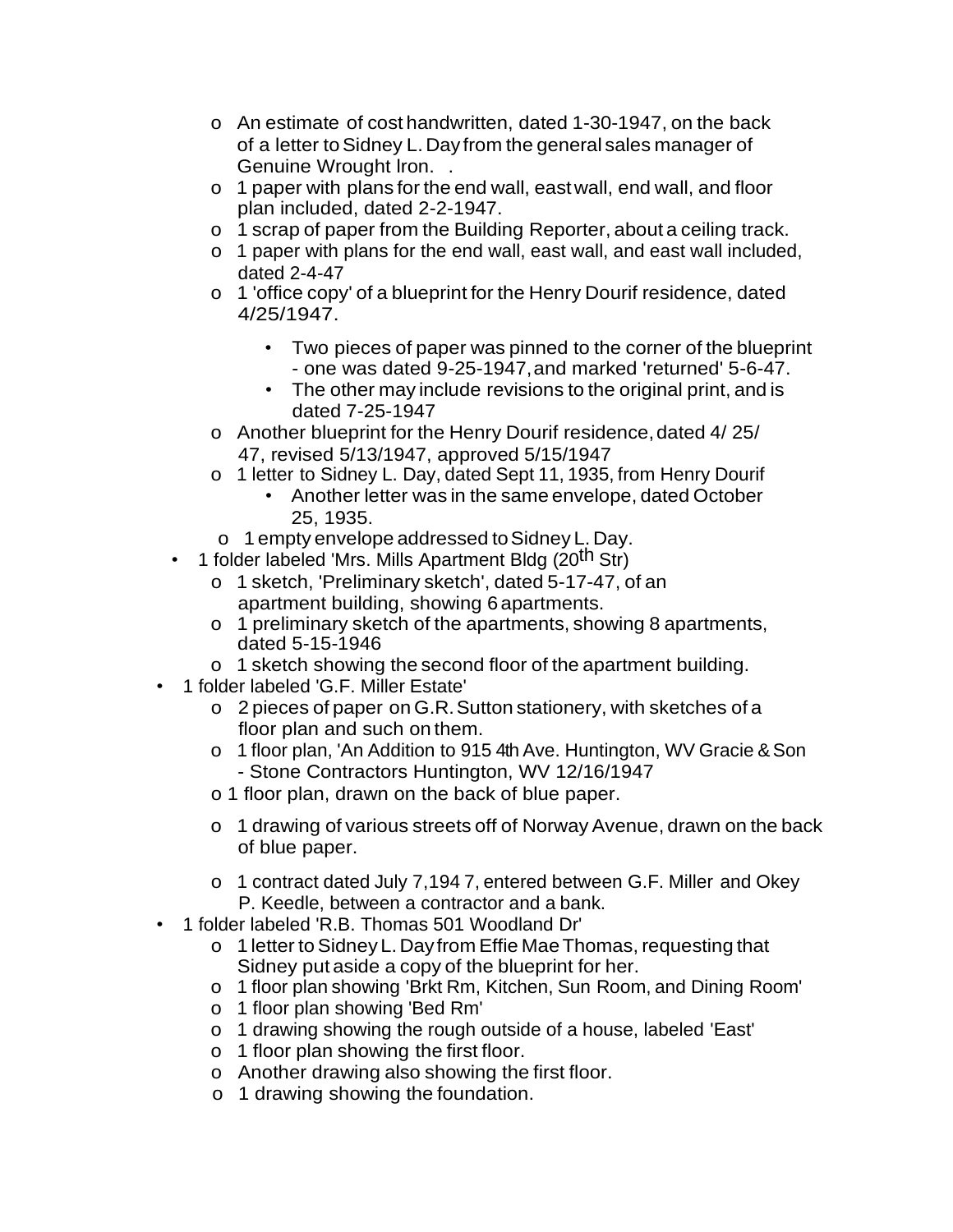- o 1 drawing showing the second floor.
- o 1 drawing showing the outside of thehouse.
- o 1 card labeled 'Archtl. Glass', with writing on one side and an unlabeled drawing on the other. The writing says 'Dr. Thomas', and seems to be about some sort of payment.
- o Another floor plan for the 'Brkt. Rm, Kitchen, Sun Room, and Dining Room'
- o Drawing of the outside of the house, north view.
- o A handwritten letter about preferences of Dr. Thomas' in regards to his house.
- o 1 drawing of the outside of a house.
- o 1 piece of paper with a two drawings of the same fa ade on them.
- o 1 drawing of the outside of a house, west view.
- o 1 drawing of a house, south view.
- Folder labeled 'Grady Risen'
	- o 1 drawing of built-in corner shelving, dated 1-28-1947
	- o 1 letter from E.L. Warnick, dated Dec.12, 1945, to Sidney L. Day, about steel windows.
	- o 1 paper of expenses for the 10th Street Realty Cor. 2-22-46.
	- o 1 drawing of a facade of a building, 'street elevation', dated 11- 29- 1945.
	- o 1 floor plan, unlabeled, showing some stairs.
	- o 1 floor plan of the second floor.
	- o Two drawings of the facade of the building, street elevation, both dated 11-30-45
	- o 1 receipt from Smith & Barnett on the back there is 'G. Risen tracings in drawer (bottom) unbuilt buildings' dated 6-6-46
	- o 1 unlabeled floor plan, seems to show bathrooms.
	- o 1 paper that seems to be taken from a magazine that shows corner shelves.
- Folder labeled 'Samuel H. Glick'
	- o 1 letter to Sidney L. Day from V.E. Childers, building contractor, in regards to building costs on the Samuel H. Glick residence.
	- o 1 drawing of the Glick residence, Plot plan, dated 2-6-1946.
	- o Another drawing of the Glick residence, dated 12-18-1950
	- o 1 paper detailing the S.H. Glick Residence Cost Estimate, July 1952.
- Folder labeled 'Huntington Advertiser Building'
	- o Drawing of a building labeled 'R.L. Day. Son', on 5<sup>th</sup> Ave and 10<sup>th</sup> St
	- o 1 folder inside main folder labeled 'Song job' with 2 papers labeled 'Song job' with figures of square footage, etc.
	- o 1 drawing of what appears to be a support system of some kind.
	- o 1 folder inside main folderlabeled 'Advertiser building':
		- 1 typewritten page (Page 1) dated July 24, 1924 for the Advertiser Building, showing building estimates, typed on the back of correspondence from The First Presbyterian Church.
		- 1 typewritten page (Page 2) dated July 24, 1924 for the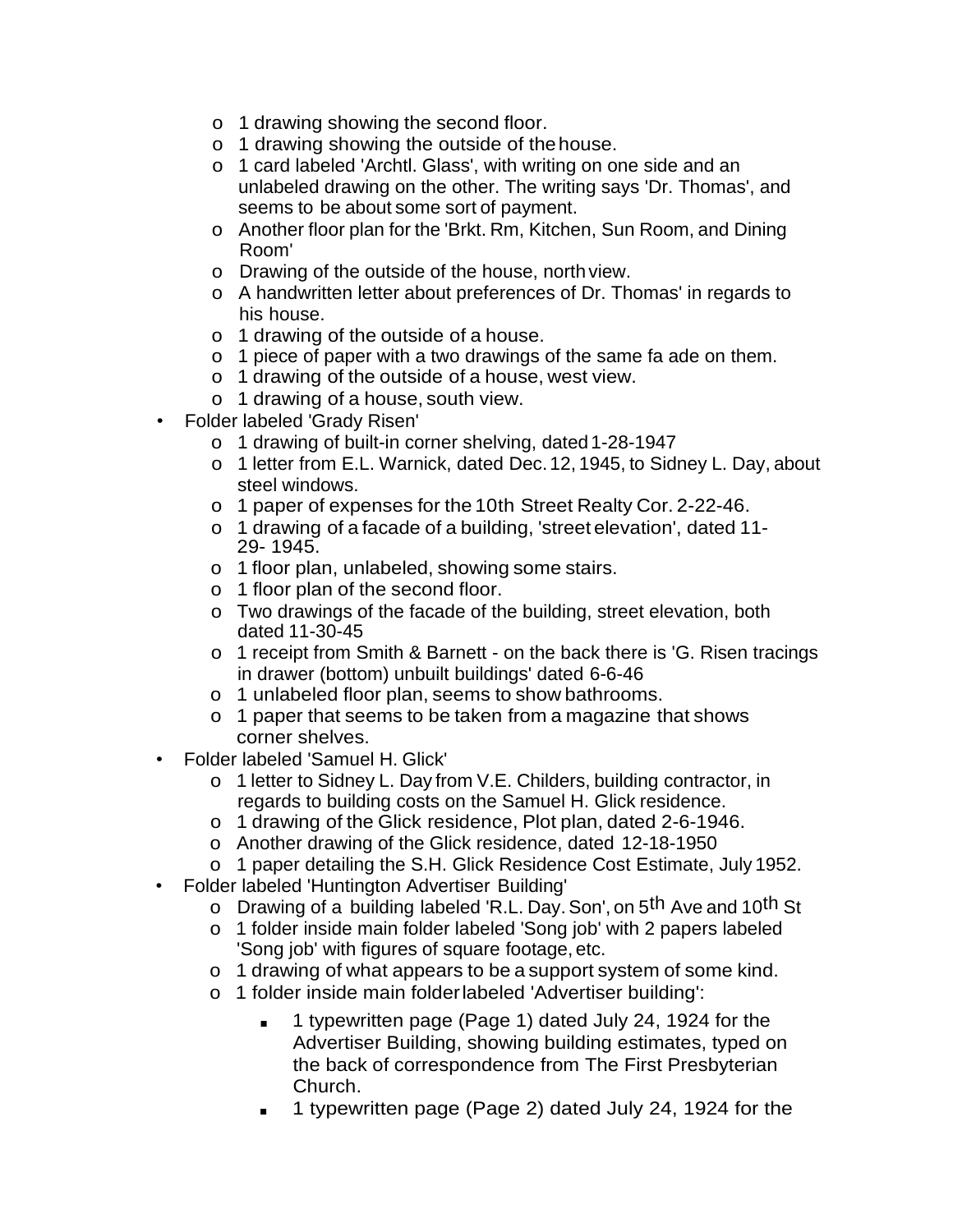Advertiser Building, showing building estimates, typed on the back of an advertisement from Pecora Paint Company.

- i typewritten page dated July 24, 1924, 'Work on Advertiser Building by C. Harrison Smith Contractor', which is a rough draft of a contract to be done, on the back of a letter from the American Bank & Trust Company.
- 1 typewritten page with estimates typed up for work such as iron railings, plastering, etc. Not titled or dated.
- Handwritten draft of a contract for work on the Advertiser · Building by C. Harrison Smith, Contractor, on the back of a paper for the Howe Scale Company.
- Another handwritten page full of estimates for work to be done on the Advertiser Building, on the back of another piece of paper from the Howe Scale Company.
- o 1 folder inside main folder labeled 'Distribution of costs on Advertiser Building'
	- 1 typewritten page, labeled 'Distribution of costs on Advertiser Building exclusive of bills paid directly by owner' dated July 1924, from C. Harrison Smith, Building Contractor.
	- 1 typewritten page from Robert L. Day and Sidney L. Day, dated July 11, 1924, with costs related to the Advertiser Building.
	- 1 typewritten page dated July 11, 1924, with costs related to the Advertiser Building, typed on the back of a paper from the Andrew Hoffman Mfg. Co.
	- 1 typewritten page from C. Harrison Smith, dated September 25, 1923, with 'Approximate Estimate Advertiser Building'
- o 1 'Standard Form of Agreement Between Owner and Architect' dated October 15th, 1925, for Robert L. Day and Sidney L. Day, signed by Sidney L. Day.
- o 1 piece of paper with a diagram and some cost estimates written on it.
- o 1 letter to Sidney L. Day dated January 25,1926, in regards to estimate costs about a building for Fourth Avenue.
- o 2 different drafts of a 'General Description of the Huntington Advertiser Building' in Huntington, WV by Robert L. Day and Sidney L. Day, Architects.'
- Folder labeled 'Miscellaneous clippings'
	- o 1 clipping showing, on one side, Historical Miniature ModelShips. On the other side, it shows a photo of High Street after a January snowstorm' and makes mention of a Kohler Village.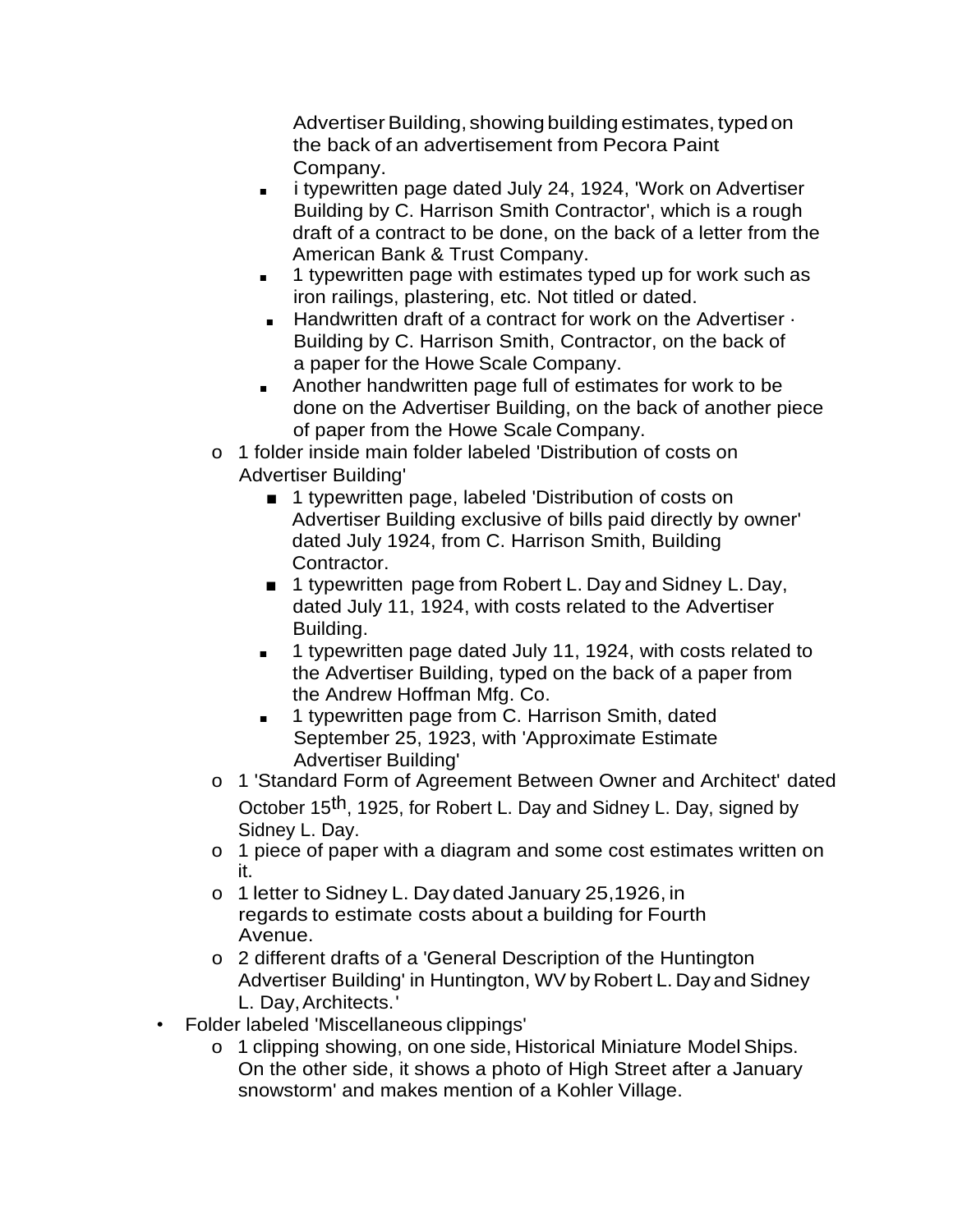- o 1 scrap of paper that makes mention of a fraternity rush.
- o 1 clipping of the 'SO-line Stowger P-A-X Chicago Motor Club'
- <sup>o</sup> 1 clipping of two cherub angels holding up what looks like a goat mounted on rock Some sort of crest?
- <sup>o</sup> 1 clipping of an unnamed building.
- <sup>o</sup> 1 clipping of Dearborn Street Substation
- <sup>o</sup> 1 clipping of St Joseph's Church in Seattle, Wash.
- <sup>o</sup> 1 clipping, 'Architect's sketch of Chicago's Women's Club, Chicago, Ill.' Holabird & Root, Architects.
- <sup>o</sup> 1 clipping, 'Bryan Memorial Town Hall at Washington, Conn.' Cameron Clark, architect
- <sup>o</sup> 1 clipping, 'Store Building in Chicago Rendered in Charcoal and Crayon, by John R. Petter' Holabird and Root, architects
- <sup>o</sup> 1 clipping of the Alexander and Baldwin Building in Honolulu, Hawaii by Dickey & Woods, Architects
- <sup>o</sup> 1 clipping, 'Cloister, Salisbury Cathedral,Salisbury, England'

photograph by Harold. C. Whitehouse, architect

- ≬. 1 photograph, 'Sketching in Bruges', Belgium, photograph by Harold C. Whitehouse, architect
- <sup>o</sup> 1 clipping, 'Old Houses on Canal, Bruges, Belgium' photograph by Harold C. Whitehouse, architect
- <sup>o</sup> 1clipping, 'Interior,St John the Divine, NewYork'Cram and Ferguson, architects
- <sup>o</sup> 1 clipping, 'New York Curb Exchange'
- <sup>o</sup> 1 clipping, 'Model, Cathedral of St. John the Divine, NewYork' Cram and Ferguson, architects ·
- <sup>o</sup> 1 clipping of Joseph Paxton's Crystal Palace
- <sup>o</sup> 1 clipping of what appears to be a type of wall.
- <sup>o</sup> 1 clipping, 'Battersea Power Station Sir Giles Gilbert Scott, Architect for exterior'
- <sup>o</sup> 1 clipping of the Springfield City Hospital in Springfield, Ohio.
- <sup>o</sup> 1 clipping of an unnamed building
- <sup>o</sup> 1 clipping of the United States Tobacco Company in Richmond, VA.
- <sup>o</sup> 1 clipping of the Bowman Gray Memorial Stadium, in Winston-Salem, NC.
- <sup>o</sup> 1 clipping of the Alabama State Highway Department Building in Montgomery, Alabama.
- 0 1 clipping of a Ford. service station
- o 1 clipping of a house in Georgetown, New York
- <sup>o</sup> 1 clipping containing the Jefferson, Lincoln, and Washington monuments, and the Library of Congress
- <sup>o</sup> 1 pamphlet called 'Building for Stormy Weather', containing advice for building.
- <sup>o</sup> 1 clipping of an unnamed building
- <sup>o</sup> 1 clipping titled 'The Old-World Charm of Half-Timbered Stucco'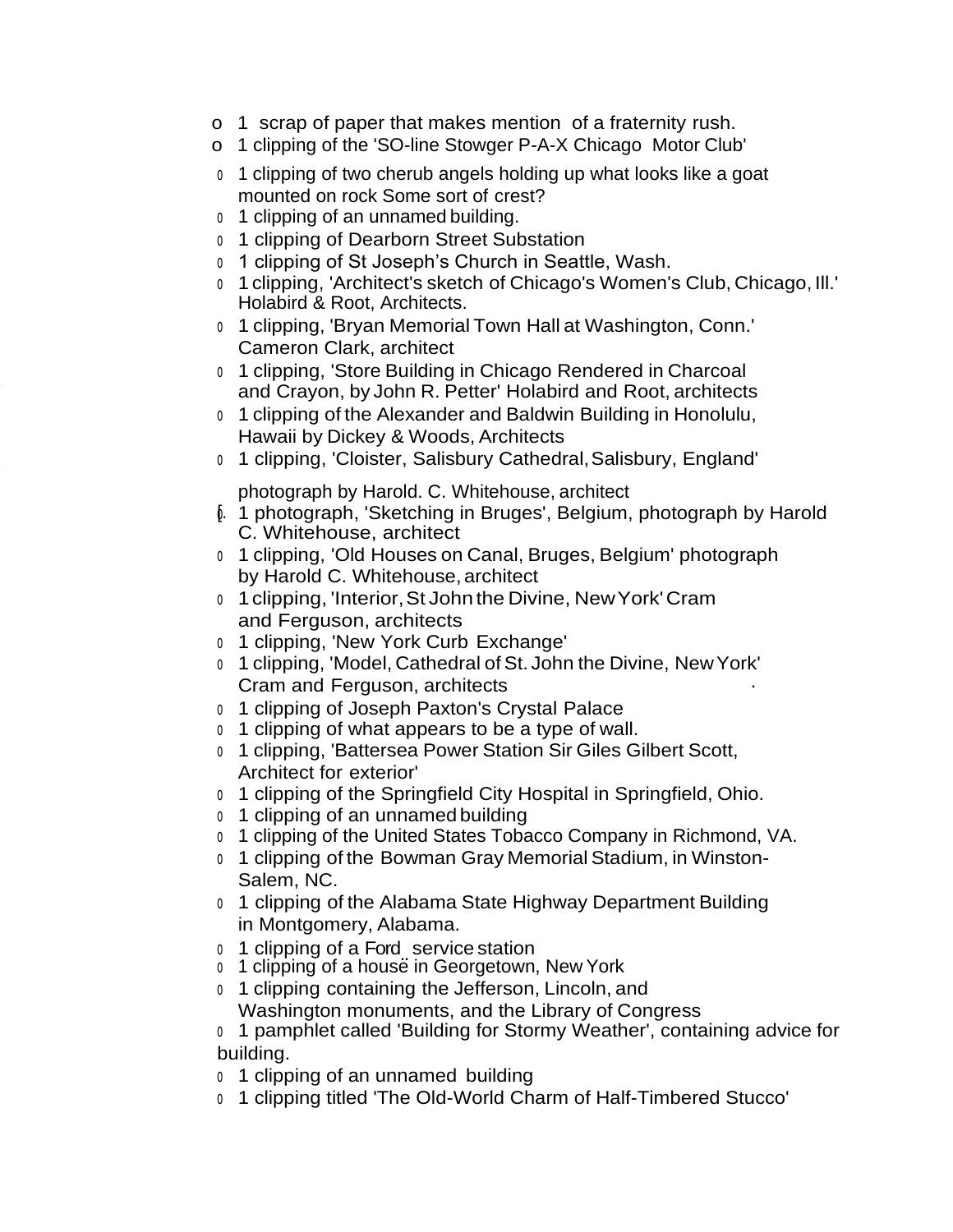- <sup>o</sup> 1 clipping of the Federal Reserve Bank in San Francisco,CA.
- <sup>o</sup> 1 clipping of an unnamed building
- o 1 clipping of the York-Library Dormitory at Yale University, New Haven, Conn.
- o 1 clipping of Independence Hall, Philadelphia, PA.
- o 1 small folder inside main folder labeled 'Doorways':
	- 1 pamphlet named 'Doorways', dated May1928, by Richard- Wilcox Aurora Trademark Contains photos of doorways.
- o 1 clipping of Peoples Church of East Lansing, Michigan.
- o 1 clipping of a 'Steel Seaport'
- o 1 clipping of a telephone building that was to be erected in Charleston, WV.
- o 1 clipping of a residence in Portsmouth,Ohio.
- o 1 clipping, 'Pencil drawing by Gilbert P. Hc:tll Palmolive Building, Chicago'
- o 1 clipping of a room full of diagrams of buildings.
- o 1 clipping, 'Only known example of a combination clock tower, belfry, and chimney' at the University of Detroit
- o 1 clipping of the Carew Tower in Cincinnati, OH
- o 1 tiny clipping of an unnamed building
- o 1 clipping of the Officers' Club Building in Fort Leavenworth, Kansas.
- o 1 clipping of a photo of unnamed buildings may be a campus of some sort
- o 1 clipping, 'Pencil drawing by Gilbert P. Hall. Study for a loft building'
- o 1 clipping, unnamed.
- o 1 clipping, showing 'Transportation, Old and New'
- o 1 clipping of the Sinclair Building in Fort Worth, Texas.
- o 1 clipping of what looks like a bird bath, for the Union Central Life Insurance Building, in Cincinnati
- o 1 clipping of an English Country House
- o 1 clipping, 'Youngstown-Buckeye Conduit Installed in the National Capitol'
- o 1 clipping, 'The Chicago Woman's Club'
- o 1 clipping, 'St Peter's R. C. Church, Edinburgh, Scotland.
- o 1 clipping of an unnamed building looks kind of like a church.
- o 1 clipping of a street in New Orleans
- o 1 clipping of a church in Wonersh, England
- o 1 clipping of the Exchange Building inAmsterdam
- o 1 clipping of the Alamo in San Antonio Texas.
- o 1 clipping of St Paul's Church in Butler, PA.
- o 1 clipping of the Municipal Building of New York City.
- o 1 clipping of a building on the University of Virginia campus.
- o 1 clipping of 'Harmony Gate, Entrance to Imperial Western or Old Palace, Forbidden City, Peking'
- o 1 clipping, 'a Portion of the Ancient Imperial Palace, within the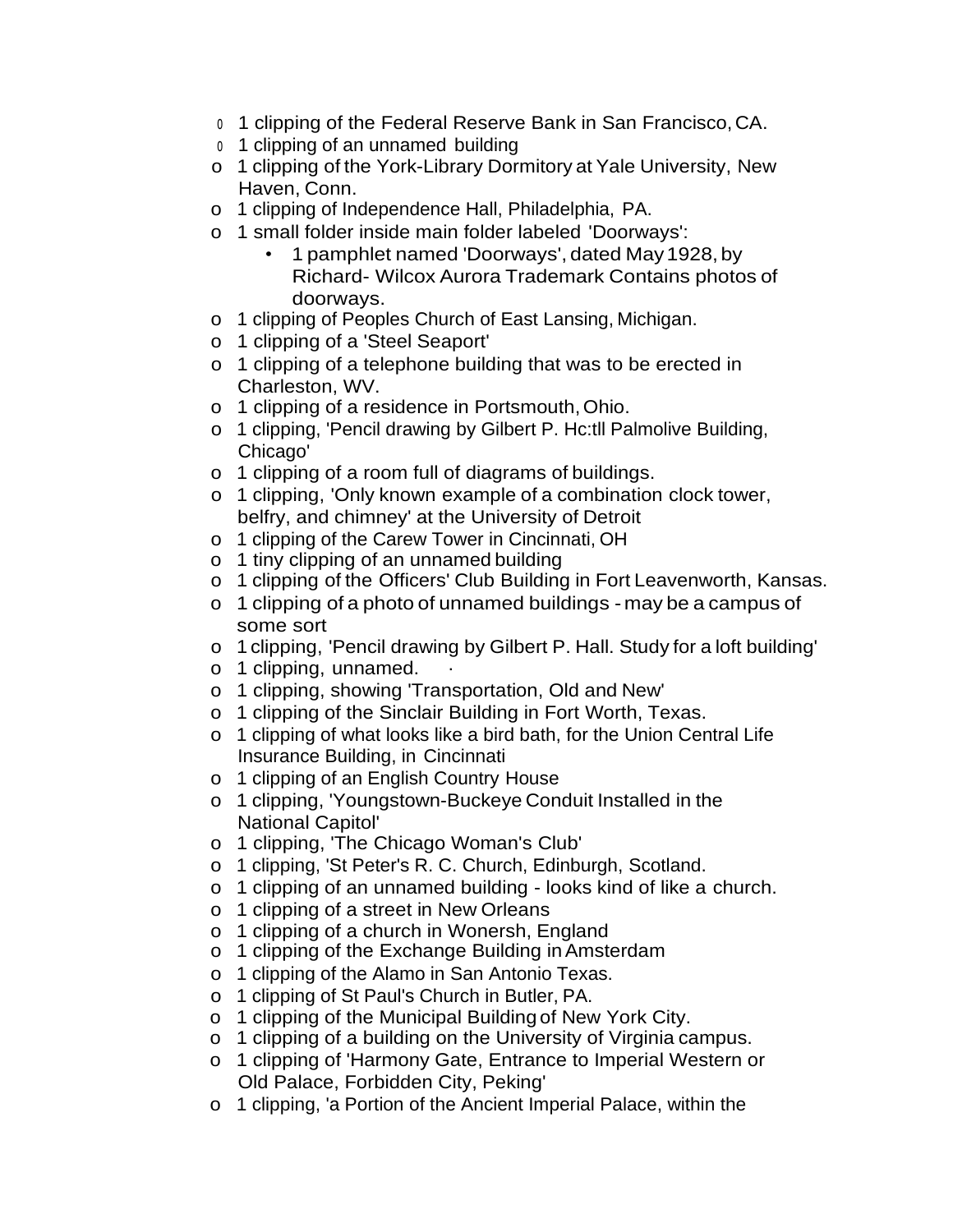Forbidden City, Peking, China'

- o 1 clipping, 'Monumental Canal Gateway, Sneek, Holland'
- o 1 clipping, 'Masonic Temple Charleston, WVA.
- o 1 clipping of the Union Bank& Trust Company.
- o 1 clipping, on one side it has an advertisement for the Otis Elevator Company, on the other side is an advertisement for Jennings Pumps.
- o 1 clipping of the State Mutual Building in Worcester, Mass.
- o 1 clipping of Akron,Ohio.
- o 1 clipping, 'View of Boston Business District 10 served by new Heating Plant'
- o 1 clipping of San Francisco
- o 1 clipping of a U.S. Navy blimp flying over a city.
- o 1 clipping of an unnamed city.
- o 2 photographs of a building, looking down from up above possibly a model building? Unlabeled.
- o 1 newspaper clipping about 'England's new Hush\_-Hush Stream-Line Locomotive'
- o 1 clipping of the Folger Shakespeare Library, Capitol Hill, Washington,

D.C.

- o 1 clipping of the Beaver Hall Building, Headquarters The Bell Phone Telephone Co., Montreal, P.Q.
- o 1 clipping, 'Government House, the new residence of the High Commissioner for Palestine. Austen St B. Harrison, architect'
- o 1 clipping, 'The North Dakota State Capitol'
- o 1 clipping, 'Air view of Southern Manhattan'
- o 1 clipping of the Los Angeles County General Hospital
- Folder labeled 'Highlawn Presbyterian Church'
	- o There are several pages all held together, and the front page says 'Specifications for Highlawn Presbyterian Church 3<sup>rd</sup> Avenue and 28 th St Huntington, WV Robert L. Day and Sidney L. Day, Architects, Huntington, WVA'. The papers list costs, building specifications, etc. Did not separate - worried about damaging paper due to how they were held together.
- Folder labeled 'Foster Memorial Home'
	- o There are several sheets of blue paper bound together did not separate due to the way they were bound, did not want to damage. Front page is labeled 'Specifications for the Foster Memorial Home. Madison Avenue Huntington, WestVA. Robert L.DaySidney L.Day. Architects. 1010 First National Bank Building'
	- o 1 pamphlet about the Foster Memorial Home, which was owned and operated by the Foster Foundation in Huntington, West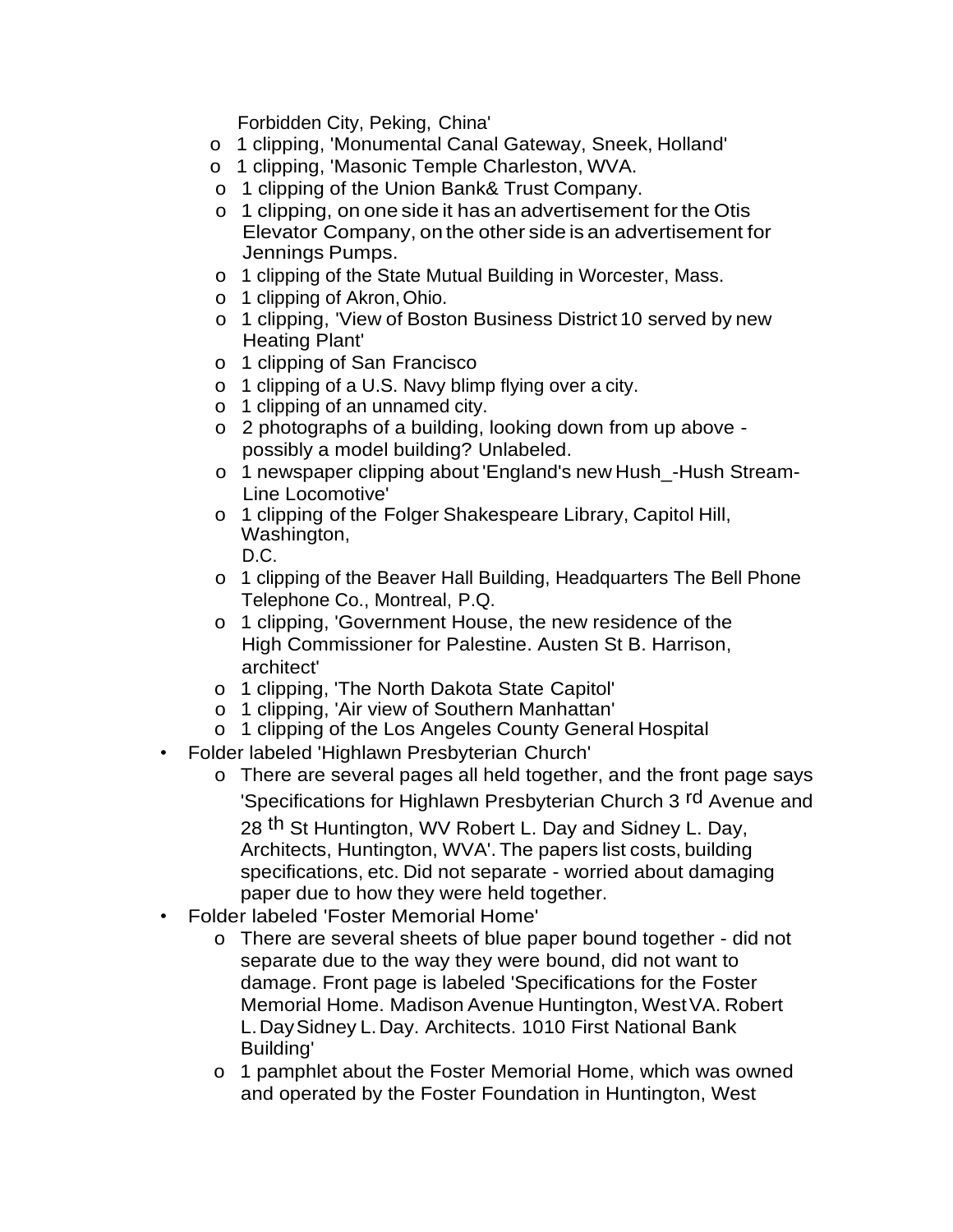Virginia.

- o 1 empty envelope labeled from the Foster Memorial Home
- o 1 paper with handwritten costs and increases, labeled 'FMH', dated 8- 5-1944.
- o 1 paper, 'Memorial Home from Accountant's Report of December 31<sup>st'</sup>, 1925'
- o 1 paper, 'Foster Memorial Home 1925 Cost'
- o 1 paper, 'Foster Memorial Home Estimated Cost1944'
- o 1 paper, 'Foster Memorial Home Cost1925'
- o 1 paper, 'Foster Memorial Home,1925 Cost' dated August 8,1944.
- o 1 paper with handwritten costs and estimates written down, such as for excavating, concrete, etc, dated 1924-25
- o 1 paper with handwritten costs and estimates on it, undated.
- o 1 paper with handwritten estimates for square footage written on it, along with a diagram.
- o 1 paper with handwritten estimates for cost per square foot, etc. Not dated.
- o 1 paper with a diagram on it, with various estimates on it, undated.
- o 1 paper with written estimates for brick on it Undated.
- o 1 paper with estimates for terrazzo, stairs, ro0fing, etc.
- o 1 paper labeled 'FMH' with figures for excavating & grading, concrete, stone, etc.
- o 1 paper with a diagram on it showing the  $2<sup>nd</sup>$  floor of the building.
- o *A* rough draft of a letter from Sidney L Day to William E. Bodenstine with costs related to the Foster Memorial Home and Emmons School
- o 1 letter from the Hartsford Steam Boiler Inspection & Ins. Co. in regard to an inspection for the Foster Memorial Home, dated June 11, 1925.
- Folder labeled 'Cabell Elementary School'
	- o There's a brown folder inside the main folder that contains the entire document, which is titled 'Specifications for an addition to Cabell Elementary School for the Board of Education of the County of Cabell Huntington West Virginia'
- Folder labeled 'Addition West Junior High School 1950'
	- o Inside the main folder there is brown, bound folder labeled 'Addition West Junior High School 1950' that contains contracts and plans for the addition to West Junior High School.
- Folder labeled 'West Junior High School Addition -1957'
	- o Inside the main folder there is a bound, black folder labeled 'West Junior High School Addition - 1957'. It contains the contracts and plains for the addition to West Junior High School.
- Folder labeled 'First Presbyterian Church (Maysville,KY)
	- o Inside the main folder there is a smaller, bound packet of paper. Did not separate because did not want to damage. The packet is labeled 'Specifications for the First Presbyterian Church School' Maysville, Kentucky Sidney L. Day, Huntington, West Virginia.
	- o There's 9 loose papers in the folder that list details such as hardware, the grounds, shoring;·etc.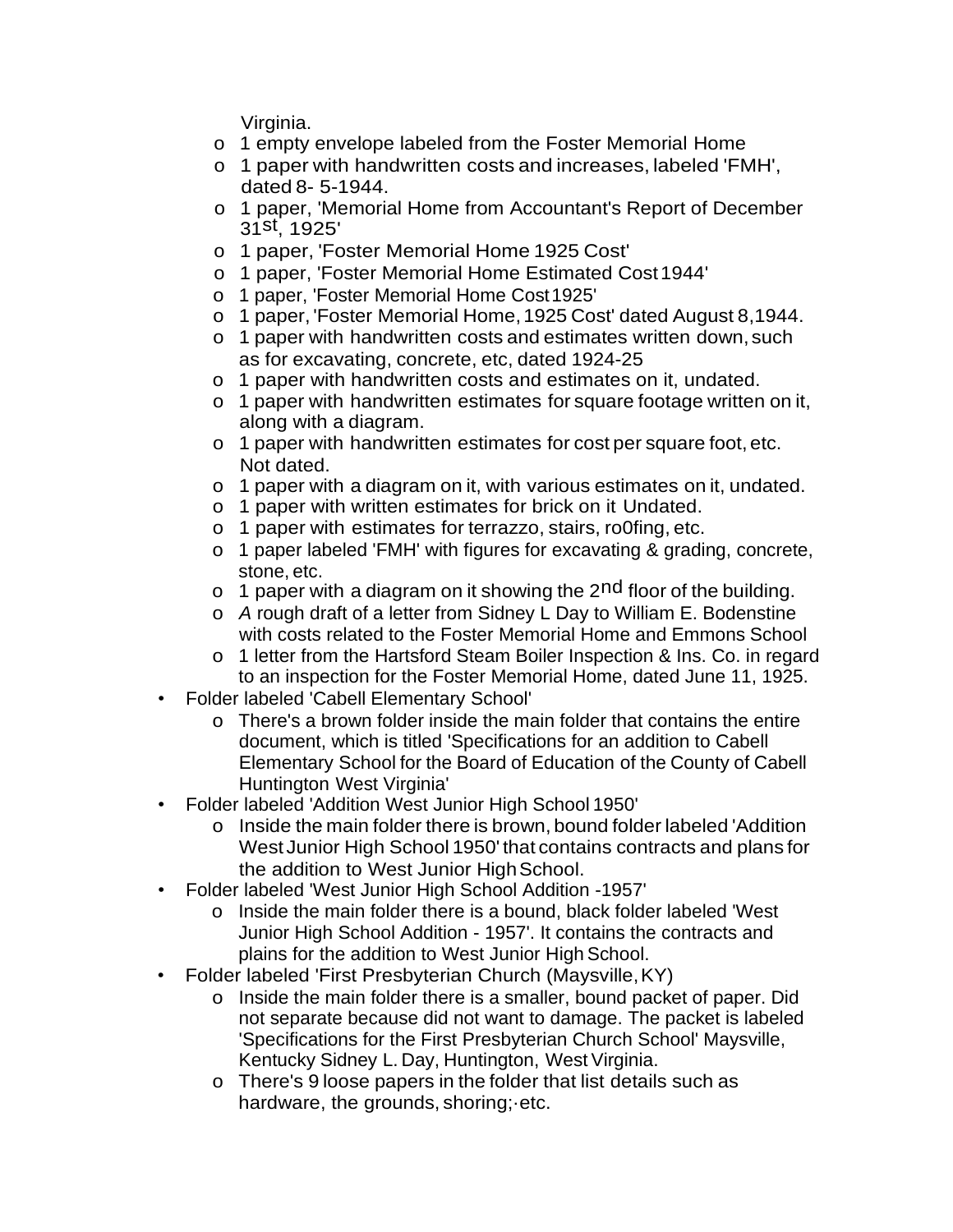- Folder labeled 'West Junior High School'
	- o There's a bound group of papers labeled 'Specifications for an addition to West Junior High School Jefferson Avenue & West Tenth Street Huntington, West Virginia'. It's also labeled as an Office Copy, and was put together on 7-29-1957. It includes specifications for building, electrical work, etc.
- Folder labeled 'Huntington Publishing Company Addition'
	- o There's a bound group of papers labeled 'Specifications for an Addition to the Huntington Publishing Company431-433 Tenth Street Huntington, West Virginia'. It includes building specifications.
	- o There's also a folded up newspaper in the folder that is advertising the open house for the Herald-Advertiser, Herald-Dispatch, and The Advertiser that was published in the Herald-Advertiser, dated June 19, 1960. The newspaper contains congratulations on the opening of the Huntington Publishing Company.
- Folder labeled 'Hite-Saunders School'
	- o There's a black folder that contains an index of contract documents for the Hite-Saunders Elementary School.
	- o There's a bound group of papers labeled 'Specifications for the Hite-Saunders Elementary School for the Board of Education of the County of Cabell Huntington, West Virginia' that contains building specifications.
- Folder labeled 'Percy Hall-General Investment Company'
	- o One letter to Sidney Day from C.P. Hall from the General Investment Company (dated 2-14-1946) about a payment of \$200 and asking about cost figures on a building. Sidney Day's reply rough draft (dated 3-20-1946) is typed on the back in regards to a rough draft of estimates.
	- o One rough draft letter written on the back of another letter to Sidney Day, addressed to C.P. Hall, about the payment that he owes for work Sidney has performed, dated 2-11-46.
	- o One rough draft of a letter to C.P. Hall, dated 1-9-1946, giving more estimates for work to be done on the building, such as excavations and flooring, etc.
	- o One rough draft of a letter dated 12-22-1945 to C.P. Hall talking a little about his plans for the exterior of the building, and giving some more prices on the building such as the mezzanine tile, heating, etc.
	- o Aletter from C.P. Hall to Sidney Day, dated 12-1-1945, talking about the height of the floor in the building.
	- o Aletter from C.P. Hall toSidneyDay, dated11-7-1945, talking about trying to use cheaper materials to lower the cost of the building a bit
	- o A letter from C.P. Hall to Sidney Day, dated 11-7-1945, talking about his choice of brick and floor height of the building, and his choice of sketches that Sidney sent him.
	- o Arough draftof aletter from Sidney Day to C.P. Hall dated 11-3-1945 talking about collecting some sub-bids of work to be done on the building to send and get a working estimate for the cost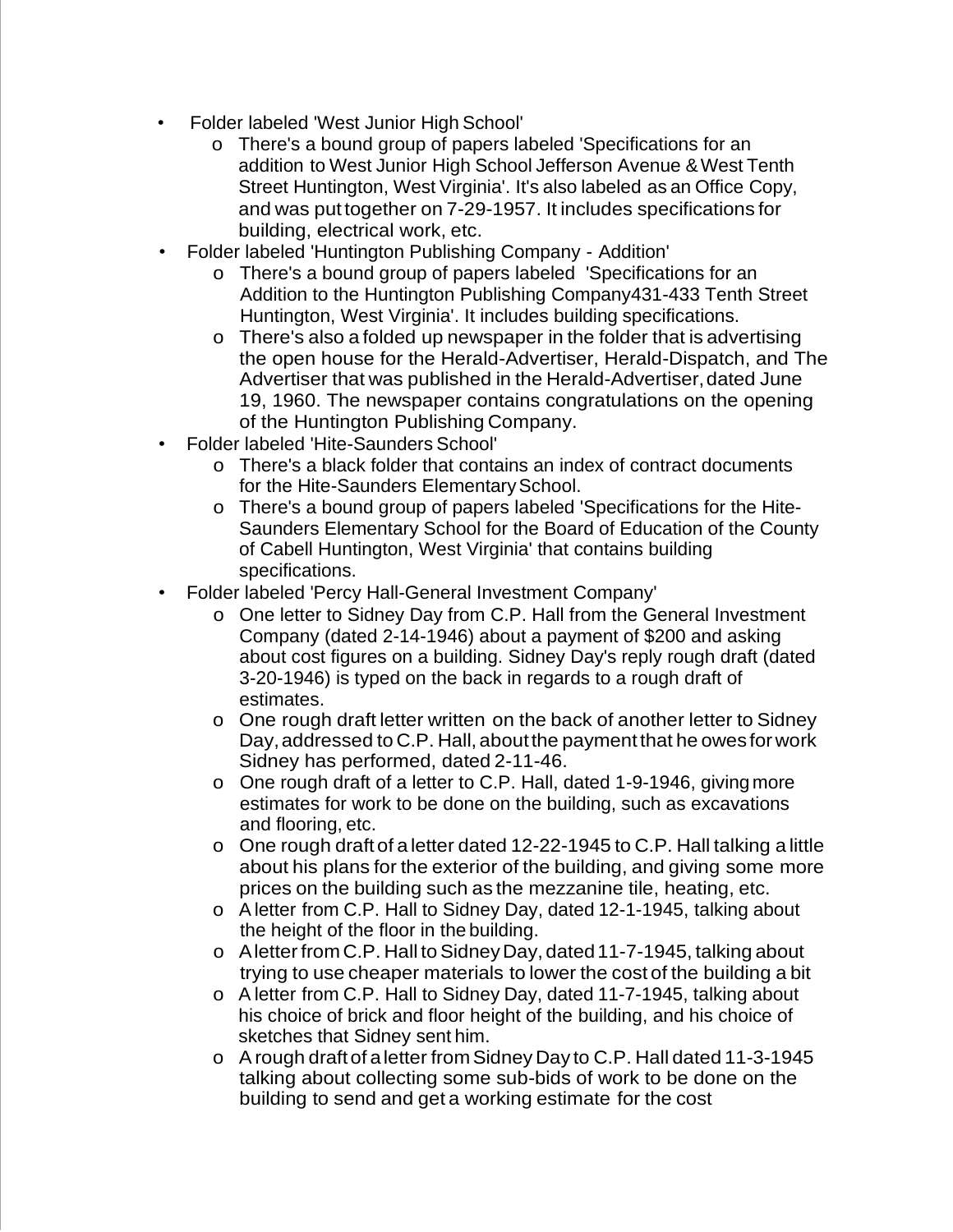- o A rough draft of a letter to C.P. Hall from Sidney Day dated 11-24- 1945 talking about the drawings he's working on, and the height of the floors.
- o One letter from Sadler Tile Works to Sidney Day dated 11-20-45 giving estimates for tile work on the building.
- o One letter from E.L. Warnick to Sidney Day dated 12-12-1945 giving estimates for steel windows.
- o One letter from James J. Weiler & Sons dated11-21-1945, with estimates about the steel work to be done on the building.
- o There are 6 sheets of blue paper with estimates for the General Investment Company, dated 11-16-1945, by Sidney Day.
- o One letter from the Huntington Heating &Supply Company dated 11- 14-1945 to Sidney Day in regards to a heating specification and proposal for the General Investment Company and the proposed building.
- o An advert for Janitrol Gas Fired Unit Heaters dated September 1941.
- o Aletter from Robert P. Greife dated 11-11-1945 with promises to provide design for steel tonnage, etc.
- o One handwritten rough draft addressed to a 'Bob' (presumably Robert Greife) dated 11-2-1945 about blue prints.
- o One handwritten rough draft dated 1-7-1946 addressed to P. Hall Plumbing, etc by R.H.H, with what looks like estimates.
- o One letter to Sidney Day from the Wilcoxen-Gatch Company dated 1- 7-1946 with an estimate for roofing and sheet metal for the proposed building.
- o One handwritten rough draft of an estimate of cost for P. Hall, including estimates for the concrete, excavating, carpenter work, etc.
- o One handwritten rough draft dated 12-28-1945 for estimates on glass, etc.
- o One handwritten draft of estimates of work to be done such as 'bring lot to grade' and 'brickwork', etc.
- o One handwritten letter from Bob Greife to Sidney Day dated November 16,1945 that includes a drawing of the steel supports.
- o One blueprint of the floor plan for the Automobile Sales & Service Building for General Investment Company of Akron, Ohio, dated October 1945.
- o One blueprint of the exterior of the Automobile Sales & Service Building for General Investment Company of Akron, Ohio, dated October 1945.
- Folder labeled 'W.M. Prindle Building'
	- o There's a bound group of papers in the folder with papers pertaining to the W.M. Prindle Building, with general bids dated 8- 19-1926, estimates and drawn figures, etc.
- Folder labeled 'C.L. Ritter Building'
	- o One drawing of the building between Fourth Avenue and a 20-foot public alley dated July 12,1927.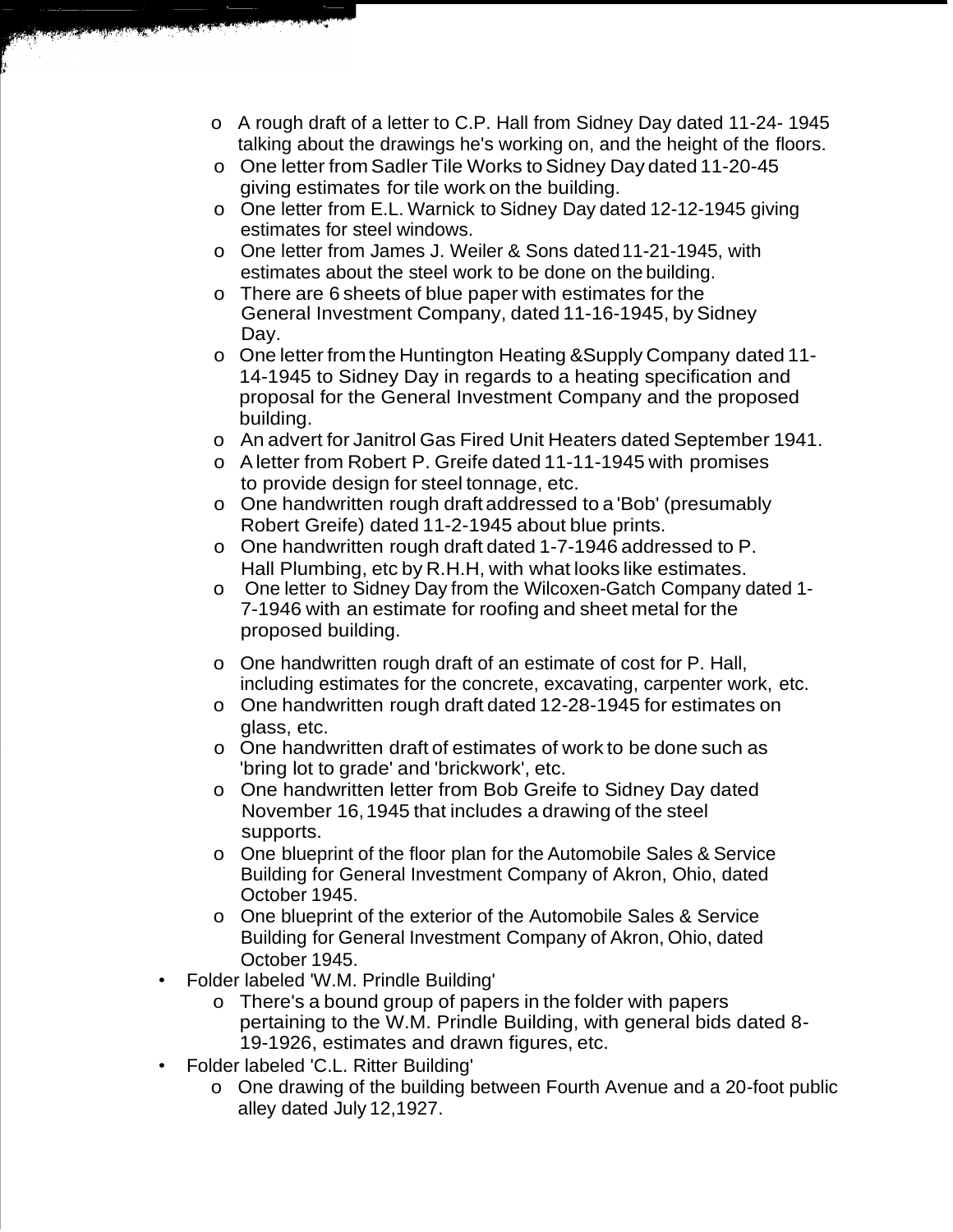- o One piece of paper that contains contract information for a building for C.L. Ritter, and estimates.
- o One letter from the Appalachian Electric Power Company dated 1-28- 1928 to Sidney Day in regards to the Bruce Perry Motor Co. On the reverse side is a rough draft of bids on the C.L. Ritter building date September 1927
- o One piece of paper containing the cost of the C.L. Ritter Building dated April 12,1928
- o One piece of paper containing estimates for roofing, flooring, etc.
- o 2 folded up pieces of thin paper containing drawings and estimates for the roof, brick walls, etc. for the Ritter building. The 2nd piece of paper contains a drawing of the exterior of the building.
- o One piece of paper with a drawing of the building, with measurements and estimates of the flooring, etc.
- o One letter from Sidney Day with preliminary estimates for the C.L. Ritter building.
- o One handwritten paper with multiple estimates written on it for the C.L. Ritter job, such as excavating, concrete, brick work, etc.
- o One blueprint for the C.L. Ritter building by Sidney Day, dated 9-26- 1927
- o One piece of paper dated June 1927 with estimate of cost for the Ritter building.
- o 2 pieces of paper dated 7-11-1927, labeled #1 and #2,with drawings and estimates for the building.
- o 1 piece of paper dated 7-12-1927 labeled #3 with drawings and estimates for things such as the floors, roof, etc.
- o 2 pieces of paper dated 7-20-1927 labeled #4 and #5 with drawings and estimates for the building.
- 1 folder labeled 'Moose Lodge Williamson,WV'
	- o 1 paper containing drawings of the lodge floor and second floor of the Moose Lodge, dated 1-23-1948
	- o Two letters from C.H. Jimison dated 1-17-1951 in regards to a final estimate for the Moose Lodge Building.
	- o One estimate for the Moose Lodge dated 10-7-1950
	- o One letter from Sidney Day to E.W. Vernon, dated 10-3-1950, in regards to the estimates for the Moose Lodge.
	- o Two estimates dated 9-30-1950 labeled Estimate No.5forthe Moose Lodge Building.
	- o 'One letter toSidney Day from C.H. Jimison &Sons in regards to Estimate No.5 forthe building and payment for the copies of the estimates.
	- o 4 pieces of paper pertaining to Estimate No. 4 for the Moose Lodge Building dated August 31, 1950.
	- o 4pieces of paper pertaining to Estimate No.3 forthe Moose Lodge Building dated July 31, 1950.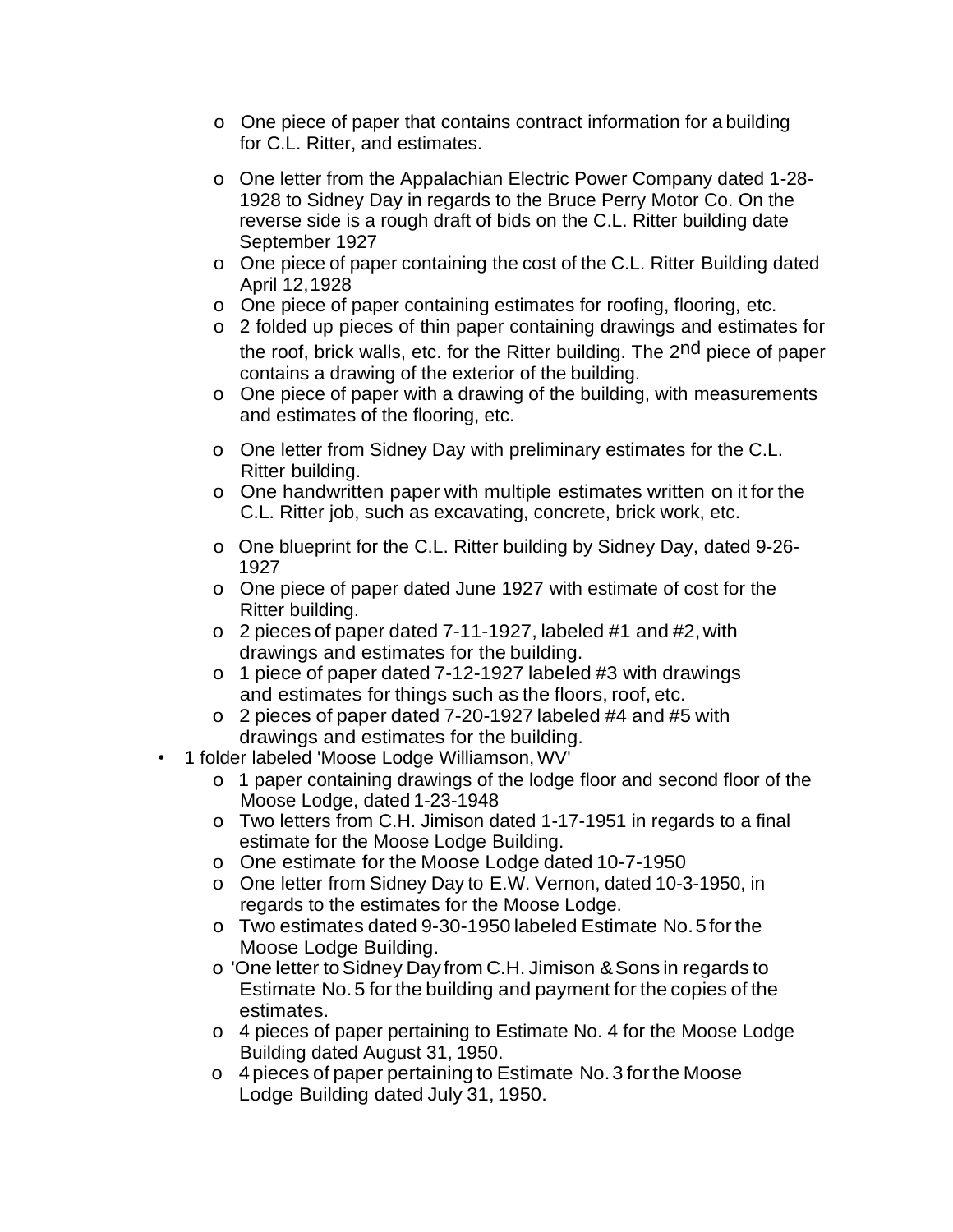- o 4 pieces of paper pertaining to Estimate No. 2 forthe Moose Lodge Building dated June 30,1950.
- o 2 pieces of paper pertaining to Estimate No. 1 for the Moose Lodge Building dated June 7, 1950.
- o One letter from C.H. Jimison &Sons to Sidney Day dated May 31,1950 asking for payment on the estimates performed.
- o One letter from E.W. Vernon to Sidney Day in regards to the building and the inspection, and the repairs that Mr. Jimison is to perform to get it to pass inspection.
- o One letter from Frank S. Dary to Sidney Day dated July 12, 1950 asking him to do an inspection on his home before they started pouring concrete for afloor and roof.
- o One letter from E.W. Vernon to Sidney Day dated April 27, 1950 asking his opinion on roofing.
- o One letter from Williamson Refrigeration Co., dated March 25, 1950, in regards to a bid for work.
- o One draft of a letter from Sidney Day to C.H. Jimison &Sons dated 11- 30-1950 in regards to the work that needs completed on the Moose Lodge.
- o One letter from C.H. Jimison &Sons dated 10-28-1950 to Sidney Day in regards to an inspection and roofing bond.
- o One scrap of paper with handwriting on it talking about plaster in the basement, etc., dated 9-26-1950
- o One draft of a letter to C.H. Jimison & Sons from Sidney Day dated 9- 28-1950 talking about the repairs to the building that needs done before the inspection can be completed.
- o One drawing of the cross section of the building dated 1-23-1948.
- o One drawing of the streets in Williamson, WV and where the Moose Lodge would be located.
- o One drawing of the storeroom, etc. in the Moose Lodge.
- o One drawing of the building giving dimensions for the first and second floors, grounds,etc.
- o One drawing of the ground floor and basement, dated 1-23-1948
- 1 folder labeled 'Ruth Shackleford Apartments (Mrs. Leon) and 4Apt Bldgs @ 311-313 5th Avenue'
	- o 1 drawing of the exterior of the building and also of the living room and porch area dated 5-8-1951.
	- o 1 drawing of the exterior of the building dated 3-9-1951.
	- o 2 pieces of paper from J.E. Duncan toSidney Daydated 9-5-1951 in. regards to plumbing, water and gas for the apartment buildings.
	- o 2 pieces of paper from J.E. Duncan dated 8-13-1951 to Sidney Day in regards to the plumbing, water and gas for the apartment building.
- 1 folder labeled 'Itmann School'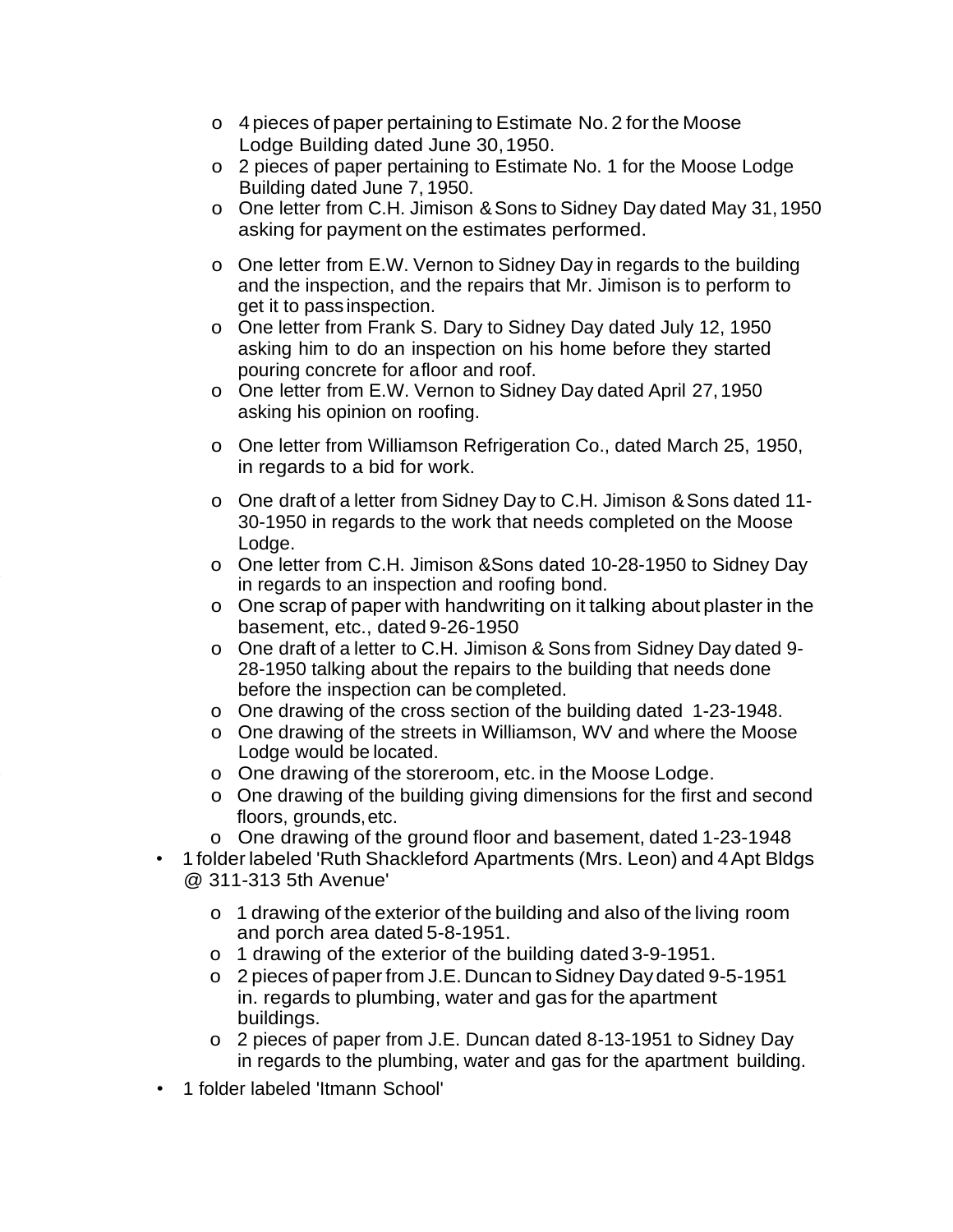- o Contained inside the main folder are two pieces of paper, both labeled 'Itmann School', describing the building, such as its geographical location. One of the pieces of paper is dated 'received 12-20-51'.
	- In small folder inside main folder labeled 'Copy of Contract for Itmann School Building':
		- There's a copyofa contract drawn up for work to be performed byMr.Day on the Itmann SchoolBuilding located in Wyoming County, West Virginia, dated December 4,1951.There's a handwritten notation on the first page: 'Signed & returned to Frampton Jan (?) 14, 1952 2:58 hr(?). Their original was signed by Harold Bowers.'
	- In small folder inside main folder labeled 'Itmann School Building Estimates':
		- There is 3 pieces of paper with handwritten estimations for costs, cubage, etc. for the Itmann School Building. Two of the pages are hand-dated 3-11-52. They are all written on the back of various advertisements.
- 1 folder labeled 'Jefferson Elementary School'
	- o 1 folder inside main folder labeled 'Newspaper clippings':
		- 1 clipping, dated May 25, 1954; from the *Huntington Advertiser,*  detailing work to be done on schools in the area over the summer, Jefferson Elementary School among them.
		- 1 clipping from an unidentified newspaper and date, with the headline 'Jefferson School Addition Planned; Cost is \$70,000'
		- 1 clipping from an unidentified newspaper, with a handwritten date of 5-24-54, with the headline '\$750,000 of School Jobs Approach Contract Stage'
		- 1 clipping from an unidentified newspaper and date, showing the Jefferson Avenue Elevation and proposed drawing of the addition to the Jefferson Elementary School.
		- 1 clipping from the Herald-Dispatch, dated Sept 20, 1957, with the headline 'First School \$2,800 Building Project'
		- One clipping titled 'Board to Feel Public Pulse Before Acting', with a handwritten date of 4-15-54 on it It details a levy and various costs of renovation to schools in the area.
		- One clipping titled 'School Board Delays Calling Levy Election', with a handwritten date on the back of the clipping of 4-15-54, talking about a levy.
	- o 1 folder inside main folder labeled 'photographs':
		- 2 photo sleeves: one titled 'Jefferson Elementary School prints 1949' and the other Jefferson Elementary School negatives 1949' - there are two prints in one folder and 3 negatives in the other.
		- One empty photo sleeve from Hunters Camera Shop on 420 Tenth Street in Huntington, WV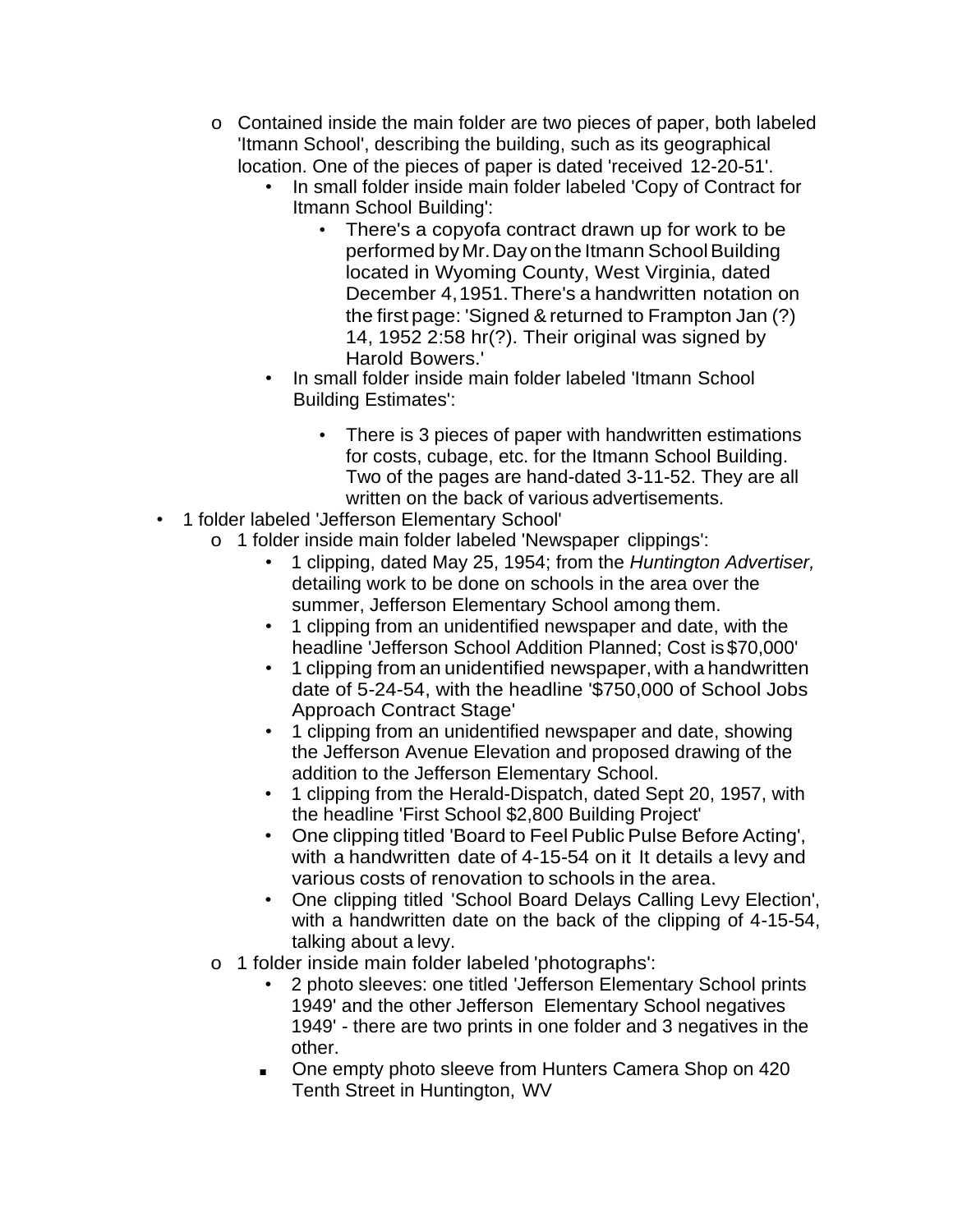- o One draft of a contract between the Cabell County Board of Education and a E.P. Leach and Sons, contracting, dated in August 1954, about renovations on the building.
- o One 'Detailed Estimate Breakdown' between Sidney L. Day and the Cabell County Board of Education in regards to the Jefferson School Addition. The subtotal for the addition is \$36,065.60.
- o Acopy of an agreement between Frampton & Bowers and Sidney Dc!-Y, allocating the various works to be performed on the area schools. The buildings allocated to Sidney Day were the Jefferson School, West Jr. High School, and the Johnstown Building.
- 1 folder labeled 'Holy Trinity Episcopal Church Logan WV'
	- o 6 pieces of paper with floor plans drawn on them, for various floors. One floor details the main hall, tower, closets, etc., while another has classrooms.
	- o 4 larger pieces of paper detailing the floor plans for the Holy Trinity Episcopal Church in Logan,WV,dated12-7-1949.Someofthepaper is stuck together.
	- o 1 sketch showing 'Dining room, social or assembly'
		- There's also a blue print that corresponds to this drawing, with some handwritten notations.
	- o 1 sketch showing the proposed second floor of the church.
	- o 1 sketch showing a first and second story view of the proposed church.
	- o 1 blueprint of the floor plan of the church, with some handwritten notations.
	- o 1 sketch of the proposed floor plan of the church.
	- o 1 sketch showing the outside of the church alongside the sanctuary, etc.
	- o 1 blueprint of the 'Assembly, dining room, etc.'
	- o 1 sketch of the outside of the church and the floor plan, labeled 'Scheme 'A", dated December '46
	- o 1 blueprint showing a floor plan of the dining room and the assembly
	- o 1 letter from A.B.C. Bray, Jr, Senior Warden, of the August & Bray Agency, dated Nov. 27, 1949, requesting Sidney Day come to Logan to see the land they want to build the church on.
	- o One draft of a letter to Mr. Bray from Sidney Day, dated Nov. 25, 1949, saying that he has been busy but would be able to make the trip to Logan.
	- o One letter from Mr. Bray to Sidney Day dated Nov.15, 1949 requesting that he come to Logan and to bring sketches of the church to share with the congregation.
	- o One letter from Mr. Bray to Sidney Day dated Oct. 12,1949 telling him they bought new land for the church and that he needed to come to Logan.
	- o One clipping of a picture of Mt. Lebanon Baptist Churchin Pittsburgh, PA.
	- o One letter from R. Paul Holland, dated June 10,1948, enclosing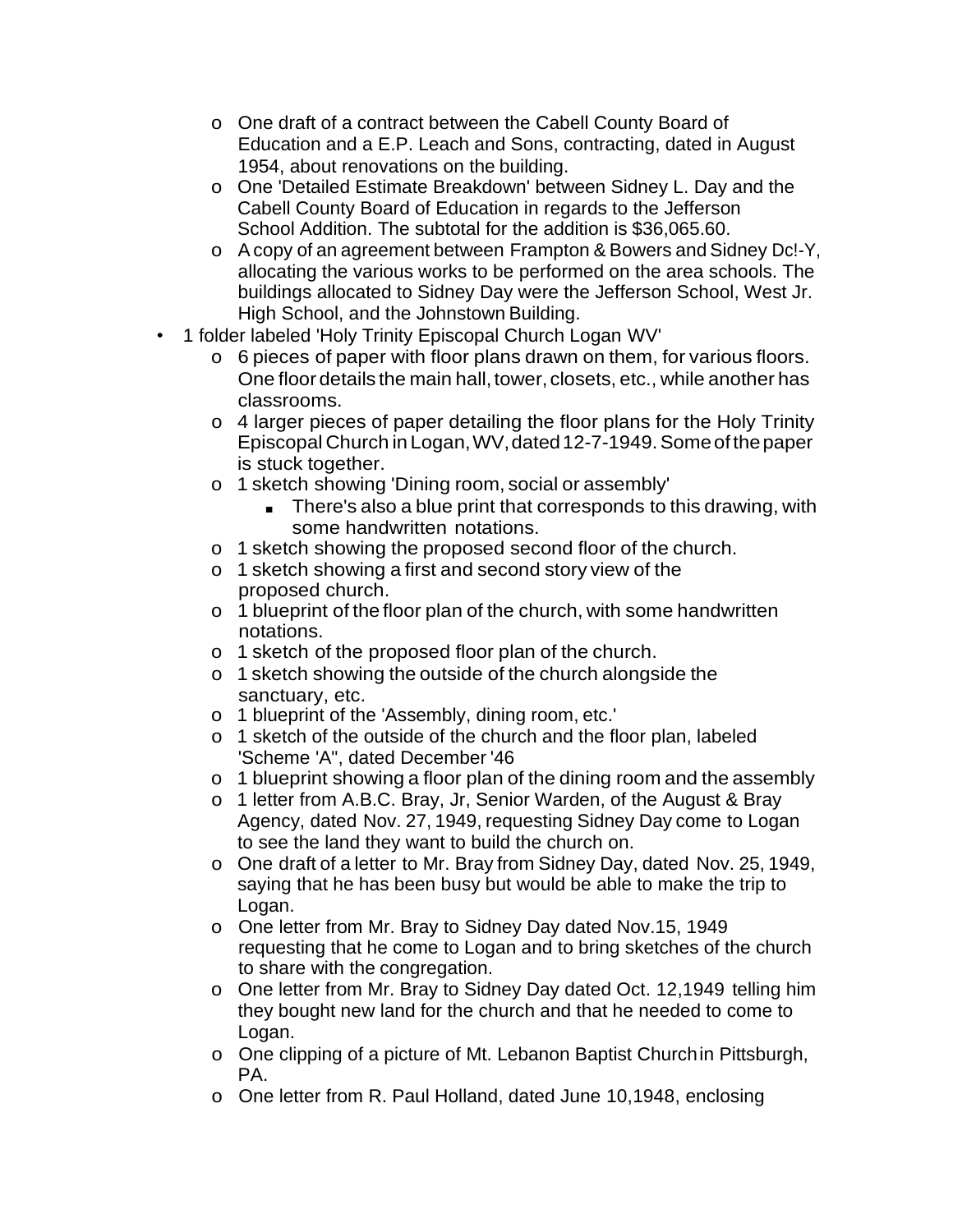payment for services to Sidney Day for the church.

- o 1 draft of a letter from Sidney Day to R. Paul Holland, June 1, 1948, asking for payment for architectural services.
- o 1 draft of a letter from Sidney Day to Mr. Bray dated October 17, 1949 detailing arrangements on another trip to Logan.
- o 1 sketch of the floor plan and the exterior of the church, labeled 'Scheme B', dated December'46.
- o 1 drawing, 'Longitudinal section', dated 2-7-48
- o 1 sketch of the floor plan and outside of the church.
- o 1 sketch of the outside of the church with 2 dates on it, 2-6-48, and 2- 10-48
- o 1 sketch of the front of the church dated 2-11-48
- o 1 sketch of the frame of the church, dated 2-6-48
- o 1 undated sketch of the church, very basic.
- o 1 basic, undated sketch of the church's floor plan.
- o 1 sketch of the frame of the church, dated 2-6-48
- o 1 letter from Sidney Day to the Trinity Lutheran Church in Norfolk, Virginia, dated 2-16-48, in which he is inquiring about their radiant heat.
- o 1 sketch of the floor plan and outside of the church, labeled 'Scheme 'C", dated Dec. '46
- o 1 sketch of the floor plan of the church labeled 'Scheme 'D" dated December '46
- 1 folder labeled 'First Presbyterian Church Recreation Building'
	- o 1 contract titled 'Specifications for "Special" Tournament Regulation Bowling Alleys", signed by First Presbyterian Church Building Committee and Harry S. Irons and R.C. Carsons, dated8/29/27
	- o 1 rough draft, 'Preliminary Estimate Cost First Presbyterian Church Recreation Building' dated January 22,1926.
	- o 1 rough draft, 'Preliminary Estimate Cost First Presbyterian Church Recreation Building' dated January 25,1926
	- o 1 rough draft,'Preliminary Estimate Cost First Presbyterian Church Recreation Building' dated March 2, 1926
	- o 1 rough draft,'Preliminary Estimate Cost FirstPresbyterian Church Recreation Building' dated March, 9,1926,revised June 10,1926
	- o 1 rough draft, 'Preliminary Estimate Cost First Presbyterian Church Recreation Building' dated March 10, 1926
	- o 1 blueprint of a bowling alley lane example.
	- o 1 folder inside main folder labeled 'Cost Estimates':
		- 1 rough draft, 'Preliminary Estimate Cost First Presbyterian Church Recreation Building' dated June 14,1926.
		- 1 estimate, 'Schedule of Cost Recreation Building -First Presbyterian Church' dated Oct 1, 1926, from C. Harrison Smith, building contractor.
	- o 1 folder inside main folder labeled 'Building Costs':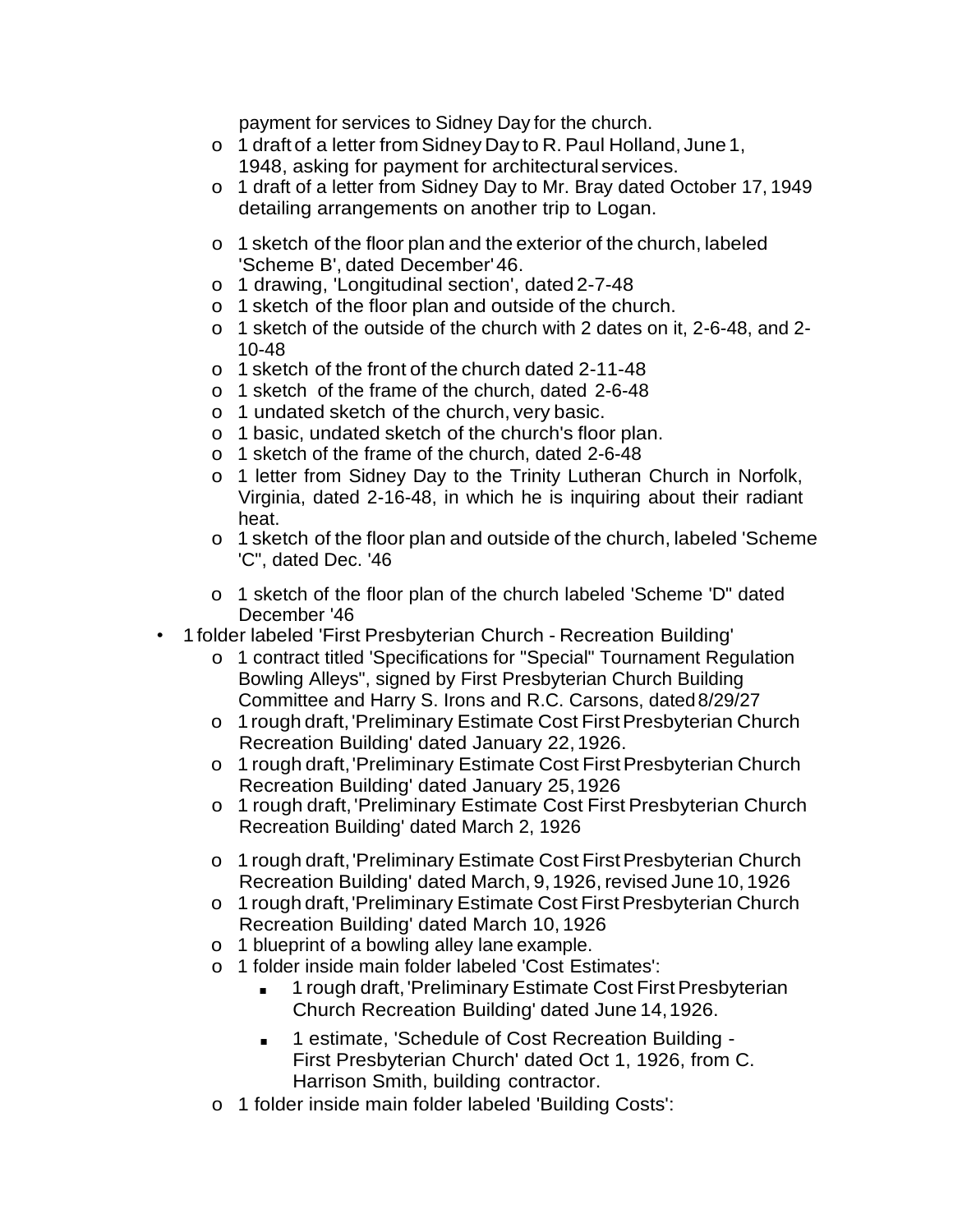- One rough draft of a letter from Sidney Day to W.W. Dugan dated December 17, 1928, requesting the rest of the balance he was due on his account
- 1 rough draft of the breakdown of costs for things such as the preliminary sketches, contracts, etc.
- o One contract between the First Presbyterian Church of Huntington, WV and Sidney Day, dated April 20, 1925.
- o 1 letter from Johns-Manville Incorporated Cleveland to G.R. Hutton dated December 18, 1926, about insulation and reverberation with the recreation building.
- o 1 scrap of paper with various estimations on it, such as for scaffolding.
- o 1 contract of work to be done between Johns-Manville Acoustical Department and Sidney Day about sound-absorbing materials to be put in the building.
- o Folder inside main folder labeled 'George P.Little Company'
	- 1 letter from the George P. Little Company to Sidney Day dated September 26, 1930 in regards to acoustical treatment of the dining room in the First Presbyterian Church.
	- 1 letter from the George P. Little Company to Sidney Day dated February 17, 1927 talking about the ceiling height in the dining room of the church, etc.
	- 1 letter from the George P. Little Company to Sidney Day dated November 22, 1926, talking about acoustical treatment and suspended ceilings.
		- On the back of this paper is a rough draft typed up by Sidney Day of his reply back to the Little Company.
	- 1 letter from the George P. Little Company to Sidney Day dated November 16, 1926 in regards to an inquiry by The Celotex Company's representative about the acoustics for the dining room job.
		- On the back of this paper is a rough draft typed up by Sidney Day of his reply to the company, detailing that a suspended ceiling will be necessary, etc.
	- 2 copies of a proposal from the George P. Little Company to Sidney Day dated November 15, 1926, which details that they want to use Litco acoustical treatment and the estimated cost would be \$1770.00.
	- 1 letter from the George P. Little Company to Sidney Day dated September 29, 1926, sharing information about their product
- o Folder inside main folder labeled 'The Celotex Company'
	- 1 letter from the Celotex Company to Sidney Day dated October 29, 1926 detailing information about their Acousti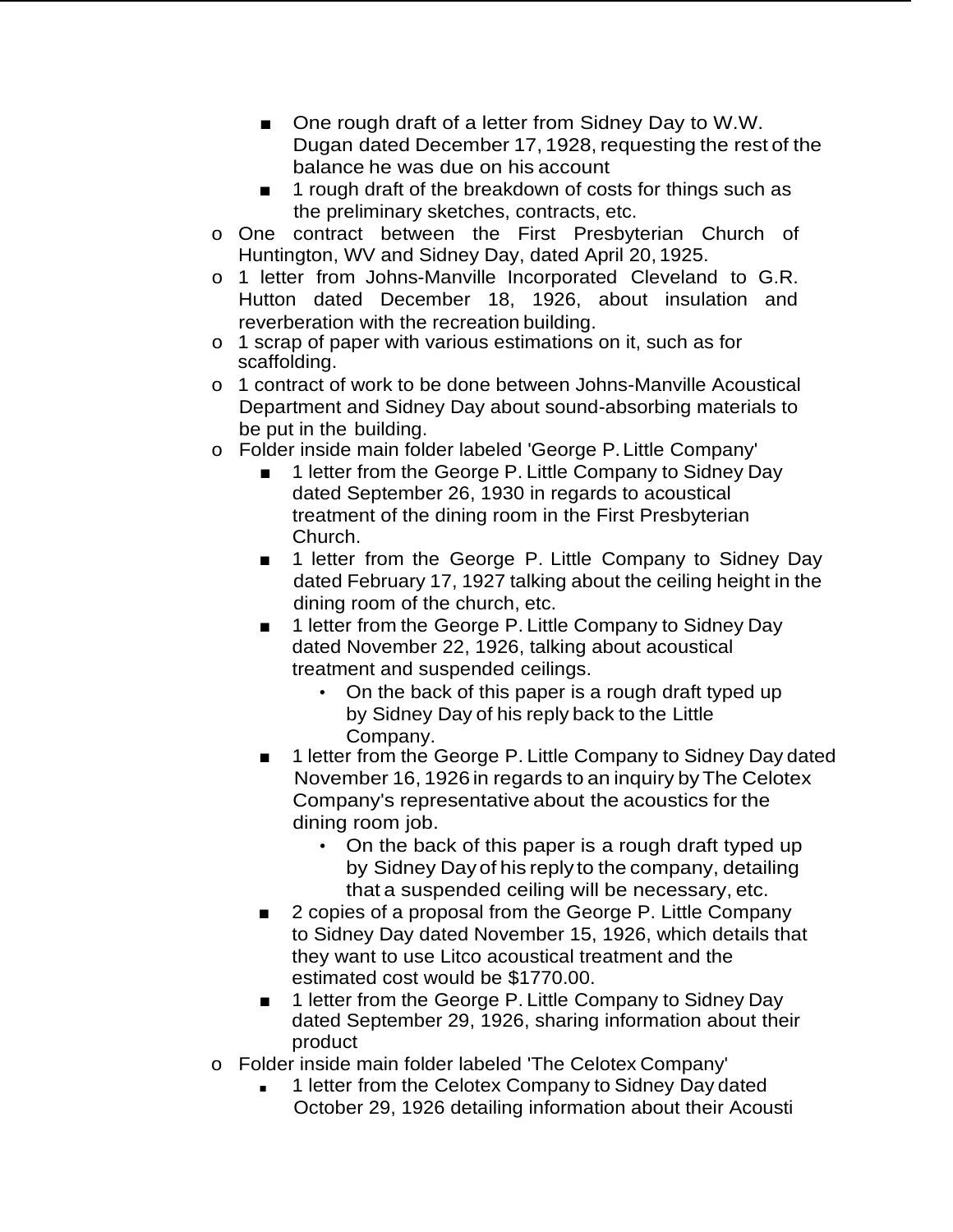Celotex.

- There's three pieces of paper labeled 'Celotex' that detail information about the bid, and various estimations, etc. about the job.
- o Folder inside main folder labeled 'United States Gypsum Company'
	- 1 letter to Sidney Day from the United States Gypsum Company dated January 5, 1927 in regards to Sabinite Acoustical Plaster.
	- 1 letter to Sidney Day from the United States Gypsum Company dated December 27, 1926 in regards to the Presbyterian Church Recreational building, and the acoustical plaster job, there are two pages to this particular letter.
	- 1 letter to Sidney Day from the United States Gypsum Company dated December 22,1926 in regards to plans for the recreation room job.
		- There's a typewritten rough draft on the back of this letter from Sidney Day in response to the first letter.
	- 1 letter to Sidney Day from the United States Gypsum Company dated December 9,1926 in regards to their Sabinite Acoustical Plaster.
		- A typewritten rough draft response by Sidney Day is contained on the back of this letter.
- o Folder inside main folder labeled 'C. Harrison Smith':
	- 5 pieces of paper, bound together, from C. Harrison Smith, building contractor, detailing estimates, work to be done,etc., on the Presbyterian Church job.
	- 1 rough draft of a letter to C. Harrison Smith from a 'Burns, Irons, Robertson and Thomas' dated April 9, 1927 in regards to showers, flooring, etc., in the church. This is typed on the back of a letter from Miami Cement.
	- 1 rough draft of a letter to C. Harrison Smith from 'Burns, Irons, Robertson and Thomas' dated March 2, 1927 talking about changes to be made and credits in work, typed on the back of a letter from the Pfaudler Co.
	- 1 rough draft of a letter to C. Harrison Smith from 'Burns, Irons, Robertson and Thomas' dated Oct. 26, 1926 talking about bricks to be used in construction, typed on the back of a letter from Miami Cement.
	- 1 rough draft of a letter to C. Harrison Smith from 'Burns, Irons, Robertson and Thomas' dated Oct. 26, 1926 talking about stone and plaster to be used, typed on the back of a letter from Miami Cement
	- 1 rough draft of a letter to C. Harrison Smith from 'Burns, Irons,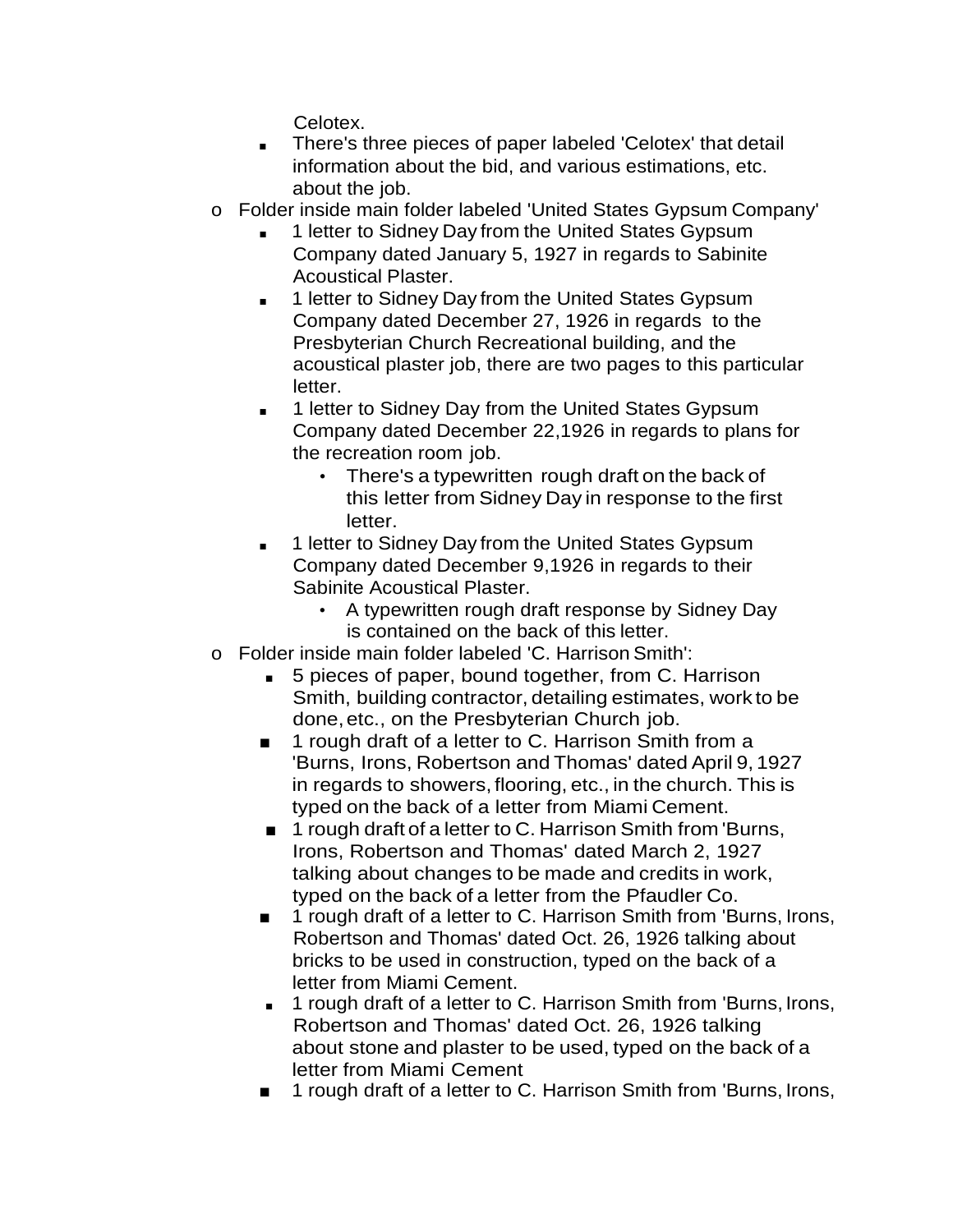Robertson and Thomas' dated Oct. 12, 1926 authorizing the use of Carlyle brick, typed on the back of a letter from Miami Cement.

• 1 rough draft of a letter to C. Harrison Smith from 'Boone, Burns, Carson, Mauze, Robertson, and Thomas' dated Oct. 5, 1926,authorizing purchases from Mossman Bros, typed on the back of a letter from Miami Cement.

- o 1 piece of paperlabeled 'Presbyterian Church Recreation Building Schedule 1', dated October 28,1926, detailing estimates, contracts, credits, etc.
- o 1 letter from Keasbey&Mattison Companyadvertising forSabinite Sound Absorbing Plaster, dated April 17,1925.
- o 1 drawing, 'Sketch of Dining Room Interior Recreation Building First Presbyterian Church'.
- o 1 blueprint, 'Costs&Estimates, Presbyterian Church',dated October 15, 1927.
- o 1 photocopy of a folder labeled 'Northern Hard Maple Beech and Birch Floorings'.
- 1 folder labeled 'Kuhn Memorial Presbyterian Church'
	- o 1 bound folder of papers, labeled 'Specifications for an addition to the Kuhn Memorial Chapel Barboursville, West Virginia'.
	- o 1 photo sleeve labeled 'Kuhn Memorial Presbyterian Church', containing 1 photo of thechurch.
	- o Folder inside main folder labeled 'Contracts':
		- One paper labeled 'Contracts on: Kuhn Memorial Chapel, Barboursville, W.Va.', dated February 13, 1925, detailing costs, typed on the back of an advertisement from a refrigeration company.
		- One paper labeled 'Cost of Highlawn Presbyterian Church' dated March 13, 1924, detailing costs, typed on the back of a newsletter from the West Virginia Society of Architects.
		- One paper from C. Harrison Smith, Building Contractor, labeled 'Schedule of cost of Highlawn Pres. Church'.
		- One contract detailing ordinances, excavating, etc. for the church project.
	- o 1 sketch of the floor plan of the church and the expansion dated 2-25- 47.
	- o 1 sketch showing the outside elevations of the church, dated 2-25-47.
	- o 1 sketch of the floor plan of the church, dated 8-27-47
	- o 1 letter from Huntington Heating and Supply Co. to the Kuhn Memorial Chapel dated September 21, 1952, which details a proposal for work This letter is a copy that was sent to Sidney Day by a J.A. Miller.
	- o 1 blueprint for the Kuhn Memorial Chapel heating layout by the Huntington Heating and Supply Co, dated September 3, 1952.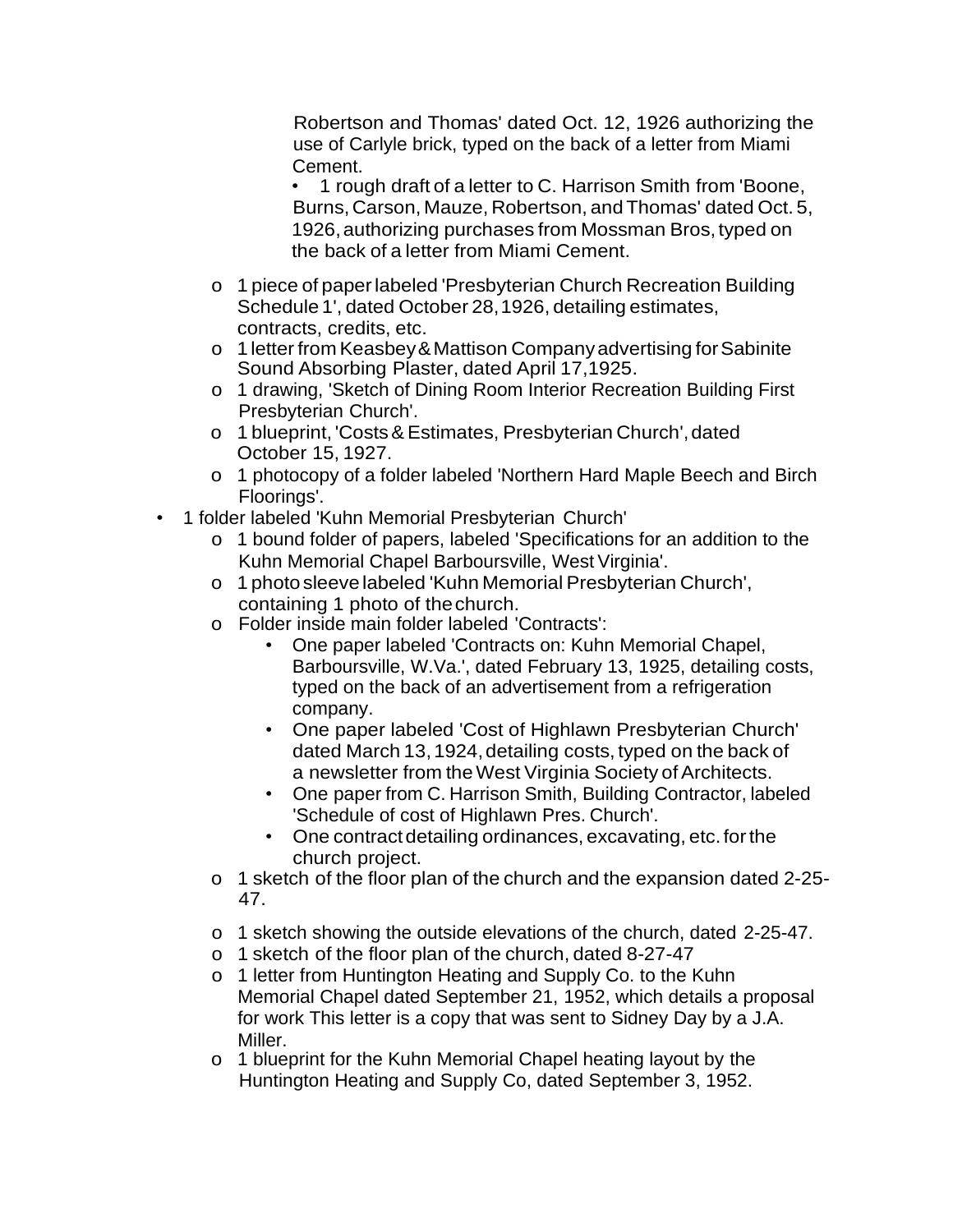- o 1 receipt dated June 10, 1955, in regards to the Kuhn Memorial job.
- o 1 receipt dated July 3, 1955 in regards to the Kuhn Memorial job.
- o 1 receipt dated September 1,1955 in regards to the Kuhn Memorial job.
- o 1 scrap of paper with a list of names on it, but not really sure what it is in reference to.
- 1 folder labeled 'First Presbyterian Church -School'
	- o 1 group of papers, some bound, some not, labeled 'Specifications for a Recreation Building for the First Presbyterian Church Tenth Avenue, Huntington, West Virginia'. The loose papers were put in a separate small folder labeled 'Specifications, continued'.
	- o Small folder inside main folder labeled 'General Description copies':
		- 4 copies of the 'General Description' of the First Presbyterian Church School.
	- o 1 newspaper clipping from an unknown newspaper and date showing an architect's drawing of the new Presbyterian Sunday School concept
	- o 1 clipping from the 'First Presbyterian Church News' in Huntington, WVdated October 1950, showing the drawing of the Sunday school concept and stating that it is under construction.
	- o 3 copies of a church bulletin from the First Presbyterian Church in Huntington, one is complete and the others seem to be loose.
	- o 1 folder inside main folder labeled 'Building and Improvement':
		- Two papers labeled 'First Presbyterian Church Building and Improvement Fund' dated 5-25-1951, detailing reasons why the improvements are needed.
		- Two pieces of paper labeled 'Program for Sunday School Building and Remodeling Church Building', dated May15, 1951, detailing actual-commitments and estimates, etc.
		- 1 paper, 'First Presbyterian Church Building Fund Campaign', giving further details about theirfundraising.
		- 1 paper, 'First Presbyterian Church Approximate Net Cost of Various Gifts to Building Fund in Equal Annual Installments Over a Three Year Period', giving information about gifts in regards to your taxable income, etc.
		- There are 2 copies of this group of papers.
	- o 1 letter from the Interdenominational Bureau of Architecture to Dr. Andrew R. Bird, Jr., dated January 10, 1949 in regards to some building specifications in the church plans.
	- o One letter from the First Presbyterian Church toSidney Day, dated September 13,1951, making sure he knew they wanted chalkboards in their classrooms.
	- o One church bulletin from the First Presbyterian Church in Huntington, dated December 26, 1948.
	- o 1 newspaper clipping from an unknown source with the headline,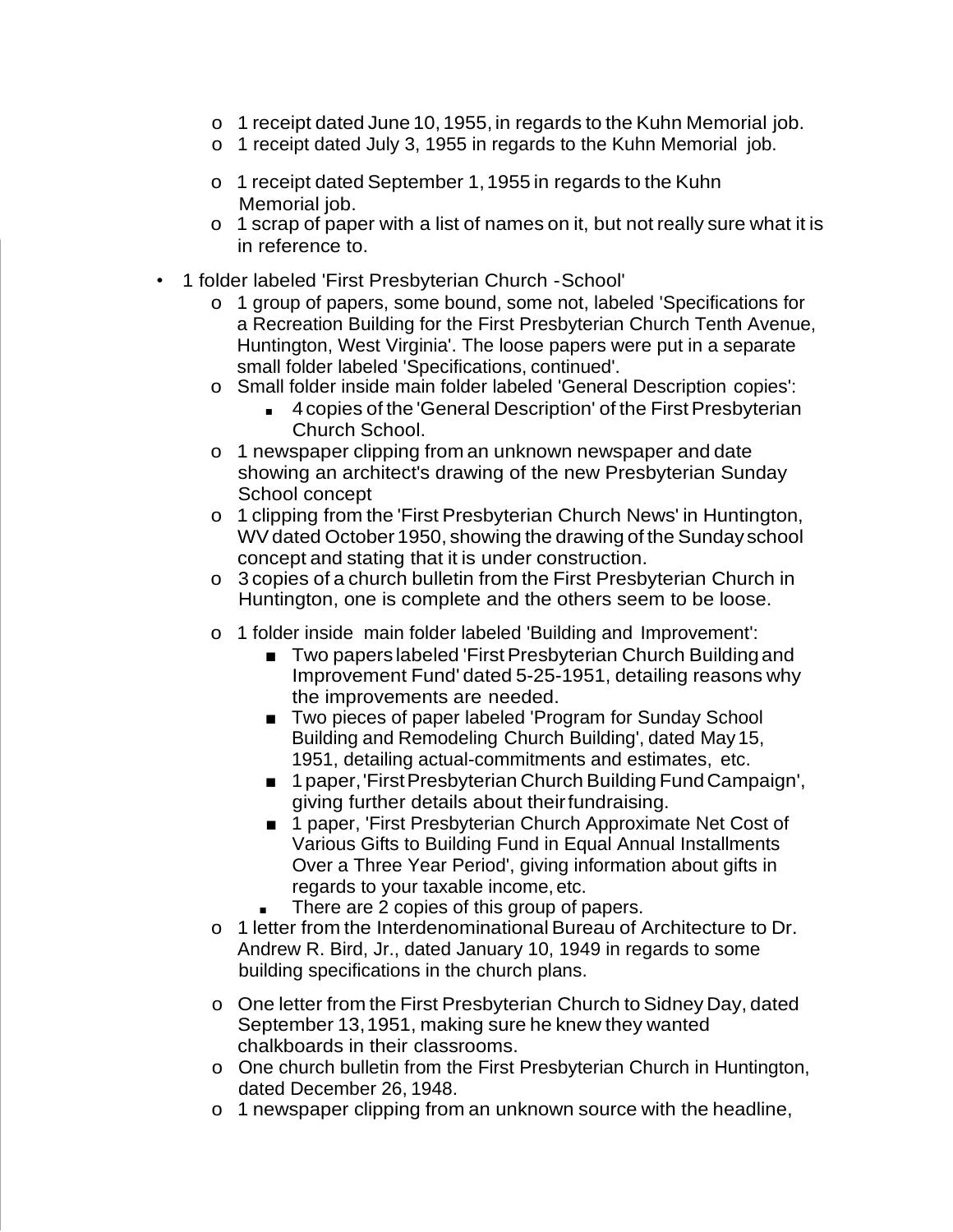"Church to Add 3-Story Annex', with the handwritten date Nov 1948.

o One church bulletin from the First Presbyterian Church in Charleston,

WV dated December 5, 1948.

- o One handwritten letter from Andrew Bird to Sidney Day, talking about their building plans, etc.
- o One church bulletin from the First Presbyterian Church in Huntington dated May 22, 1949.
- o One church bulletin from the First Presbyterian Church in Huntington dated April 30, 1950.
- o One letter from the First Presbyterian Church in Huntington dated August 6, 1951 to Sidney Day thanking him for his subscription of money.
- o One estimate for the Presbyterian Church School dated May 26, 1950.
- o One booklet, 'Detailed Plans for Renovating and Remodeling First Presbyterian Church', dated 5-25-51.
- o One newspaper clipping from an unknown source dated 5-27-51 with the headline 'First Presbyterian Church Maps Extensive Remodeling'.
- o 1 paper, 'Preliminary Sketches and Estimates to Show How the First Presbyterian Church's Tenth Avenue Property May Be Improved for Church and Sunday School Purposes', dated 1-28-1936.
- o One cash order in regards to the First Presbyterian Church, dated August 25<sup>th</sup>, 1927 (?) in the amount of \$3,049.50.
- One folder labeled 'YMCA Addition'
	- o One bound bundle of papers labeled 'Specifications for an Addition to the Huntington Y.M.C.A. Eleventh Street & Sixth Avenue'
	- o In folder inside main folder labeled 'Newspaper Clippings':
		- One clipping from an unknown newspaper dated 4-6-54 with the headline, 'YMCA Gifts Hit \$10,966'
		- One clipping from an unknown newspaper dated 4-7-54 with the headline, 'Y' Board Elects Seven As Advisors'.
		- One clipping from an unknown newspaper dated 4-7-54 with the headline, '\$10,966 Given 'Y"
		- One clipping from the Herald-Dispatch dated 6-8-55 with the headline,"Y' Executive Committee Awards Expansion Job'
		- One clipping from the Herald-Dispatch dated March 20, 1952 with a photo of men inspecting the First Presbyterian Church Recreation Center, which the Y had acquired.
		- One clipping from an unknown newspaper and date with the headline, "Y' Votes Remodeling on 10<sup>th</sup> Ave'
		- One clipping from the Herald-Dispatch dated May 13, 1954 with several drawings of the proposed plans for improving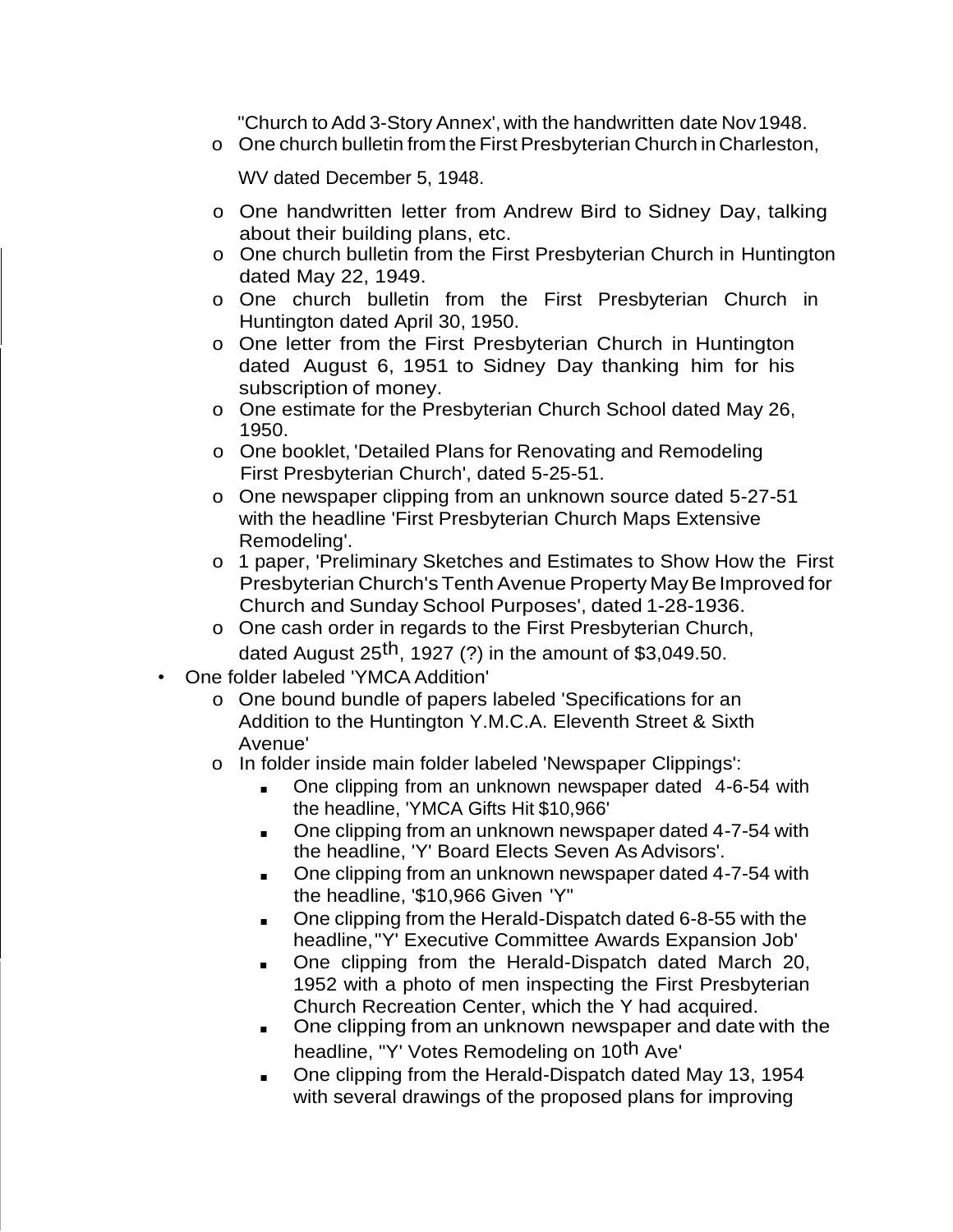the YMCA

- One clipping from the Herald-Dispatch dated 10-21-54with the headline, "Y' toStart on Expansion'
- One clipping from the Herald-Dispatch dated 4-1-55 showing the YMCA's Edwin P. May building with the headline, 'Scene of H-D Spelling Bee Finals'
- One clipping from the Herald-Dispatch dated 10-20-54 with the headline, "Y' Votes to Begin Expansion'
- One clipping from a newspaper dated May 7,1954 showing proposed drawings of the building renovations.
- One clipping from a newspaper dated 5-5-54 showing proposed drawings of the YMCA expansion.
- One clipping from the Herald-Dispatch dated 2-4-52 with the headline, 'May Gives 'Y'
- One clipping from a newspaper dated 2-4-54, with the headline, 'May Gives 'Y' \$100,000 Cash Gift'
- One clipping from a newspaper with an unknown date, with the headline,"Y' Executive Committee Awards Expansion Job'
- One clipping from the Herald-Dispatch, dated June 22, 1955 with the headline 'Old Giving Way to New as 'Y' Expands'
- One magazine, '28<sup>th</sup> Annual Report Huntington Young Men's Christian Association', dated February 25, 1954.
- One folder labeled 'Building Plans Miscellaneous'
	- o One folder inside main folder labeled 'Avon Apartments':
		- It contains the document labeled 'Alterations and Additions to Avon Apartments Ashland Kentucky'
	- o One folder inside main folder labeled 'Shepard-Yost Residence':
		- It contains the document labeled 'Specifications of a Residence for Mrs. Marie Shepard Yost, McCoy Road near Huntington, W.Va.'
	- One folder inside main folder labeled 'Rabold Building':
		- It contains the document labeled 'Specifications for Alterations and Additions to the Building of Mr. AB. Rabold.'
	- o One folder inside main folder labeled 'Parker Garage-Apartment':
		- It contains the document labeled 'Specification of a Garage- Apartment for Miss Delia M. Parker, Ninth Street Eleventh Avenue Huntington, W. Va'
	- o One folder inside main folder labeled 'Goldberg Residence':
		- It contains the document labeled 'Specifications for the Residence of Mr. & Mrs. G.D. Goldberg South Englewood Road Huntington, W. VA.'
	- o One folder inside main folder labeled 'Christian Residence':
		- It contains the document labeled, 'Specifications for the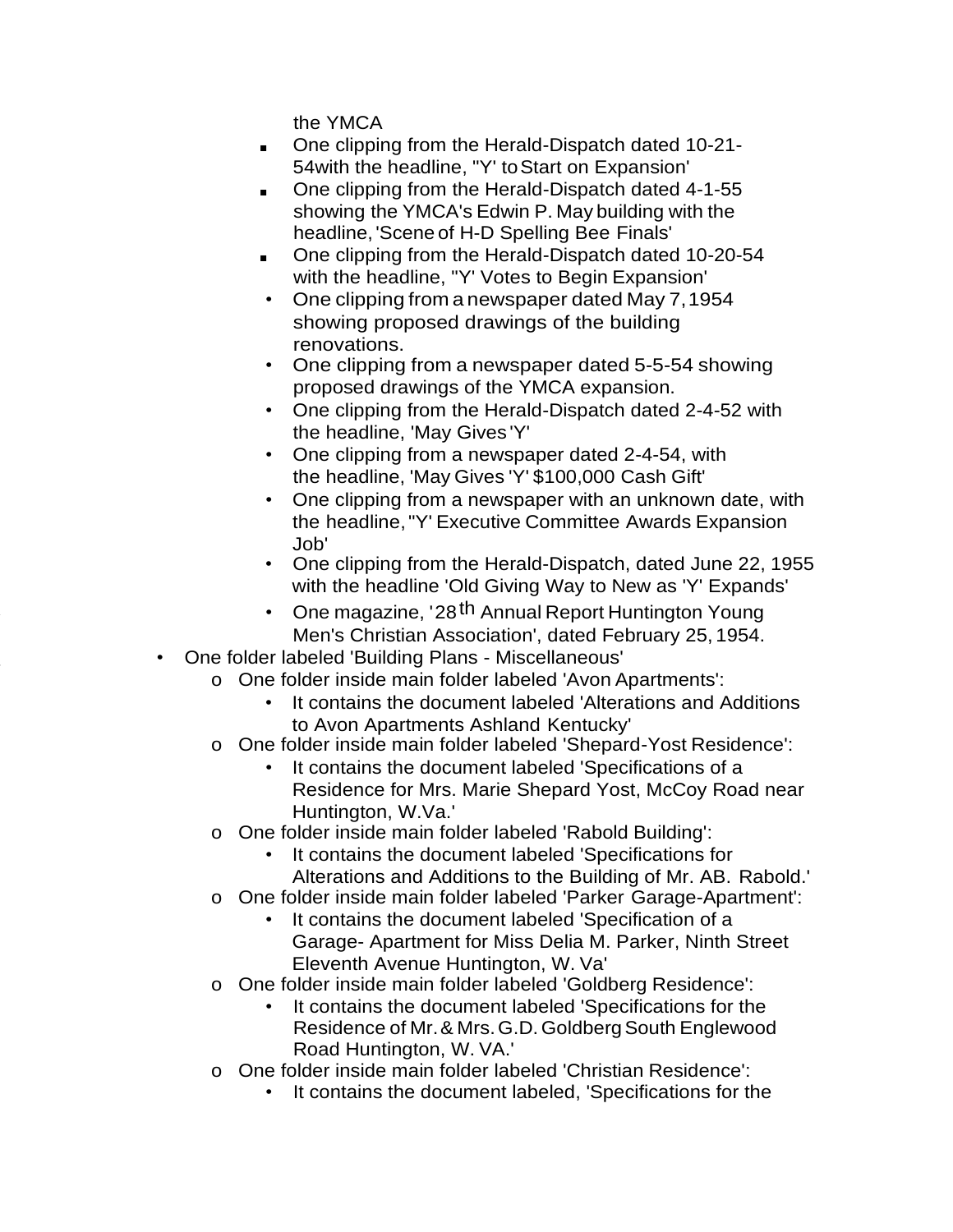Residence of Mr.& Mrs.John H. Christian 115 Ridgewood Road Huntington, W. Va.'

- There's one loose paper from C.W.Schroeder about food services, not sure where it fits in.
- One folder labeled 'George Sherman Residence':
	- o One preliminary sketch of the floor plans in the residence, dated 12- 10-40
	- o One sketch of the floor plans dated 1-3-41
	- o One sketch of an alternate scheme for the first floor, undated.
	- o One sketch of the outside of the residence, dated 1-3-41
	- o One sketch of the floor plans dated 1-21-41
	- o One rough sketch of a floor plan, undated.
	- o One rough sketch of a floor plan, undated.
	- o One rough sketch of a floor plan, dated 'returned' as 1-17-41
	- o 1 paper detailing specifications for various rooms.
	- o One paper dated 2-7-41 detailing various estimations.
- One folder labeled 'Building Plans Miscellaneous 2'
	- o One folder inside main folder labeled 'Salvati Residence':
		- It contains the document titled 'Residence for Mr. and Mrs. R. E. Salvati Thirteenth Avenue Huntington, West Virginia. Revised to June 20,1949'
	- o One folder inside main folder labeled 'Butler Residence':
		- It contains the document titled 'Specifications for the Residence of Mrs. W. F. Butler,\_ Woodland Drive, Huntington, W. Va.'
	- o One folder inside main folder labeled 'Hardy Residence':
		- It contains the document titled 'Specifications of a House for Mr. Paul Hardy, Lot 106,Wiltshire Boulevard, Huntington, W. Va.'
	- o One folder inside main folder labeled 'Miller Residence':
		- It contains the document titled 'Specifications for a Residence for Mrs.Anna A Miller, Prospect Drive, Park Hills, Huntington, West Virginia'.
	- o One folder inside main folder labeled 'Jett Residence':
		- It contains the document titled 'Specifications for the Residence of Mr. & Mrs. B. Holton Jett, Wiltshire Boulevard, Huntington, W. Va.'
	- o One folder inside main folder labeled 'Dornick Residence':
		- It contains the document titled 'Specifications for the Residence of Mr. & Mrs. E. L. Dornick, Staunton Heights, Huntington, W. Va.'
- One folder labeled 'Fox Residence':
	- o It contains the document titled 'Specifications for the Residence of Mr. & Mrs. David Fox, South Hills, McCoy Road, Huntington, W. Va.'
- One folder labeled 'Building Plans Miscellaneous 3'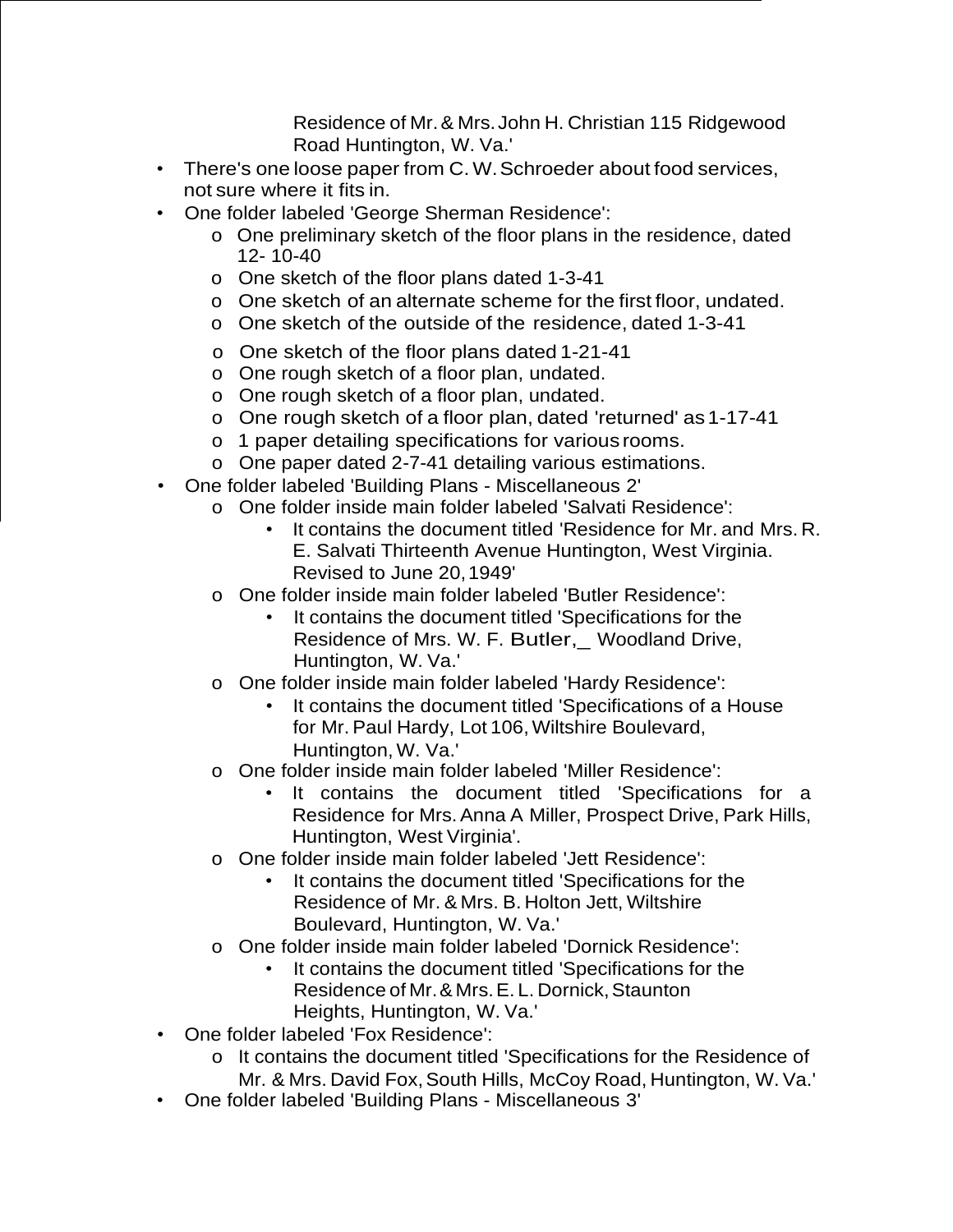- o One folder inside main folder labeled 'Campbell Residence':
	- It contains the document titled, 'Specifications for the Residence and Garage of Mr.& Mrs. Chas.W. Campbell, Jr., Berkeley Road, Roland, Park, Huntington, West Virginia.'
		- There's two copies of the plans.
- o One folder inside main folder labeled 'Christian Residence':
	- It contains the document titled, 'Specifications for the Residence and Garage of Mr.&Mrs.A.H. Christian, Park Hills, Huntington, W. Va.'
- One folder inside main folder labeled 'Christian Log Cabin':
	- It contains the document titled, 'A Log Cabin for Mr. Harold T. Christian, Ona, W.Va.'
- o One folder inside main folder labeled, 'Cook Residence':
	- It contains the document titled, 'Specifications for the Residence of Dr.& Mrs. J. Russell Cook, Kings Highway, Roland Park, Huntington, W. Va.'
- o One folder inside main folder labeled, 'Freemen Residence':
	- It contains the document labeled, 'Specifications for a Residence for Miss Alice Freemen -241 Twelfth Ave., Huntington, West Virginia.'
- o One folder inside main folder labeled, 'Heiner Residence':
	- It contains the document with a handwritten cover, 'Residence of Mr. C. W.Heiner'
- o One folder inside main folder labeled, 'Holland Residence':
	- It contains the document labeled, 'Specifications for the Residence ofMr.&Mrs.R.Paul Holland,Logan,WestVirginia.'
- o One folder inside main folder labeled, 'Parker Residence':
	- It contains the document labeled. 'Specifications for a Residence for Dr.H.N.Parker,Maysville, Kentucky.'
- o One folder inside main folder labeled, 'Scott Residence':
	- It contains the document labeled, 'Specifications for a Residence and a Garage for Dr. Francis Scott, Kings Highway, Roland Park, Huntington, West Virginia'
- One folder labeled, 'Residence Specifications, Schoenfeld, Thomas, Curry, Griffith'
	- o One folder inside main folder labeled, 'Schoenfeld Residence':
		- It contains the document titled, 'Specifications for the Residence of Mr. & Mrs. I. N. Schoenfeld #1240 Twelfth Street Huntington W. Va.'
	- o One folder inside main folder labeled 'Thomas Residence':
		- It contains the document titled, 'Specifications for the Residence of Dr.& Mrs. Robert B.Thomas, Ricketts Place, Huntington, W. Va.'
	- o One folder inside main folder labeled, 'Curry Residence':
		- It contains the document titled, 'Specifications for the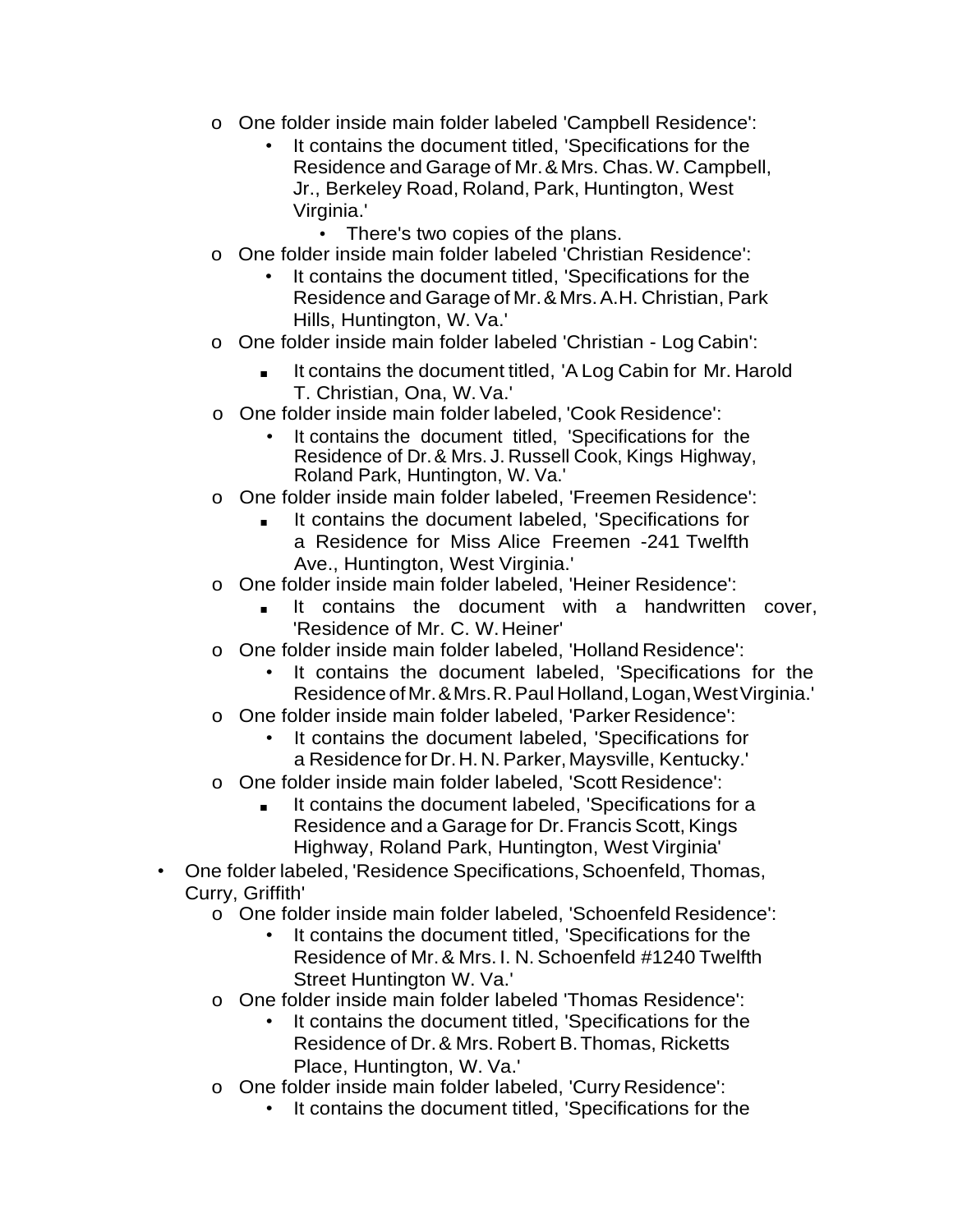Residence of Mr.& Mrs.E.B.Curry, Ridgewood Road, Huntington, W. Va.'

- o One folder inside main folder labeled, 'Griffith Residence':
	- It contains the document titled, 'Specifications for the Residence of Mr.& Mrs. Luther 0. Griffith, Oakwood Road, Holswade Park, Huntington, W. Va.'
- One folder labeled, 'Residence Specifications Masinter, Clark, Martin, Cohen, Cavendish'
	- o One folder inside main folder labeled, 'Masinter Residence':
		- It contains the document titled, 'Specifications for the Residence of Mr. & Mrs. Ralph L. Masinter, South Boulevard, Huntington, W. Va.'
	- o One folder inside main folder labeled, 'Clark Residence':
		- It contains the document titled, 'Specifications for the Residence of Mr.& Mrs.V. D.Clark, CherryAvenue, Holswade Park, Huntington, W. Va.'
	- o One folder inside main folder labeled, 'Martin Residence':
		- It contains the document titled, 'Specifications for a Residence for Mr. & Mrs. L. H. Martin, 56 Ridgewood Road, Park Hills, Huntington, West Virginia'
	- o One folder inside main folder labeled, 'Cohen Residence':
		- It contains the document titled, 'Specifications for the Residence of Mr.& Mrs. I. M. Cohen 316 Twelfth Avenue, Huntington, W. Va.'
	- o One folder inside main folder labeled, 'Cavendish Residence':
		- It contains the document titled, 'A Residence for Mr. C. L. Cavendish. 601 Jefferson Ave. Huntington, W. Va.'
- One folder labeled, 'Residence Specifications Miscellaneous 4' o One folder inside main folder labeled, 'Blake Residence':
	- It contains the document titled, 'Specifications for a House & Garage for Mr. M. C. Blake, Pogue Street, Huntington, West Virginia'
	- o One folder inside main folder labeled, 'BrayResidence':
		- It contains the document titled, 'Specifications for the Residence of Mr.& Mrs.A.B. C.Bray,Jr.,Logan,West Virginia.'
	- o One folder inside main folder labeled, 'Carson Residence':
		- It contains the document titled, 'Specifications for the Residence of Mr.& Mrs. Robert B.Carson, Fifth Street Road, Huntington, W. Va.'
	- o One folder inside main folder labeled, 'Eisenhuth Residence':
		- It contains the document titled, 'Specifications for the Residence of Mr. & Mrs. Paul R. Eisenhuth, McCoy Road, Park Hills, Huntington, W.Va.'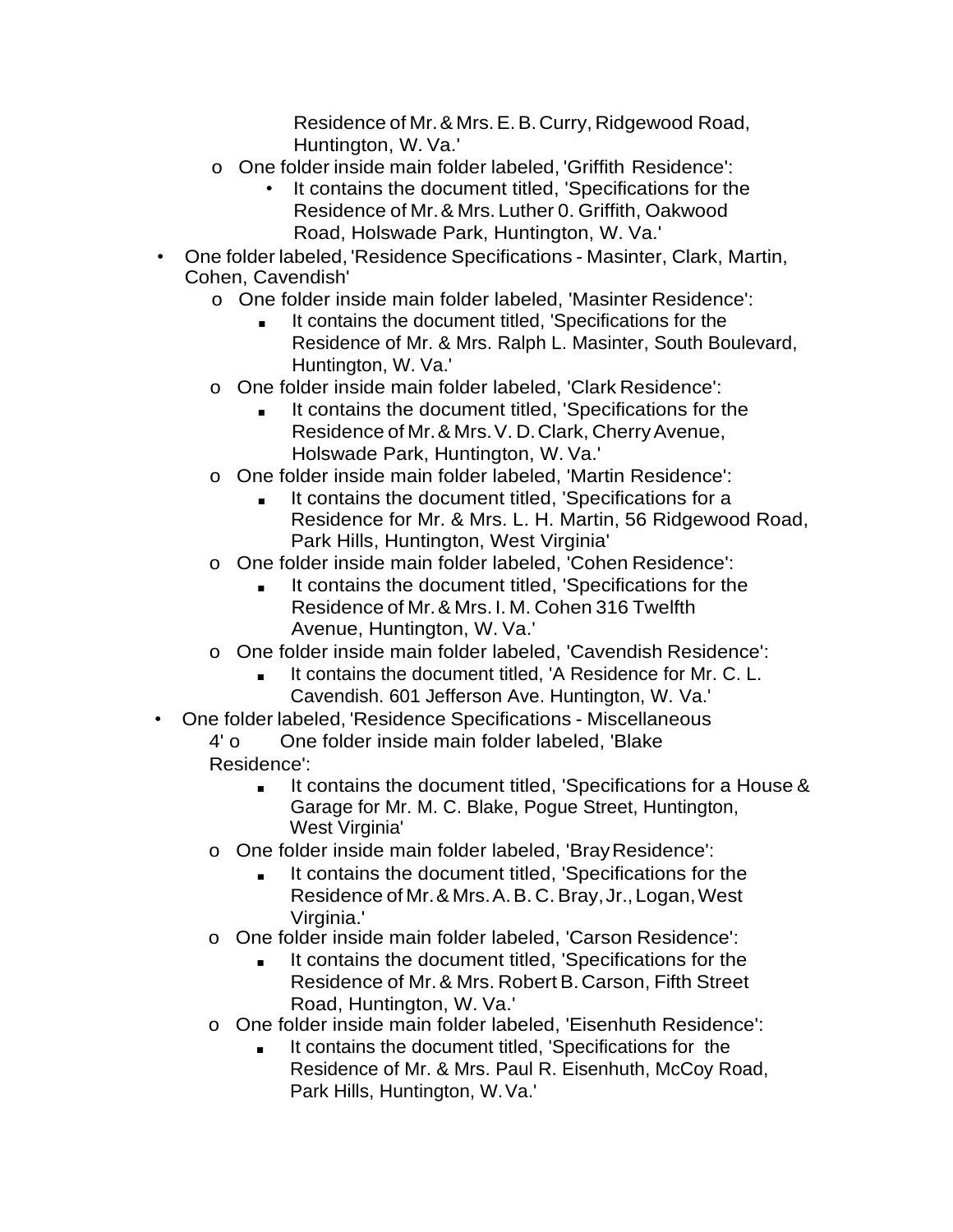- o One folder inside main folder labeled, 'Holbrook Residence':
	- It contains the document titled, 'Specifications for the Residence of Mr. & Mrs. H. C. Holbrook, Paintsville, Kentucky.'
- o One folder inside main folder labeled, 'Quinlan Residence':
	- It contains the document titled, 'Specifications for a Residence for Mr.& Mrs.J. J. N. Quinlan, Norwood Road, Huntington, West Virginia.'
- o One folder inside main folder labeled, 'Vinson Residence':
	- It contains the document titled, 'Specifications for the Residence of Mr. & Mrs. R. L. Vinson, Louisa, Kentucky'
- One folder labeled, 'Vice-President'sResidence':
	- o One folder inside main folder labeled, 'Specifications':
		- It contains the document titled, 'Specifications Vice-President's Residence Island Creek, Coal Company, Holden W.Va.'
	- o There is a photocopy of two envelopes one from Hunter's Camera Shop in Huntington, WV that contained photos and negatives of progress of work on the Vice-President's house. The other is from Lambert Construction Company in Huntington to Island Creek Coal Company in regards to payment for the residence itself.
		- The letter that was originally contained in the envelope was a proposal for the sum of \$87,100.00 in regards to the Vice- President's residence.
	- o There is a letter from J. L. Hamilton to Sidney Day dated February 6, 1952 in regards to the photos that had been enclosed originally with the letter, showing how they were moving rock back to make room for the house.
	- o There is one business card for James L. Hamilton, Vice President of the Island Creek Coal Company. On the back, there are various numbers: '3345 - office, 2800 - exchange, 3253 - home', may be different phone' numbers or extensions in association with the Logan Exchange?
	- o Two photo envelopes one is titled, 'Vice-President's Residence, Negatives', and theotheris titled, 'Vice-President's Residence, Prints, (3)'. There are three prints in that particular envelope.
- One folder labeled, 'Residence Specifications Miscellaneous 5'
	- o One folder inside main folder labeled 'Wallace Residence':
		- It contains the document titled, 'Specifications for a Residence for Mr. William Wallace, #135 Kings Highway Roland Park, Huntington, West Virginia'
	- o One folder inside main folder labeled 'Hite Residence':
		- It contains the document titled, 'Specifications for the Residence of Mr. F. Ely Hite #660 Washington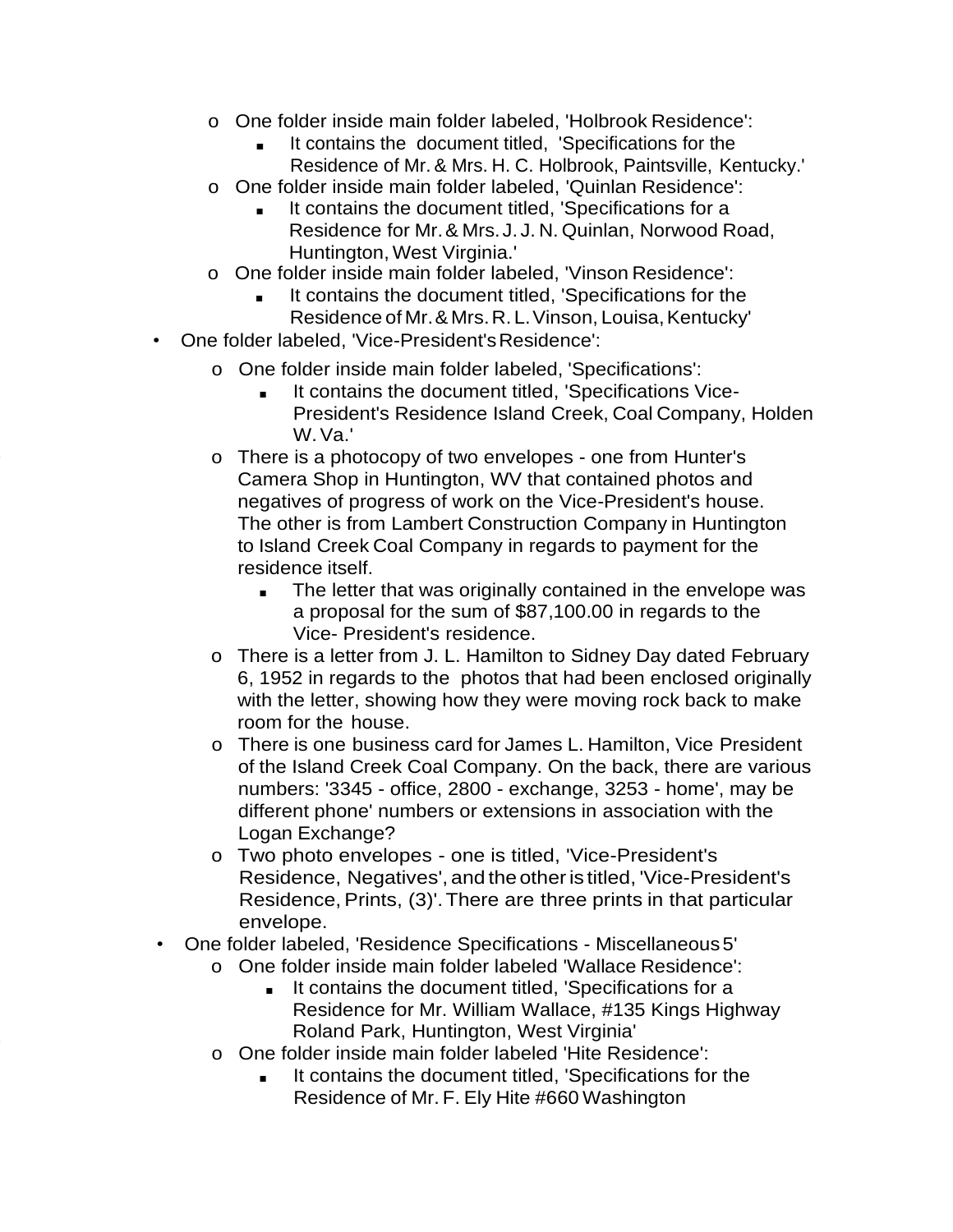Boulevard, Huntington, West Virginia'

- There was also two pieces of paper clipped to the specification about plumbing, etc.
- o One folder inside main folder labeled 'Goldberg Residence':
	- It contains the document titled, 'Specifications for the Residence of Mr.& Mrs. David H.Goldberg #230 North Boulevard, Huntington, W.Va.'
- o One folder inside main folder labeled 'Cox Residence':
	- It contains the document titled, 'Specifications for the Residence of Mr. & Mrs. Nelson C. Cox, Ridgewood Road Huntington W. Va'
		- There was a piece of paper clipped to it about the cost of wiring.
- o One folder inside main folder labeled, 'Fields Residence':
	- It contains the document titled, 'Specifications for the Residence of Mr. & Mrs. J. R. Fields, 1120 Thirteenth Avenue Huntington W. Va.'
- One folder labeled 'Cost Estimate J. G. Neal'
	- o One cost estimate for Mr.& Mrs. Joseph G. Neal, dated April 19, 1956, in regards to their residence.
	- o 1 newspaper clipping with a drawing of a house and floor plans, with the headline, 'Homes for Americans', from an unspecified source. On the back there is a handwritten date of '4-22-54' and 'Sherman Steele'.
	- o One paper with handwritten rough estimates for the residence, dated 2-21-56
- One folder labeled 'Ritter Residence':
	- o It contains the document titled, 'Specifications for a Residence and a Garage for Lloyd Ritter,Esq. Ridgewood Road, Ritter Hills, Huntington, West Virginia'
- One folder labeled, 'Residence Specifications Miscellaneous 6':
	- o One folder inside main folder labeled 'Ensign Residence':
		- It contains the document titled, 'Specifications for the Residence of Mr. & Mrs. John C. Ensign, Foster Road, Park Hills, Huntington, W. Va.'
		- o One folder inside main folder labeled, 'Allison Residence':
			- It contains the document titled, 'Specifications for the Residence Of Mr.Robert M.Allison, Washington Boulevard, Huntington, W. Va.'
		- o One folder inside main folder labeled, 'Helburn Residence':
			- It contains the document titled, 'Specifications for the Residence of Mrs. J.C. Helburn, #340 Twelfth Avenue, Huntington, W. Va.'
		- o One folder inside main folder labeled, 'Boyer Residence':
			- It contains the document titled, 'Specifications for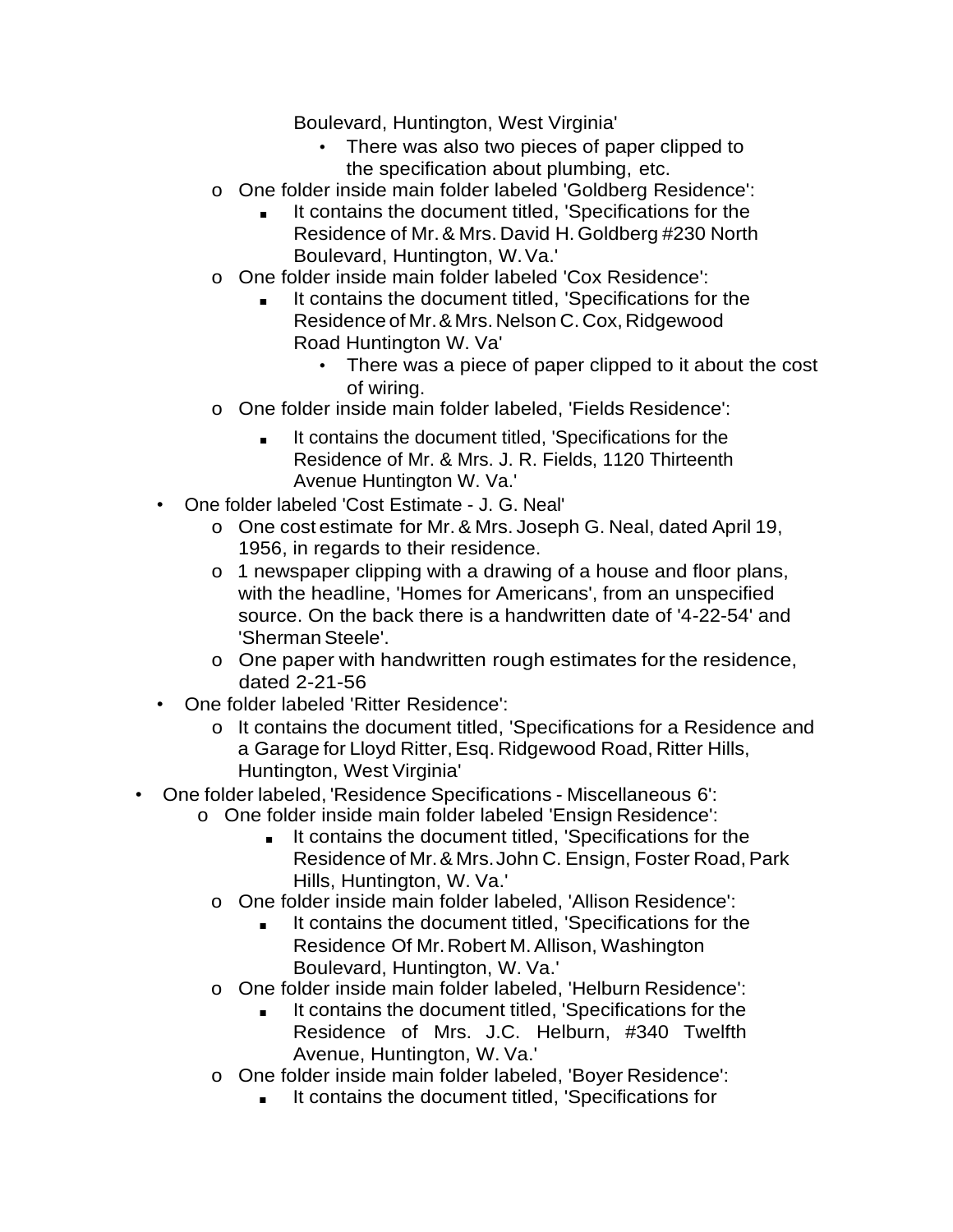the Residence of Mr.& Mrs. C. V. Boyer, Hawthorn Way, J:Iuntington, W. Va.'

- o One folder inside main folder labeled, 'Green Residence':
	- It contains the document titled, 'Specifications for the Residence of Mr. G. C. Green, Holswade Park, Huntington, W. Va.'
		- There's a scrap of paper with the document pertaining to inspections, etc.
- One folder labeled, 'Residence Specifications Miscellaneous 7':
	- o One folder inside main folder labeled 'Brooke Residence':
		- It contains the document titled, 'Specifications for a Residence for Mr. Minott Brooke, 105 Fairfax Court, Huntington, West Virginia.'
	- o One folder inside main folder labeled, 'Heiner Residence':
		- It contains the document titled, 'Specifications for a Residence for Mr.& Mrs. Edw. E. Heiner, Point Pleasant, West Virginia.'
	- o One folder inside main folder labeled, 'Gebhardt Residence':
		- It contains the document titled, 'Specifications for a Residence for Messrs. Homer & Leslie Gebhardt, Park Hills, Huntington, West Virginia'
	- o One folder inside main folder labeled, 'Wilfong Residence':
		- It contains the document titled, 'Specifications for a Residence for Mr.& Mrs.L.Boyd Wilfong, Fairfax Court, Huntington, West Virginia.'
	- o One folder inside main folder labeled, 'Merriken Residence':
		- It contains the document titled, 'Specifications for the Residence of Mr. & Mrs. C. S. Merriken, Washington Drive, Spring Valley (near) Huntington, West Virginia.'
	- o One folder inside main folder labeled, 'Tomkies Residence':
		- It contains the document titled, 'Specifications for a Residence for Mr. & Mrs. D. C. Tomkies, #132 Washington Boulevard, Huntington, West Virginia.'
	- o One folder inside main folder labeled, 'Mccutcheon Residence':
		- It contains the document titled, 'Specifications for a Residence for Mr. & Mrs. Wm. P. Mccutcheon, #70 Fairfax Court, Huntington, West Virginia.'
- One folder labeled, 'Residence Specifications Miscellaneous 8':
	- o One folder inside main folder labeled, 'Caldwell Residence':
		- It contains the document titled, 'Specifications for a Residence for Mr.Smith Caldwell, 220 North Boulevard, Huntington, West Virginia.'
	- o One folder inside main folder labeled, 'Ritter Residence':
		- It contains the document titled, 'Specifications for a Residence for W.R. Ritter, Esq. Ritter Hill, Huntington, West Virginia.'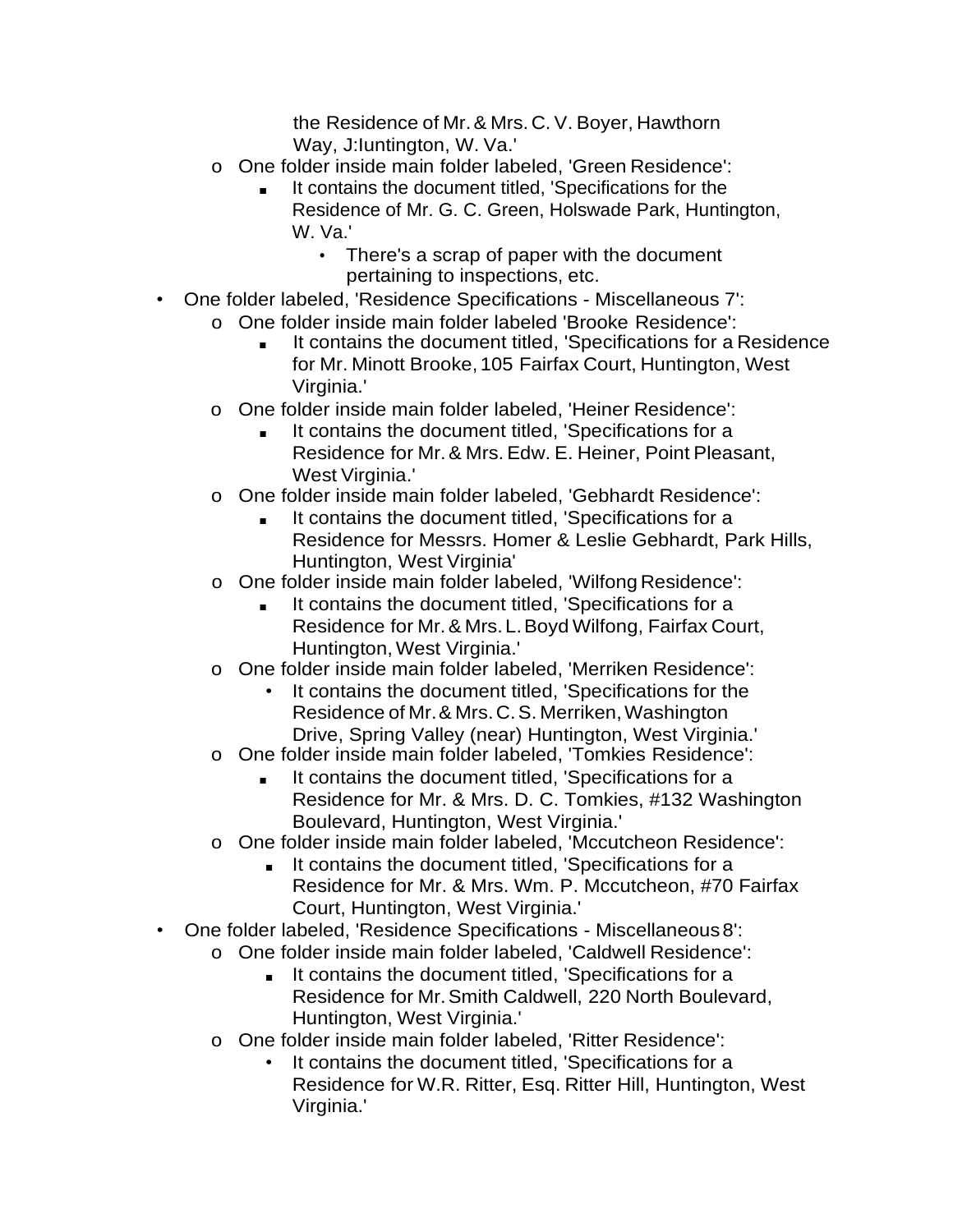- o One folder inside main folder labeled, 'Ritter Residence':
	- It contains the document titled, 'Specifications for a Residence and a Garage for Lloyd Ritter, Esq., Ridgewood Road, Ritter Hills, Huntington, WestVirginia.'
- o One folder inside main folder labeled, 'Francis Residence':
	- It contains the document titled, 'Specifications for a Residence for Mr. J. D. Francis, Park Hills, Huntington, WestVa.'
- o One folder inside main folder labeled, 'Gibson Residence':
	- It contains the document titled, 'Specifications for a Residence and Garage for Mr. W. K. Gibson, North Boulevard and First Street, Huntington, West Virginia.'
- One folder labeled, 'Residence Specification Unlabeled':
	- o It contains a document for a residence specification, but it does not contain a cover letter or anything to indicate whom the building was for.
- One folder labeled, 'Caldwell Building':
	- o One bound booklet titled, 'The Standard Documents of the American Institute of Architects'. Within the booklet are agreements toward improvements to the Caldwell building, contracts, etc., dated 4-21- 1937.
	- o One endorsement in the sum of \$15.00, dated 11-2-1936, covering the

N/W Corner Fourth Avenue & Ninth Street, Huntington, W.Va, issued by General Accident Fire and Life Assurance Corporation, Ltd.

- o One contract between Neighborgall & Leach, Inc., and J. L. Caldwell Company, dated 11-2-1936.
- o One letter from Harry Shamlin, contractor and builder, to Sidney Day, dated 6-6-36, agreeing to furnish material and labor for the work on the Caldwell Building.
- o One document, 'Specifications for Remodeling for the J. L. Caldwell Co. N.W. Corner 4th Ave.& 9th St., Huntington, West Virginia.'.
- One folder labeled, 'Johnson Memorial Church,South':
	- o One document titled, 'Tentative Program adopted by Building Committee for the selection of an Architect and Architectural Design for rebuilding Church Auditorium and Church School'
	- o One folder inside main folder labeled 'Newspaper clippings':
		- One church bulletin from the Johnson Memorial M.E. Church, South. Dated 2-2-1936.
		- One newspaper clipping from the Huntington Advertiser dated April 24, 1936 - 'Assembly Rooms Provided in New Church Building' in the Johnson Memorial Methodist Church.
		- One newspaper clipping from the Huntington Advertiser dated 4-23-1936 - 'New Church Plans Provide for Social Hall' in the Johnson Memorial Methodist Church.
		- One newspaper clipping from the Huntington Advertiser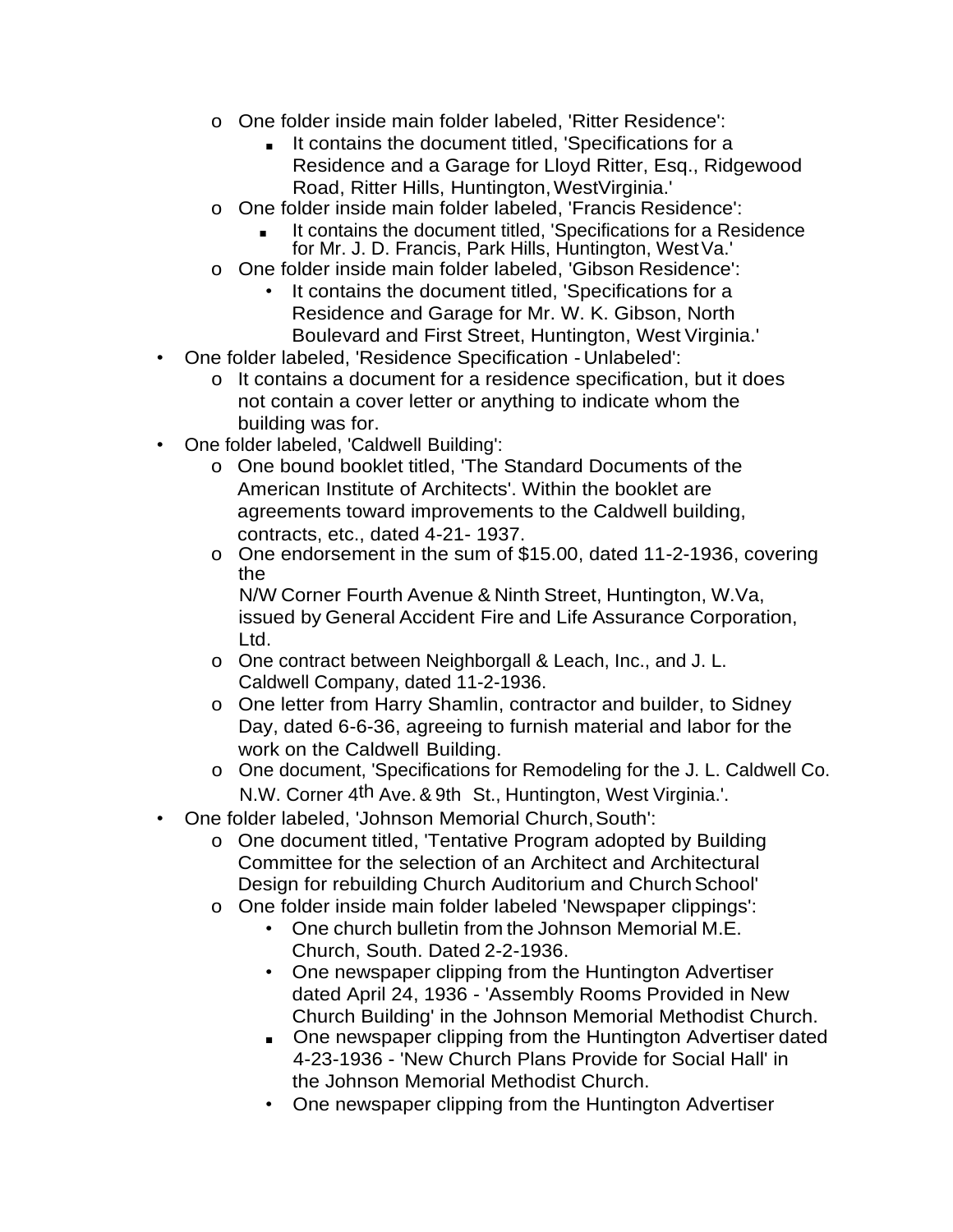dated 4-22-36- 'First Floor Plans of New Johnson Memorial Church' in the Johnson Memorial Methodist Church.

- <;)ne newspaper clipping from the Herald-Advertiser,dated 3- 15-36- 'Architect's Drawing of Johnson Memorial Church'
- One newspaper clipping from the Huntington Advertiser, dated 12-10-35 - 'Air Photo Shows Damage to Johnson Memorial Church'
- One newspaper clipping from an unknown newspaper, with a handwritten date of 1-10-36 - 'Architect Asked to Church Parley'
- One newspaper clipping from an unknown newspaper with a handwritten date of 1-7-36 - 'Church to Decide on Building Plans'
- One newspaper clipping from the Huntington Advertiser dated 12-9 (unknown year) - 'Pictures at the Fire Which Destroyed the Johnson Memorial Church'
- One folder labeled, 'Building Specifications Miscellaneous 9'
	- o One folder inside main folder labeled, 'Central Realty Co.':
		- It contains one document titled, 'Specifications for the Alterations and Additions to the Store Rooms of the Central Realty Co., 922-924 Fourth Avenue, Huntington West Virginia.'
		- One booklet titled, 'The Standard Documents of the American Institute of Architects', which contains agreements, contracts, etc. for the work to be done on the realty company, dated 7-18- 1936.
	- o One folder inside main folder labeled, 'Blueprints Watts-Ritter & Co.':
		- One blueprint by Sidney Day for an 'Electric Freight Elevator', dated 6-8-27 and 6-13-27, for the building owned by Watts- Ritter & Co.
		- One blueprint of a fire escape chute by Sidney Day for Watts-
			- Ritter & Co., dated 5-23-27. ·
		- One blueprint of an elevator, 'Electric Freight Elevator for Watts-Ritter & Co - Huntington, W. Va.' by the Westbrook Elevator Mfg. Co. in Danville, VA, dated 5-30-22.
	- o One folder inside main folder labeled, 'Ball Building':
		- It contains the document titled, 'A Building for Mr. R. J. Ball, 808-810 Fifth Street West, Huntington, West Virginia.' Dated April 19, 1935
	- o One folder inside main folder labeled, 'Burns,Garage':
		- It contains the document titled, 'Specifications for a Four Car Garage with Tool Room for B. B. Burns, Esq., Park Hills, Huntington, West Virginia.
- One folder labeled, 'Logan Coca-Cola Bottling Company photos,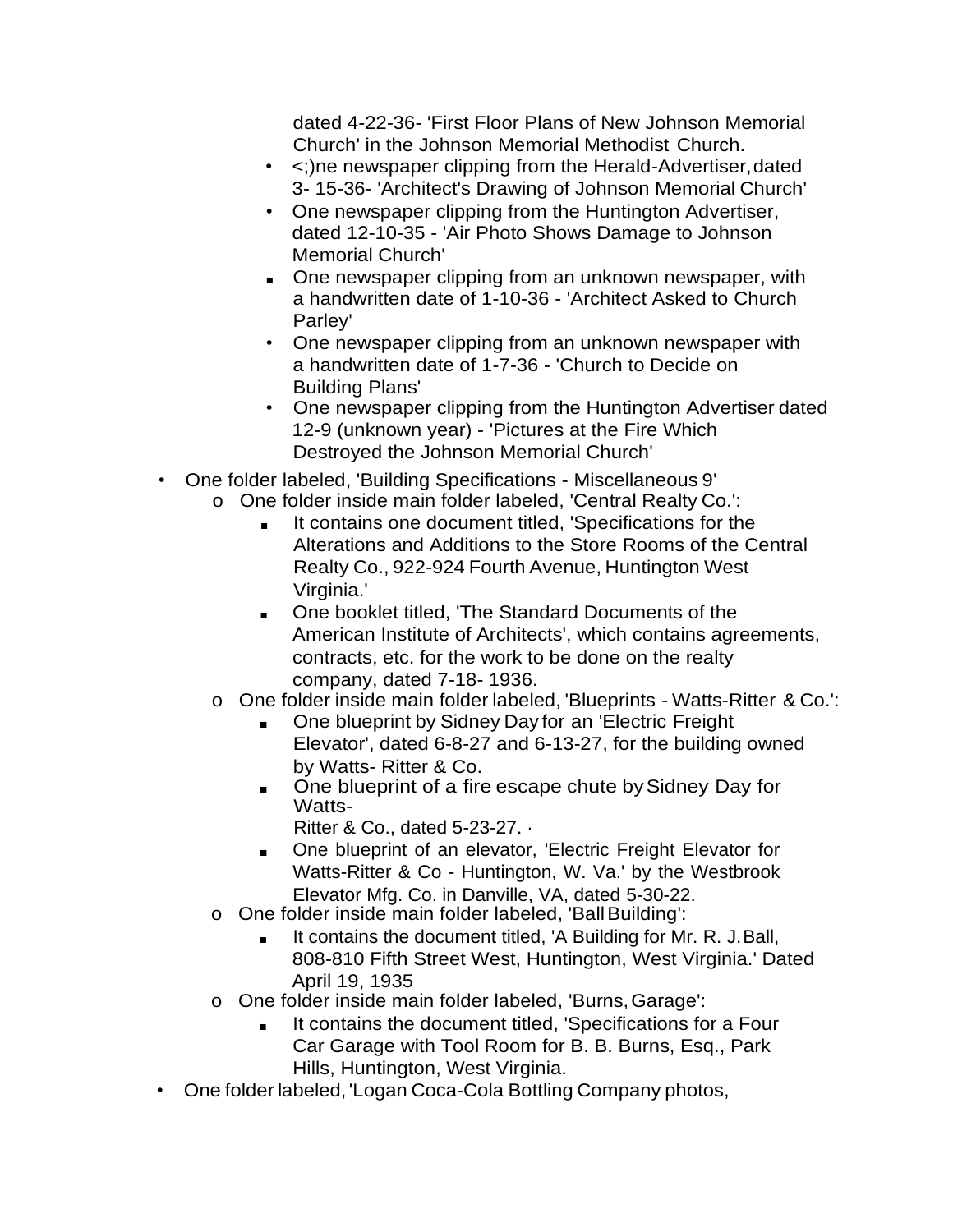Misc. Blueprint, National Geographic Society certificate':

- o One certificate for Sidney Day from the National Geographic Society dated 7-1-1924.
- o Two photo sleeves, one containing negatives and the other containing 6 prints of the Logan, WV Coca-Cola Bottling Co.
- o One blueprint by Sidney Day for a freight elevator by the New York Construction Dept. for the Wholesale Drugs & Office building in Huntington, WV, dated 5-4-20 (final). Dated received as 5-12-1920.

## **Box 6**

• Sydney L. Day's Herbarium from Marshall College – includes dried herbs and identifications for herbs

# **Box 7**

Sydney L. Day's accounting book/ Ledger book with entries that are both personal and business related, January 1917 to 1955; there are at least two distinctive sets of handwriting inside

- Two receipts from Sherwin Williams are on page 119, dated November 29 and December 30, 1935
- Two receipts from Dean & Barry Paint Company are inside the ledger on page 145, one dated August 29 and the other is dated September 4 with no years listed

Scrapbook with a collection of small photos of houses and buildings in downtown Huntington, dated August 26 to October 7, 1915. Scrapbook is mostly empty.

Small ledger labeled inside as "Mary M. Day, Estate" dated 1936 with the first entry dated April 10; Income was received from several rental properties along West 5<sup>th</sup> and 6<sup>th</sup> Avenues which make up the majority of entries; the last date entered is November 1961. Near the back of the ledger is a paperclipped collection of documents and a hand-written note regarding the sale of a property at Jackson Avenue and West 8<sup>th</sup> Street to "Sylvania" and a check for \$35,000 deposited in the U.S. Treasury

Collection of "Pencil Points Data Sheets" by Don Graf, B.S., M. Arch., held together with a metal clasp; dates range from June 1932 to November 1942; Subjects and contents include; Termite control methods, Depths for foundations, Marble wainscots, Metal lath, Masonry wall insulation, Stucco installation, Inspection and rating bureaus, Cabinet work, a spelling guide, Lettering for working drawings, Slope of inclines, architectural periods, Sizes of dining tables, historic furniture reference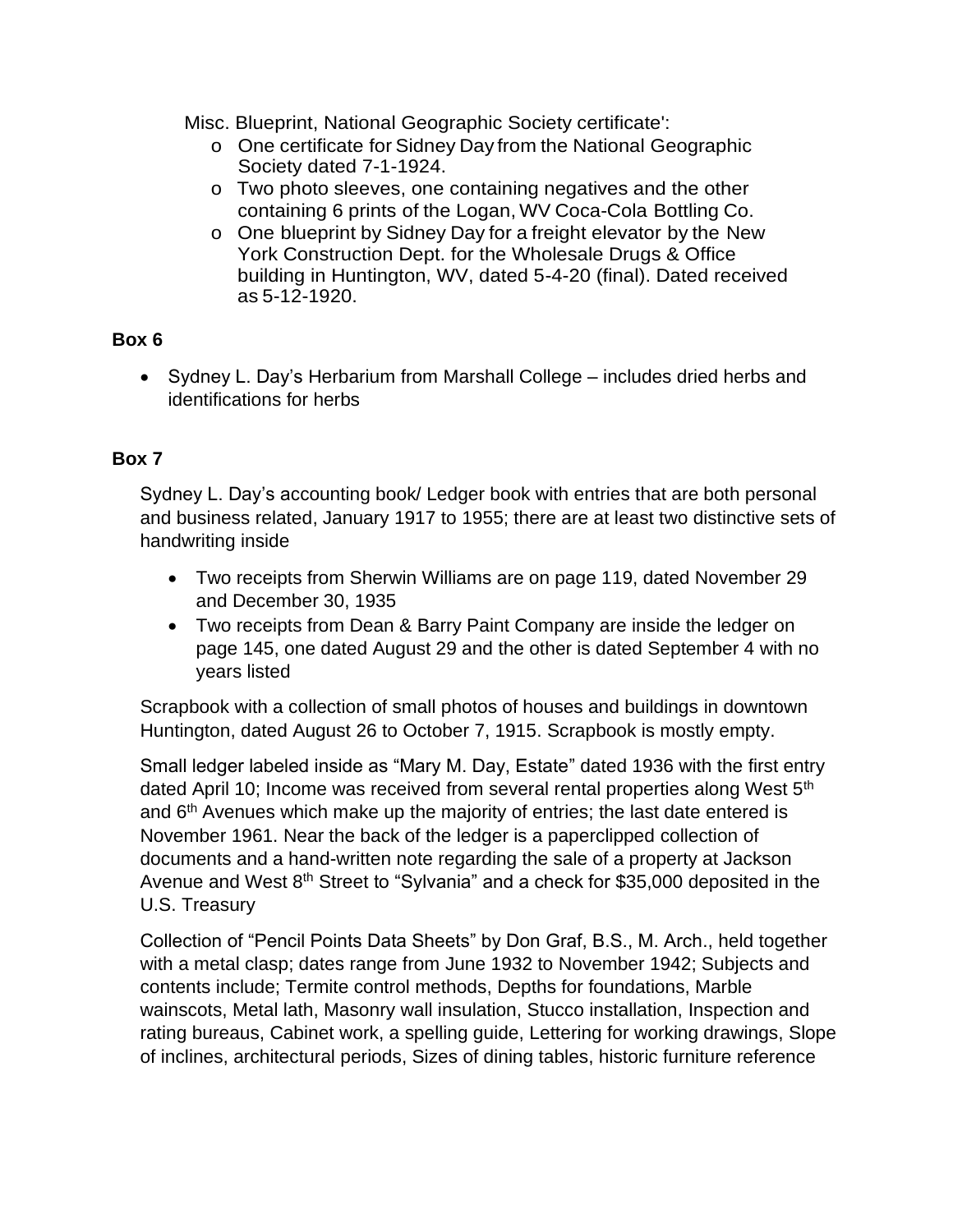Brown rolodex machine with a plate on the top that says "Miami Awning Window"; "Sidney Day, Architect" is printed in raised letters below the plate; entries appear to be a mixture of personal and business numbers; n.d.

Green eyeshade visor with brown leather band

An empty envelope addressed to Mr. Charles W. Campbell from Sidney L. Day

Ledger of clients with amounts billed for services and payments received, ledger manufactured by Radio Ledger National; dates range from 1931 to 1949

• Letter dated July 10, 1956 from Kuhn Memorial Presbyterian Church of Barboursville to Sydney L. Day which appears to have had a payment of \$250 for services between November 1, 1954 and March 1, 1956 with handwritten notes detailing services and estimates in blue ink

#### **Box 8**

Textbooks for architecture and engineering

*Architects and Builder's Pocket-Book* by Frank E. Kidder, C.E., Ph.D., published by John Wiley and Sons, 1912

*Smoley's Parallel Tables of Logarithms and Squares* Ninth edition, by C.K. Smoley, published by C.K. Smoly & Sons, 1923

*Steel Construction* by Lee H. Miller, published by the American Institute of Steel Construction, Inc., May 1928

*Simplified Design of Reinforced Concrete by* Harry Parker, M.S., published by John Wiley & Sons, November 1946 ; "Sydney L. Day, Architect" is written inside the front cover

*Concrete: Its Composition and Use* by H.F. Porter, C.E., published by Concrete Engineering, 1910; Several of the pages are stamped "Sydney L. Day, Architect. Room 4- 3<sup>rd</sup> Floor, Frederick Bldg."

*Five-Place Logarithmic and Trigonometric Tables* arranged by G.A. Wentworth, A.M. and G.A. Hill, A.M., published by Ginn & Company 1901; Cora Day is written in pencil with Sidney Day written in ink just below on right-hand end sheet; mathematical notations I pencil on page 52

*The Concrete House and Its Construction* by Maurice M. Sloan, published by the Association of American Portland Cement Manufacturers, 1912

*Graphic Statics with Applications to Trusses, Beams, and Arches* Jerome Sondericker, B.S., C.E., published by John Wiley & Sons, 1910; "Sydney L. Day Huntington, West Virginia." is written in pen on the top of the flyleaf with "43 Chestnut Street, Boston Mass." written directly below it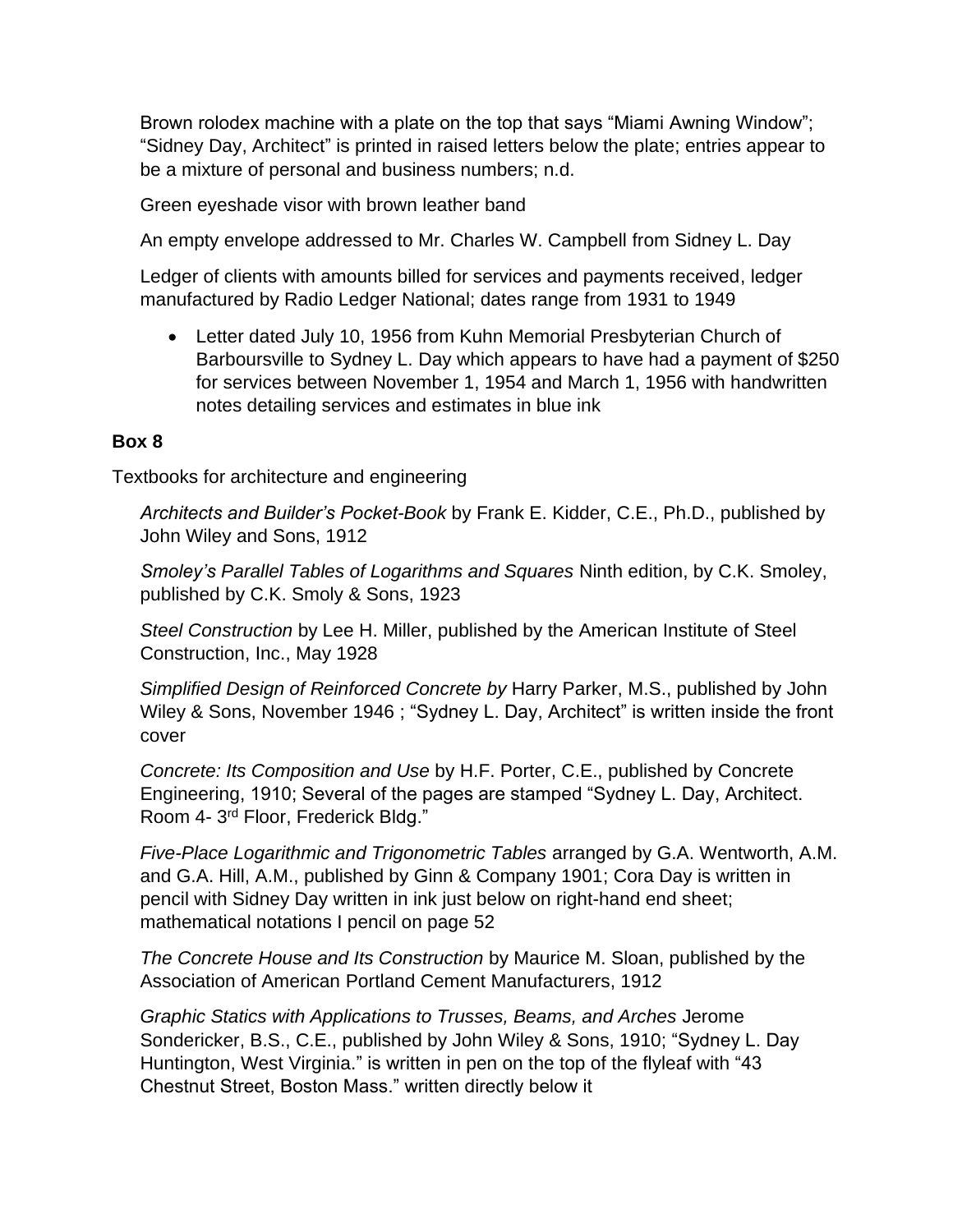• Light blue sheet of note paper with hand-written formulas and measurements in pencil within the plates in the back of the book

*The Mannheim (Complete Manual) and the Duplex Slide Rules* by Wm. Cox, published by Keuffel & Esser Co. New York, 1891

*Business Letters and How to Write Them* published by Prentice Hall, Inc., 1939

*Simplified Engineering for Architects and Builders* by Harry Parker, M.S., John Wiley & Sons, Inc., 1945; "Sydney L. Day, Architect" is printed in the front left-hand end paper in blue ink

*Bethlehem Manual of Steel Construction* published by Bethlehem Steel Company, 1934; "Sydney L. Day, Compliments of James J. Weiler + Sons, Inc. Huntington W.Va." is written on the right endpaper with the date July 31, 1935 near the bottom right corner of the endpaper

- Note with handwritten measurements and formulas in pencil on the back of a MacMillan Company Publishers advertising mailer found on page 254
- Rough sketch with measurements and formulas in pencil written on Taylor Stone Co. Stationary found within the end papers

*Elliott Drawing Materials Surveyors Supplies 7* bound supply catalog*,* published by the B.K. Elliott Company, 1948; Pricelist is in a pamphlet in a pocket attached to the back end paper

*A Guide to the Cathedral Church of St. John the Divine in the City of New York* by Edward Hagaman Hall, published by the Laymen's Club of the Cathedral Church of St. John the Divine, 1950; "From Kathryn on her Camp Fire Trip to New York June 2th [sic] to  $5<sup>th</sup>$ , 1954" is written on the front end sheet in black ink

*Brick and Tile Engineering Handbook of Design* by Harry C. Plummer, published by Structural Clay Products Institute, 1950; Sidney L. Day is engraved in gold lettering on lower right corner of front cover; The front end sheet has a dedication plate that reads, "This copy of Brick and Tile Engineering is a first edition copy printed from type and engravings at Washington, D.C. November, 1950 \* It is presented with the best wishes of West Virginia Brick Company December, 1950

*A Graphical Design Procedure for Radiant Panel Heating* by F.W. Hutchinson, published by Revere Copper and Brass Incorporated, 1945

• Accompanying letter from publisher dated July 22, 1946

*Good Practice in Construction* by Philip G. Knobloch, published by The Pencil Points Press, Inc., 1923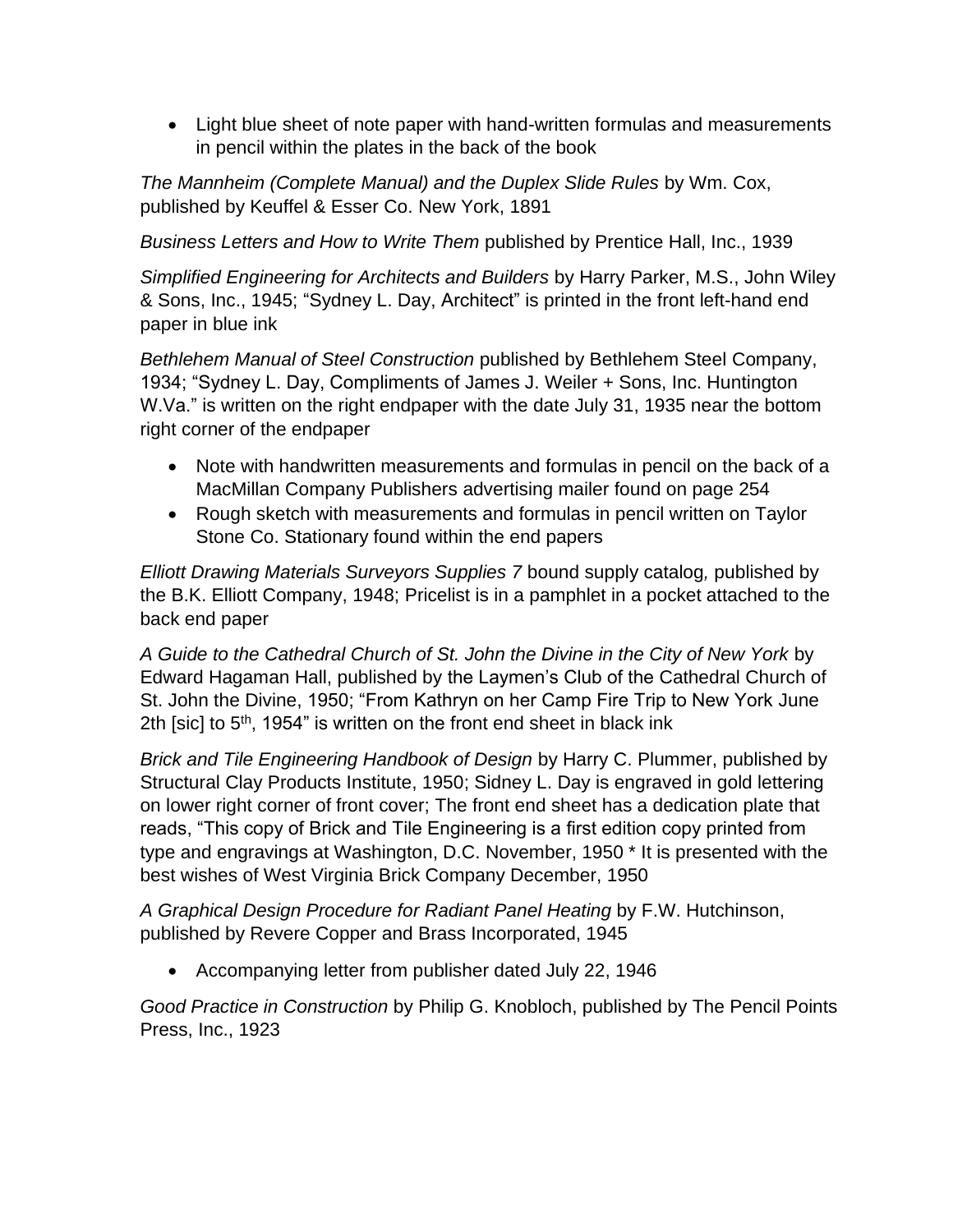*General Electric Hospital Handbook for Architects and Engineers* published by General Electric Company, 1949; a business card for C.R. Stouch of the General Electric Company is inserted in section H page 6

- Supplement "Lighting Layout Suggestions for Various Hospital Elements" in the back end paper pocket
- Supplement "Buyer's Guide for Hospital Equipment Using Radiant-Energy Sources"

*Stone* Vols. XXXI – XXXII, January 1910 to December 1911, bound serial with R.L. Day engraved at bottom of spine

"Color in Architecture" by F. S. Laurence, published by the National Terra Cotta Society, n.d., original copyright 1922; "Copy" is written in red pencil on the upper right corner of front cover

"Atlantic Terra Cotta" serial published by the Atlantic Terra Cotta Company, Volume IV, Number 3, January 1917

"Atlantic Terra Cotta" serial published by Atlantic Terra Cotta Company, Volume III, Number 8, June 1916

"Atlantic Terra Cotta" serial published by Atlantic Terra Cotta Company, Volume IV, Number 1, November 1916

"Atlantic Terra Cotta: 56 Stories of Modern Architecture", Volume IX, Number 11, February 1929

"Atlantic Terra Cotta" serial published by Atlantic Terra Cotta Company, Volume III, Number 12, October, 1916

"Atlantic Terra Cotta" serial published by Atlantic Terra Cotta Company, Volume III, Number 10, August, 1916

"Atlantic Terra Cotta" serial published by Atlantic Terra Cotta Company, Volume II, Number 11, September, 1915

*Proposed Manual of Standard Practice for Detailing Reinforced Concrete Structures*  published by American Concrete Institute, 1946; "Sidney L. Day, Architect" with the date August 1946 is printed in blue pencil on the left end sheet; "Compliments of the West Virginia Steel and Manufacturing Co Huntington, W.Va." is stamped in blue ink on the top center of right-hand end sheet

*Research Solves Problem of Stress Failures in Sheet Copper Construction*  published by Revere Copper and Brass Incorporated, 1945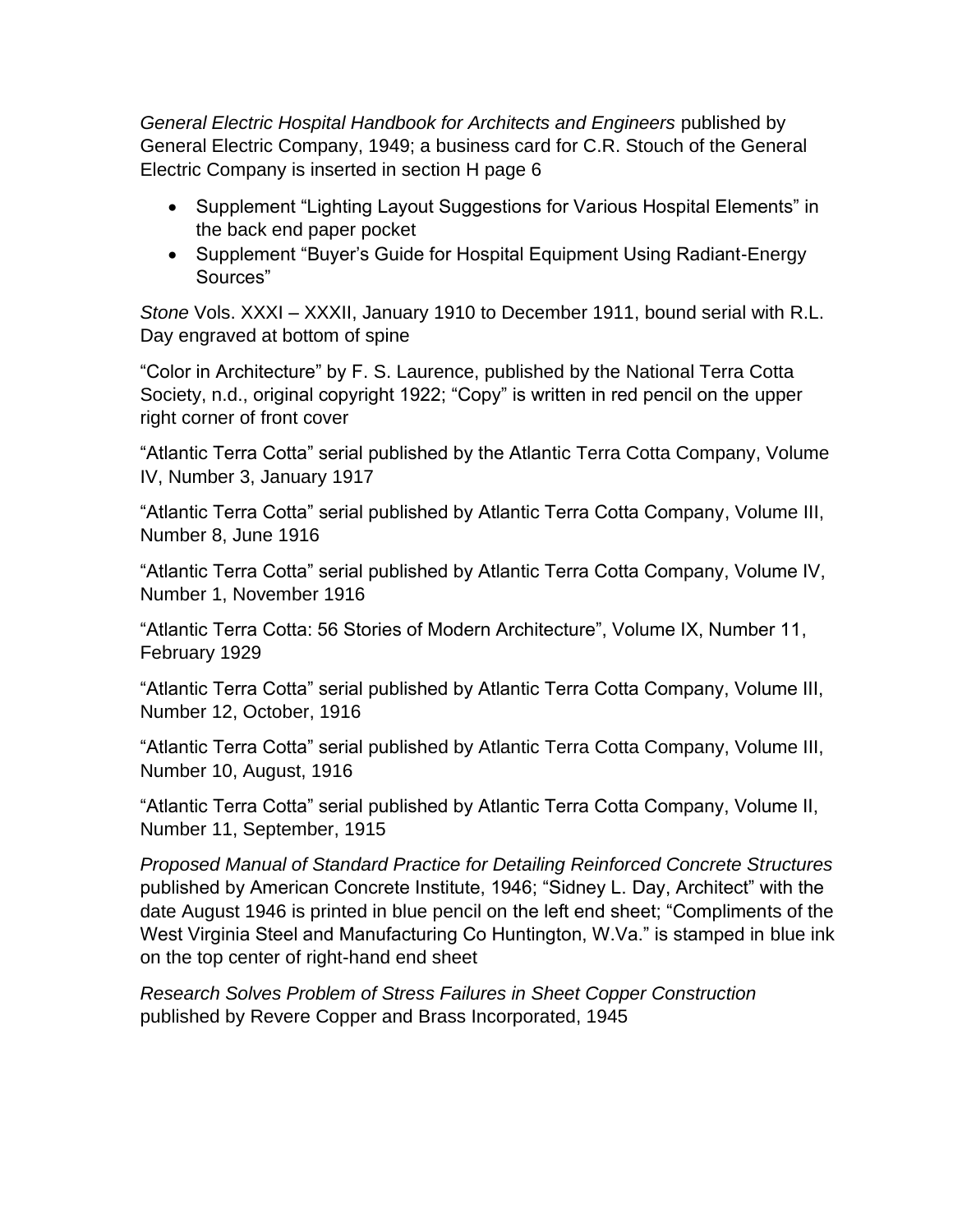#### **Flat Files**

#### **1st Drawer; A-B**

- Addition to Jefferson Elementary School, Jefferson Ave., Htgn, May/1954 [MISSING]
- Light Manufacturing & Warehouse Building, South Charleston, WV, May/1951
- Addition to the Armstrong Manufacturing Company, Htgn, Aug/1922
- Residence for Mr. & Mrs. Charles W. Bunker, Glenway Lane, Htgn, May/1947
- Plan for Lot 46, Ricketts Place, Htgn, WV, September/36
- Residence for Mr. Minott Brooke, 105 Fairfax Court, Htgn, July/1937
- Residence for Mr. & Mrs. J.R. Fields, 1120 Thirteenth St., Htgn, Nov/1953[MISSING]
- Residence for Mr. Minott Brooke, 105 Fairfax Court, Htgn, July/1937[MISSING]
- Building for Butler Furniture Co., 2 sets of plans, May/1954
- Residence for Mr. George N. Bigg, Jr., Woodland Drive, Htgn, May/1943
- Diving Platform, Rails and Tank for Dreamland Pool for Mr. A.E. Booth, Kenova, March/1944
- A Store Building, Branchland Pipe & Supply Co. Inc., Paintsville, KY,

2 sets: Sept/1952 and Jan/1948

- Residence for Mrs. W. F. Butler, Woodland Dr., Htgn, July/1939
- Plot Plan for Freeman Estates, Park Hills, Htgn, Lot #59, April/1954[MISSING]

• Alterations & Additions for the Blue Jay Manufacturing Co., Htgn, P. R. Lewis Builder, March/1947

- Keith Albee Theater, Alterations & Additions, 909-917 Fourth Ave., Htgn, Sept/1947
- Residence for Mr. & Mrs. A.B.C. Bray Jr., Logan, April/1938[MISSING]
- Alterations & Improvements, Brown's Apparel, 946 Fourth Ave., Htgn, Jan/1949
- Residence for Mr. & Mrs. C.V. Boyer, Hawthorn Way, Htgn, Jan/1940

• Residence for Dr. R.M. Bobbitt, Holswade Park, Htgn, Nov/1924 (at the intersection of Wilshire Blvd & Ridgewood Rd.)

- Store Building for Mr. G.C. Ewing, 613 Eighth St., Htgn, Jan/1948[MISSING]
- Residence for Mr. & Mrs. Frank H. Gibson, Aug/1948[MISSING]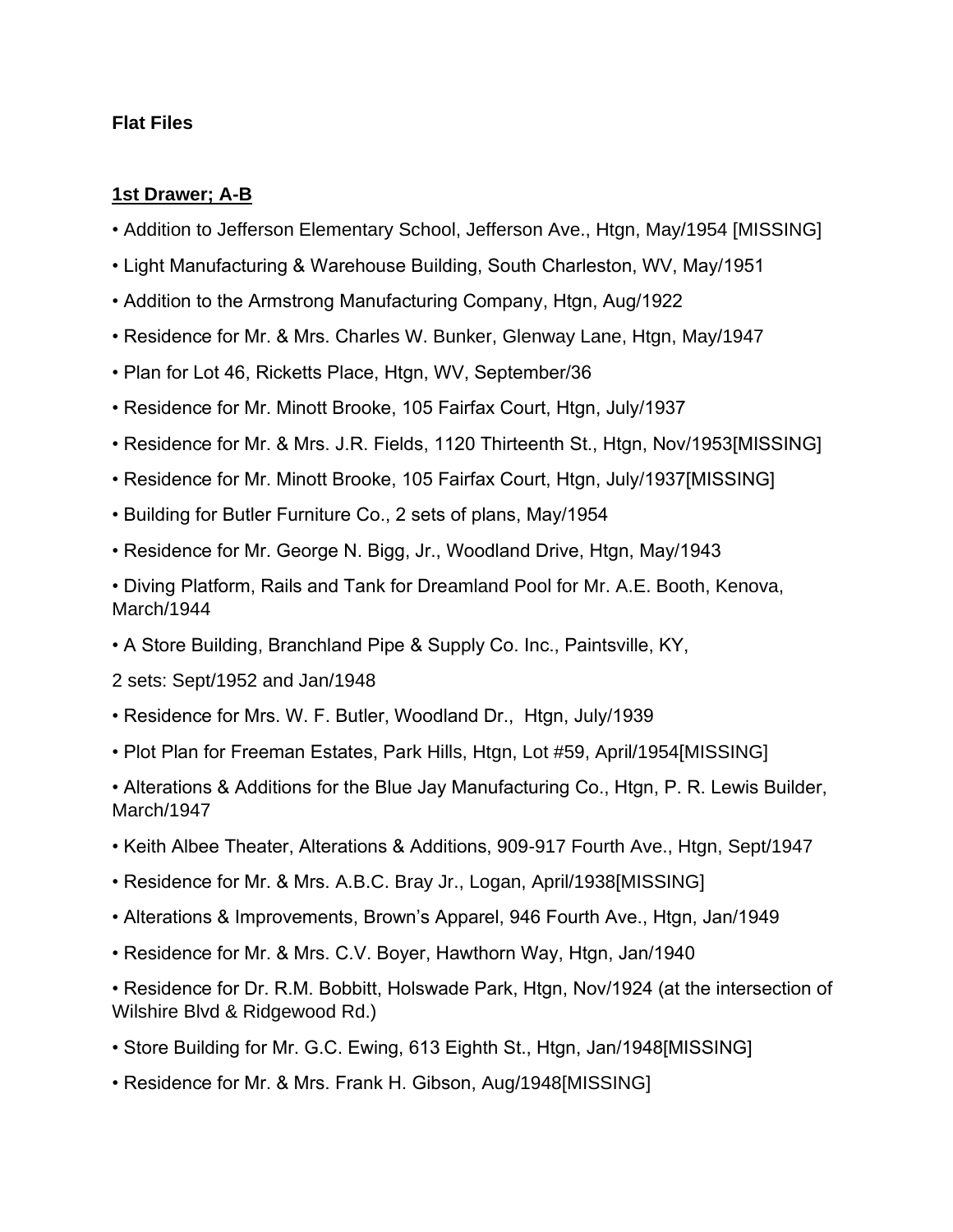- Residence for E.P. Frost, South Hill, Htgn, (one sheet) [MISSING]
- Appalachian Power Company
- Sketch for Isaac Abraham
- Apartment for Mrs. A B Rabold November 1945

## **2nd Drawer; C**

- Building for Mr. C.H. Charico, Htgn, Aug/1945, -no address, incomplete?
- Residence for Mr. Smith Caldwell, 210 North Blvd., Htgn, April/1928
- Residence for Mr. C.L. Cavendish, 601 Jefferson Ave., Htgn, Sept/1922
- Automobile Sales Room and Office Building for Mr. J.L. Caldwell
- Addition to Cabell County Courthouse, Htgn

• Church School Building for the 26th St. Baptist Church, Jan/1959, 10th Ave. & 26th St. (small folded) [MISSING]

- Residence for Mr. & Mrs. E.B. Curry, Ridgewood Road, Park Hills, Htgn, May/1941
- A Barn for C.W. Campbell Esq., Red Sulphur Springs, WV, May/1924
- Residence for Mr. & Mrs. W.B. Chellis, Midvale Road, Htgn, Oct/1946 (lot #144)
- A residence for Mr and Mrs Campbell January 5, 1938
- Store Building for Cavendish & Cyrus Hardware Company, 20 Norway Ave., Htgn, Oct/1945

• Alterations & Additions for the Residence of Dr. & Mrs. Raymond Curry, Park St., Barboursville, WV, April/1947 (incomplete)

• Residence for Dr. & Mrs. J. Russell Cook, Kings Highway, Roland park, Htgn, April/1941 (lot #s 91 & 92, in a cul de sac)

- Building for Cavendish Brothers, 1341 Adams Avenue, Htgn, WV, June/1938
- Residence for Mr. Roy Cunningham, Staunton Rd, Htgn, June/1920

• Improvements to the Residence of Mr. & Mrs. R.D. Campbell, Ritter Park, Htgn, May/1937

• Residence of Mr.& Mrs. Charles W. Bunker, Glenway Lane, Htgn, May/1947[MISSING]

• Residence of Mr.& Mrs. Evan M. Cyrus, Wiltshire Blvd. and Holswade Drive, Htgn, April/1950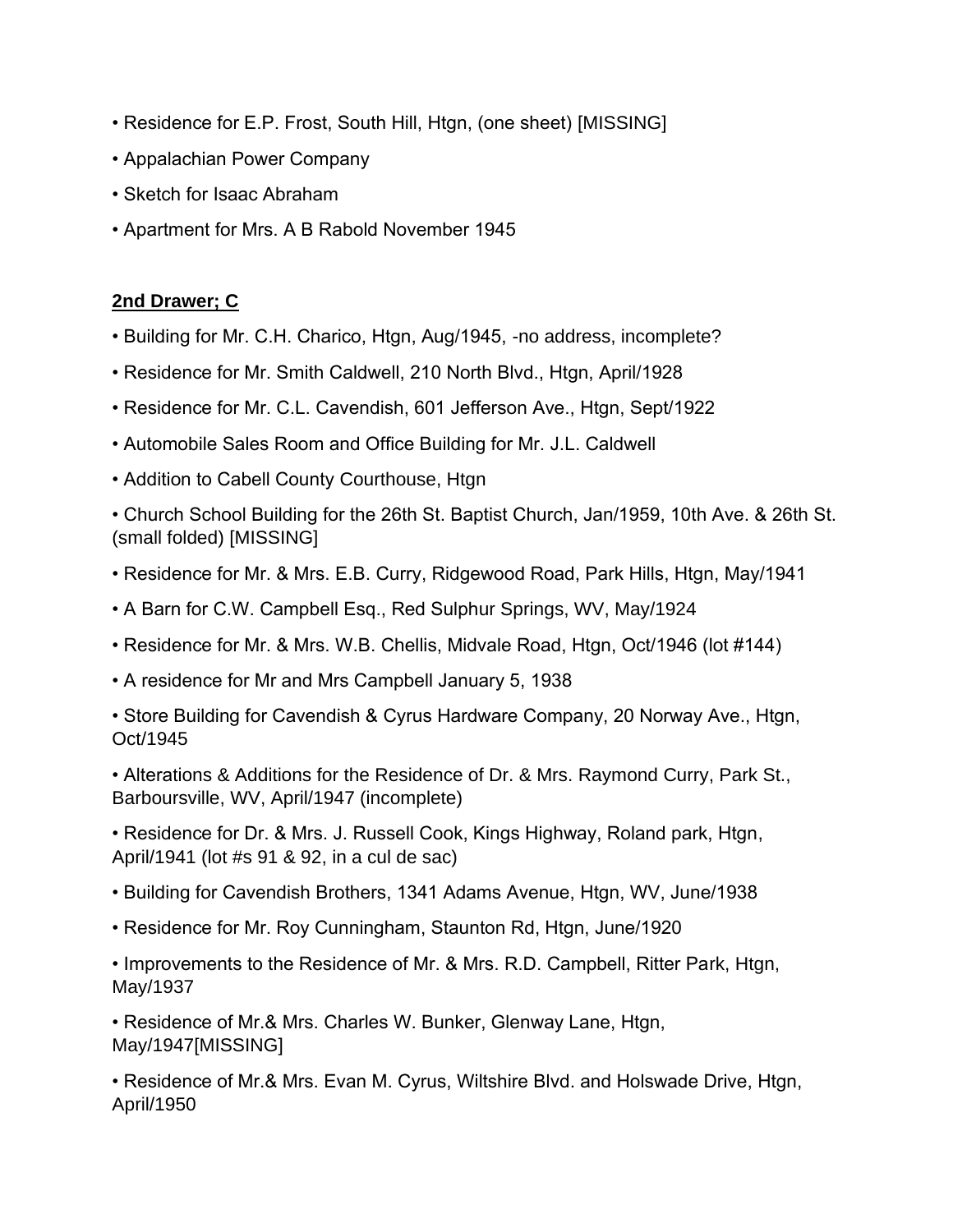- Residence for Mr.& Mrs. Nelson C. Cox, Ridgewood Road, Park Hills, Htgn, July/1941
- Residence for Mr.& Mrs. V.D. Clark, Cherry Avenue, Holswade park, Htgn, Oct/1940
- Cascade Caves Hotel, near Grayson, KY, July/1948[MISSING]

• Residence for Mr.& Mrs. John H. Christian, 115 Ridgewood Road, Park Hills, Htgn, Oct/1950

• Residence for Mr.& Mrs. A.H. Christian, on the corner of Ridgewood Road and Bell Ave, Park Hills, Htgn, Nov/1936

• Residence for Mr.& Mrs. Chas W. Campbell Jr., Berkeley Road, Roland Park, Htgn, Nov/1936, Alterations & Additions June/1953

• Residence for Mr. Geo J. Caldwell, 1305 8th St., May/1925 (corner of 13th Ave & 8th St.)

- Residence for Mr.& Mrs. Robert B. Carson, 5th St. Road, Htgn, Oct/1938
- A Log Cabin for Mr. Harold T. Christian, Ona, WV, May/1937
- Residence for Mr.& Mrs. I.M. Cohen, #316, 12th Avenue, Htgn, July/1941
- Alterations to Residence of Mr. Clyde G. Crum, #2745 4th Ave, Htgn, Nov/1944

• Plans for Remodeling the Residence of Mrs. F.D. Caldwell, #700 North Blvd., Htgn, Feb/1937

- Cottage for C.W. Campbell Estate, Pickaway, WV
- Club House City Council Campfire Girls, Cabell County, WV Oct. 1932
- Logan Coca Cola Bottling Co. Feb. 1950
- Building and renovations for Cabell Chemical

# **3rd Drawer; C (churches)**

- Huntington Baptist Church, Feb/1959 (1 page of basement)
- 26th Street Baptist Church, 10th Avenue & 26th Street, Htgn, March/1958
- Alteration & Addition to the Spring Valley Presbyterian Church, Htgn, 1958
- Coal Street Baptist Church, Logan, WV, May/1921
- Remodeling of the Young Chapel, AME Church, 18th St. & Artisan Avenue, Htgn
- Westmoreland Baptist Church, Hughes and Court Streets, Htgn, WV, Nov/1954
- First Church of Christ, Scientist, Htgn, Sept/1926 & Oct/1925 (12th St. &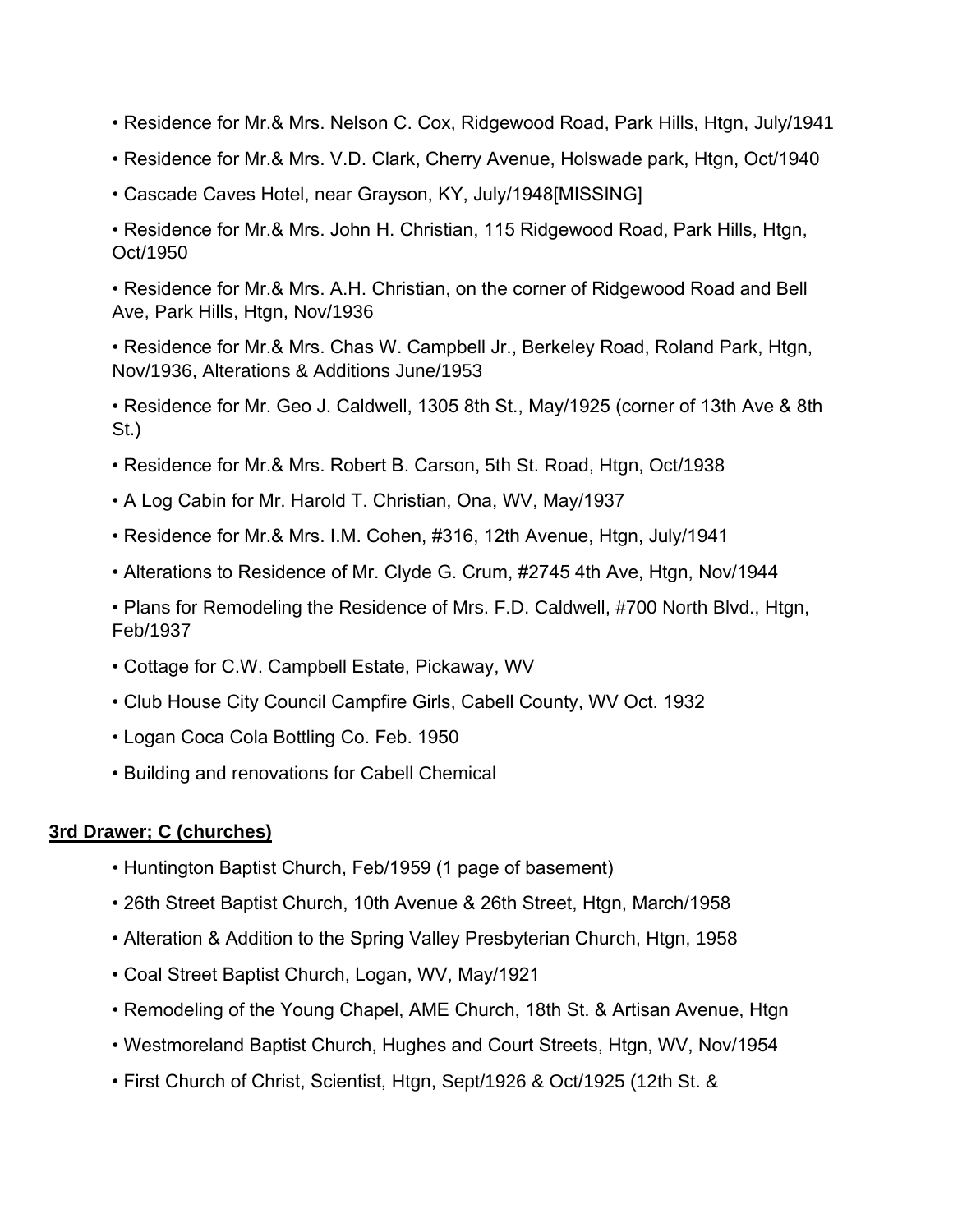- First Presbyterian Church School of Maysville, KY, June/1955
- First Presbyterian Church, Logan, WV, July/1914
- Crossroads Baptist Church, Norway Avenue, Htgn, March/1956
- Presbyterian Church, Gill, WV, Aug/1954
- Lavalette Methodist Church, Lavalette, WV, Aug/1946
- Eleanor Presbyterian Church, Eleanor, WV, Aug/1949

• Kuhn Memorial Chapel, Barboursville, WV, April/1924 & June/1934 also Alterations & Addition to the Kuhn Memorial Chapel, July/1952

- Ebenezer M.E. Church, #1654, 8th Avenue, Htgn, Feb/1917
- Highlawn Presbyterian Church, 3rd Avenue & 28th Street, Htgn, May/1920
- Rome Presbyterian Church, Rome, OH, Nov/1958
- CSC Church, Plaster Grille, July/1938, Sketch for Organ Grille Sept/1927
- Side Porch for the Congregational Church, Aug/1924
- Logan Episcopal Church, Feb/1948 (sketches)

• First Presbyterian Church of Htgn, Pulpit design, March/1930. Office and Bookcase, May/1945. Church School, April/1950. Main Floor, Aug/1960.

- Alteration & Addition to B'Nai Israel Congregation, Williamson, WV, Aug/1951
- Alterations and additions to Beachman Presbyterian Church
- Point Pleasant Baptist Church
- First Presbyterian church items

## **4th Drawer; C-D**

- First Presbyterian Church School, Htgn, Nov/1951[MISSING]
- Alteration of Day Apartment House, #704 Jefferson Avenue, Htgn, Jan/1921[MISSING]
- Residence for Mr.& Mrs. Sidney L. Day, #710 Jefferson Avenue, Htgn, Feb/1925[MISSING]

• Alteration to the Residence of Mr.& Mrs. Olen G. Charles, #1400 12th Street, Htgn, April/1948 (1 page)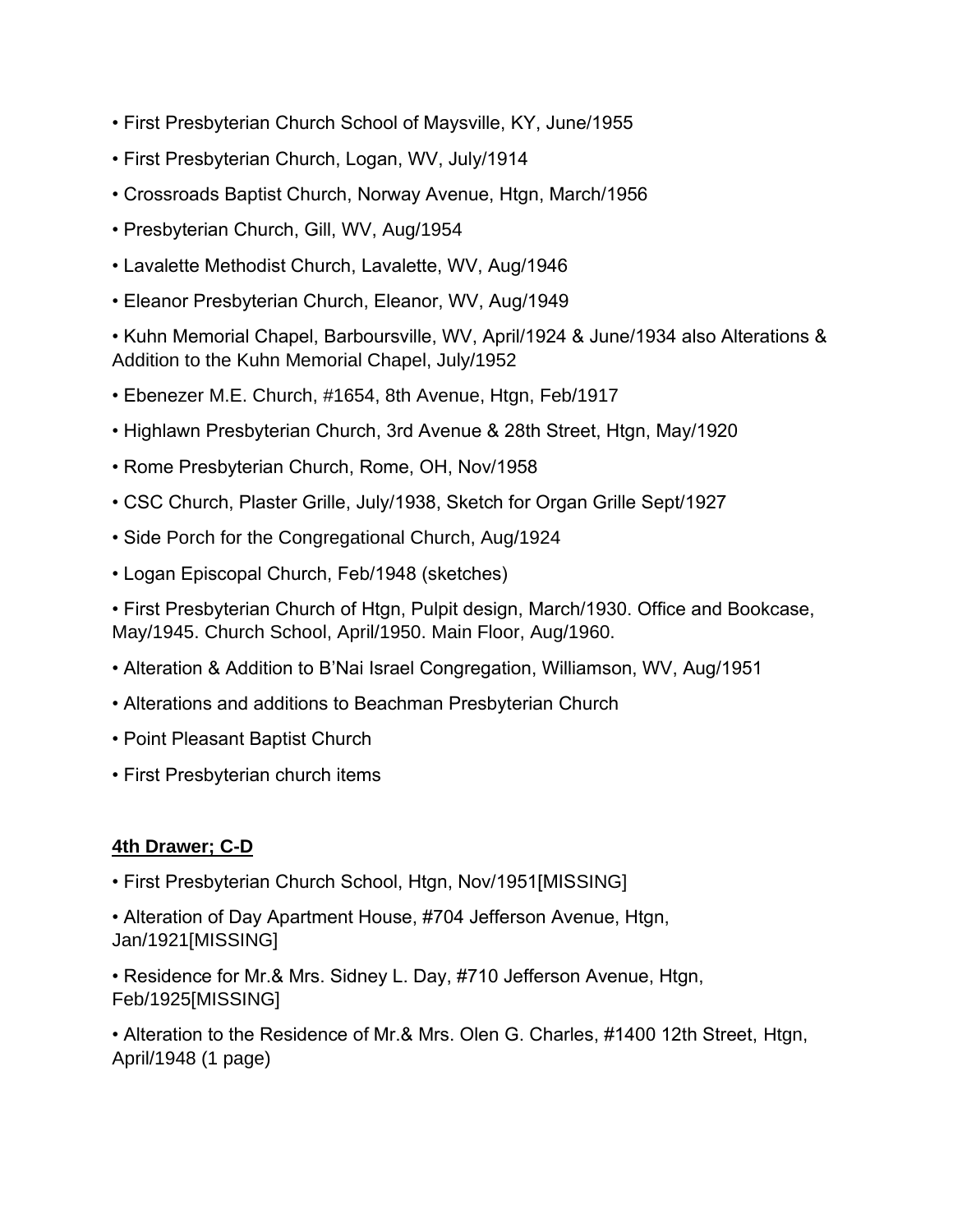• Residence for Mr. J. Lewis Caldwell Jr., Ritter Park, Htgn, June/1914 and an Addition of a Sleeping Porch for Mr. A.B. Rawn, Ritter Park, Htgn, April/1920

• A Log Cabin for the Buford Chapter D.A.R., Ritter Park, Htgn, Dec/1920

• A Bathroom for O.L. Davies, Sept/1934 (one small piece of paper)

• Residence for Mr.& Mrs. William D. Dawson, #117 Honeysuckle Lane, Htgn, June/1959

• A Produce Storage Warehouse for the Davidson Company, Logan, WV, Aug/1922[MISSING]

• Remodeling for the J.L. Caldwell Company, NW corner of 4th Avenue & 9th Street, Htgn, Aug/1936

• Residence for Mr. W.O. Dunham, Ricketts Place, Htgn, Sept/1924, (from the plans it looks like it is on High Road with the house facing north)

• Alteration & Addition to Store Rooms of the Central Realty Co., #922-924 4th Avenue, Htgn, July/1936 (3 pages)

• Two Car Garage for Henry Dourif, Esq., Park Hills, Htgn, Sept/1936. Alteration & Addition to the Residence of Henry Dourif, July/1947

- Apartment Building for Mr. J.A. Davidson, #930 9th Avenue, Htgn
- Office Building for Calley & Clark Co., #625 9th Avenue, Htgn, June/1953
- Truck Sales and Service Building, Mr. W.O. Davis, #2442 3rd Avenue, Htgn, July/1947
- Residence for Mr.& Mrs. E.L. Dornick, Staunton Heights, Htgn, Aug/1936 (off Staunton Road - close to the Winters Road Intersection)
- Mr. W O Davis Huntington WV Sept. 1947

## **5th Drawer; E-F**

- Preliminary Sketches and Misc. Details [MISSING]
- Foster Memorial Home, Madison Avenue, Htgn, Aug/1923
- Residence for W.K. Gibson, #160 North Blvd, Htgn, May/1919[MISSING]
- Residence for Mr.& Mrs. David Fox, South Hill, McCoy Road, Htgn June/1939 (Now torn down)
- Residence for Mr.& Mrs. Forrest J. Freeman, McCoy Road, Park Hills, Htgn, May/1938
- Residence for Mr.& Mrs. Paul R. Eisenhuth, McCoy Road, Park Hills, Htgn, May/1938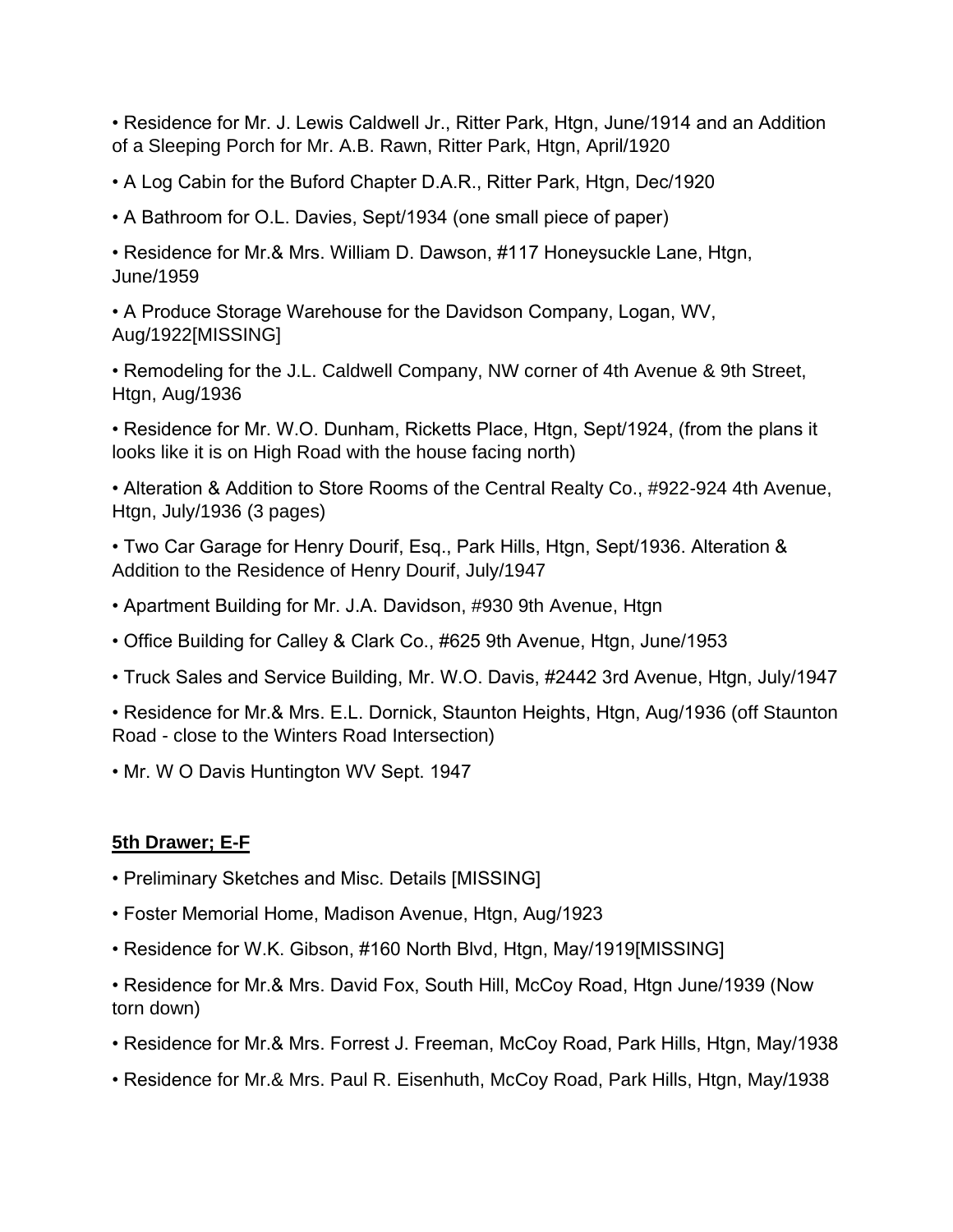- Residence for Mr. Howard Fischbach, Holswade Park, Htgn, June/1936
- Residence for Mr. Jas D. Francis, #519 12th Avenue, Htgn, March/1923
- Residence for Miss. Alice Freeman, #241 12th Avenue, Htgn, Feb/1926

• Residence for Mr.& Mrs. John C. Ensign, Foster Road, Park Hills, Htgn, Nov/1939 (lot #202) and Sept/1961

- Garage for Mrs. John W. Ensign, Htgn, Aug/1945, (2 pages)
- Residence for Mr.& Mrs. J.R. Fields, #1120 13th Avenue, Htgn, July/1953

• Storage Building for Fesenmeir Brewing Co., Htgn, July/1946 (between the railroad siding and Madison Avenue)

• Alterations and Addition to #5121/2 Main Street, Point Pleasant, WV, Nov/1941 (3 pages)

- Office Building, Enterprise Wheel and Car Corporation, Albert F. Tucker A.I.A., Htgn
- Alterations and Addition to Residence of C.F. Edwards, Esq., Chesapeake, OH, Sept/1933
- Present Clinic for Dr. Roy W. Eshenaur, Dec. 1945 Huntington WV

#### **6th Drawer; G-H**

- House for Mr. Paul Hardy, #530 North Blvd., Htgn., April/1937
- Residence for Mr. Paul Hardy, Htgn, WV, April/1917 (with garage & breakfast nook added later)
- Plans for Mr. P Hardy, June/1936 (no address)

• Residence for Mr. D.E. Hewitt, Ritter Park, Htgn, June/1919 (on the corner of 13th Avenue and 10th Street)

- Plans for a house for M.P. Hardy, Lot #106 Wiltshire Blvd, Htgn, WV Jan./1940
- Residence for Dr. J.E. Hubbard, NE Corner of 12th Avenue and 11th Street
- Residence for Mr.&Mrs. Edw. E. Heiner, Point Pleasant, WV, April/1935

• Alterations and Addition to #822 4th Avenue, Htgn, July/1936 and Store Front for the Gold Furniture Co., #824 4th Avenue, Htgn, Aug/1936

• Huntington Publishing Company (and The Advertiser Building?), 5th Avenue, Htgn, Sept/1944. Addition to Huntington Publishing Company, 5th Ave and 10th Street, Htgn, Aug/1956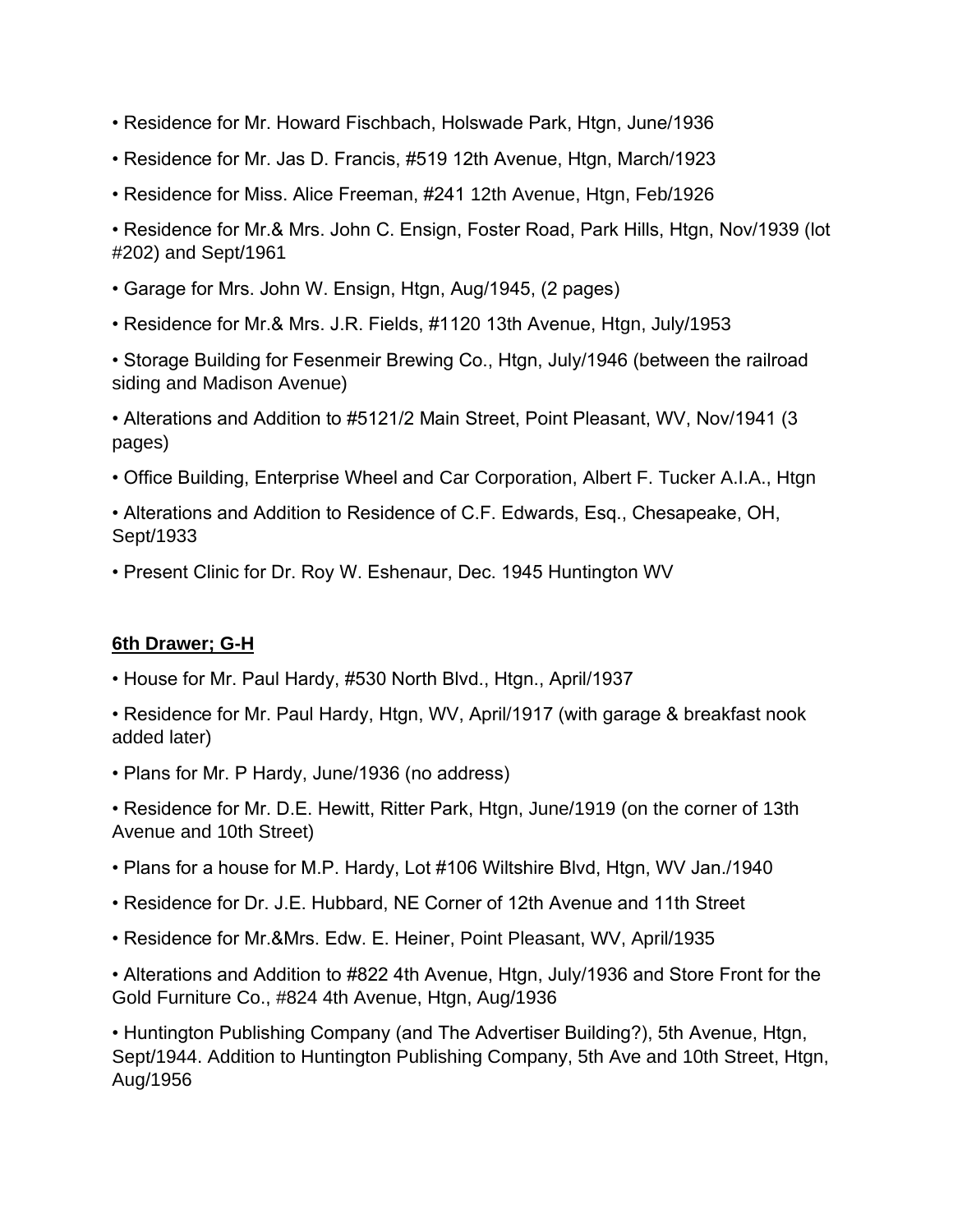• Huntington Furniture Wholesale Warehouse, Htgn, (framing and structural plans, not drawn up by S.L.D.) April/1919

• Residence for Samuel H. Glick, #640 North Blvd., Sept/1950 and Ornamental Ironwork for the Samuel H. Glick Residence, Htgn, March/1953

• Laboratory Building for the Green Bag Cement Company, Kenova, WV, Aug/1940

• Residence for Messrs. Homer & Leslie Gebhardt, Park Hills, Htgn, Aug/1935 (plot in between 8th St. and Ridgewood Rd., entrance from Private Drive of Ridgewood Rd.)

• General Investment Co, Automobile Sales & Service Building, 4th Avenue & 20th Street, Htgn, Nov/1954

- Alteration & Addition to the Heiner's Bakery, Htgn, Nov/1954
- A Fireproof Building for Huntington Drug Co., Htgn, Nov/1919
- Huntington Wholesale Furniture Co., #7 8th Avenue, Htgn, March/1919
- Residence for Mr.W.K. Gibson, corner of the Blvd and 1st Street, Htgn, July/1925

• Alterations & Addition to Apartment of Miss Annette Harvey, #609 13th Avenue, Htgn, May/1951

• Residence for Mr. C.W. Heiner, 717 Jefferson Ave., Huntington WV, Aug/1930

• Trailer Camp, Southpoint, OH, Dec./1950. Alteration July/1954.

• Alteration to the Office of Dr. Thomas J Holbrook, Rm 728, First Huntington National Bank Building, Aug/1952[MISSING]

- Building for Heiner's Bakery, Middleport, OH, June/1950, alteration to it July/1954
- Residence for Dewey Holliday, #16 5th Ave. Htgn, WV, June/1950 (only 2 pps)
- Store Building for Mr. Homer Hatter, #815 8th St. Htgn., WV, April/1948, (only 1 pg.)
- Res. for Mr.& Mrs. David H. Goldberg, #230 North Blvd., Htgn., April/1941
- Residence for Mr.& Mrs. R. Paul Holland, Logan, WV, March/1937

• Residence for Mr.& Mrs. H.C. Holbrook, Paintsville, KY, March/1939 (corner of Euclid Ave. & Frank St./facing Euclid)

• Residence for Mr.G.C. Green, Holswade Park, Htgn, WV, May/1940 (on Line St. & Holswade Drive, NW corner, facing Line St.)

• Office Building, Alteration & Addition, Huntington Boiler & Supply Co., #100 3rd Ave., Htgn, WV, April/1953 (2 pps)

• Residence for Mr. F. Ely Hite, #660 Washington Blvd, Htgn, WV, July/1940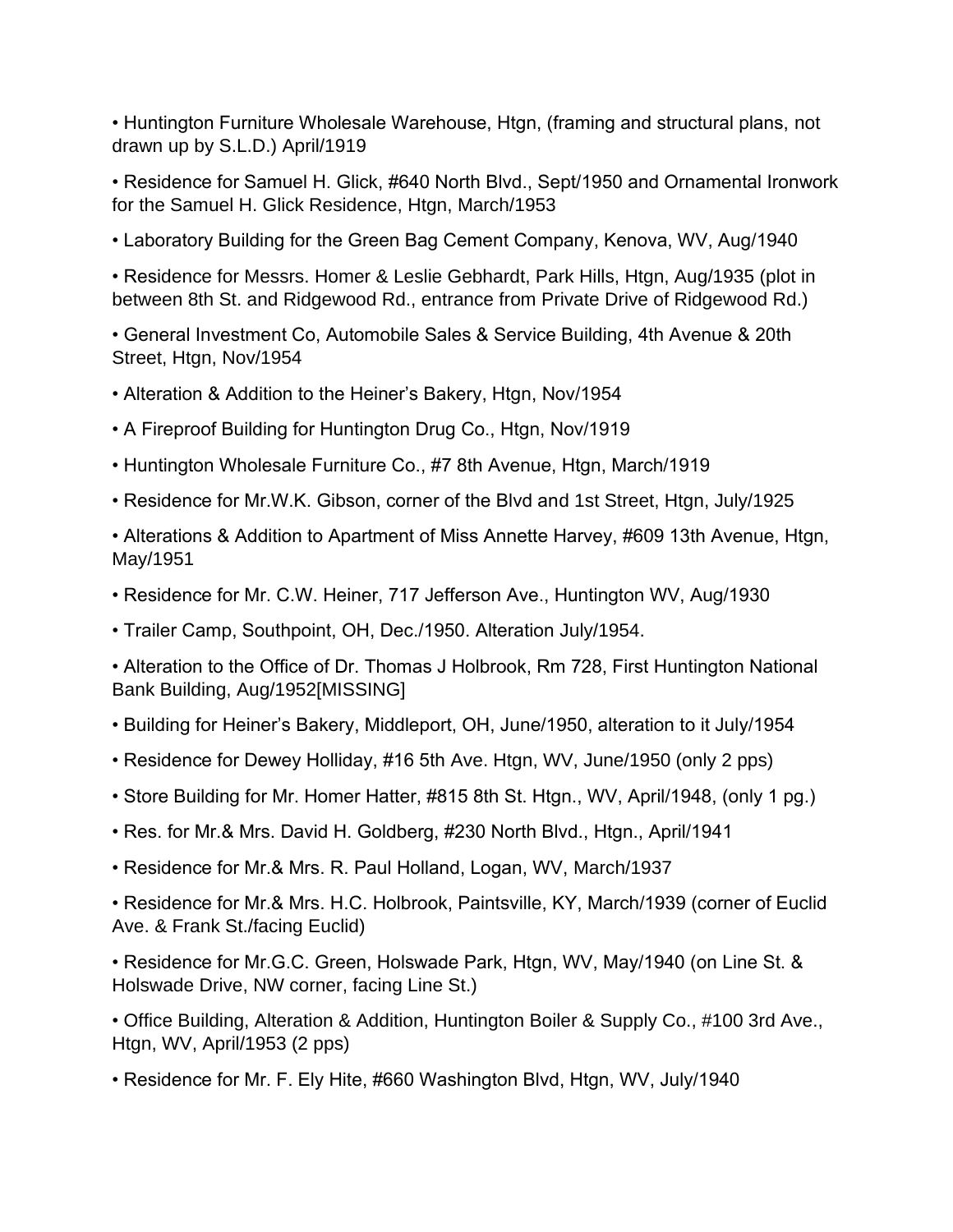Residence for Mr.& Mrs. Luther O. Griffith, Oak Road, Holswade Park, Htgn, WV, July/1940 (on & faces Kings Highway)

- Apartment House for Miss Anna Harris, corner of 12th Ave. and 8th St., Htgn, WV, March/1916
- Residence for J.C. Helburn, #340 12th Ave., Htgn, WV, April/1940 (corner of 4th St. & 12th Ave.)
- Sketches for Gravel Pit Shelter (probably can toss) [MISSING]
- Building for Huntington Coca-Cola Bottling Co., 3rd Ave. & 4th St., Htgn, WV, July/1939

• Residence for Mr. Jas A. Garner, Blvd Ave. & 14th St. (only 1 page, labeled sheet 5 of blueprint) March/1918

- Residence for Frank H. Gibson Dec. 16, 1948
- Alterations and additions to Huntington Boiler and Supply Co. 100 3rd Ave.
- Office for Huntington Publishing CO. 431-433 Tenth St. Huntington, WV
- A Restaurant and Store Building for Mr. L. G. Hayslett, Point Pleasant, WV
- A building for Mr. and Mrs. R. E. Hamilton, 16<sup>th</sup> Street Huntington, WV
- A bath unit for Huntington Trailer Sales Altizer Ave & Third St. Huntington, WV

• A Residence for Mr. & Mrs. G. D. Goldberg Englewood Rd. Holswade Park Huntington, WV

# **7th Drawer: I-M**

• Store Building for Mr. Homer Hatten, #815 8th., Htgn, WV, April/1948 (only 1 pg.) [MISSING]

- Residence for Mr.& Mrs. Ralph L. Masinter, South Blvd, Htgn, WV, March/19?4
- Residence for Dr. J.I. Miller, 8t St. Hill facing Ritter Park, Htgn, WV, April/1918

• Residence for Mr.& Mrs. C.S. Merriken, Washington Drive (near Spring Valley), Htgn, WV, June/1938 (plot #148)

• Alteration & Addition to Residence of Miss Elizabeth G. Johnston, #530 6th Ave, Htgn, WV, Oct/1934

• Alteration & Addition to Mr.& Mrs. Henry J. Stark, Ceredo, WV, June/1947 (only 1 pg.) [MISSING]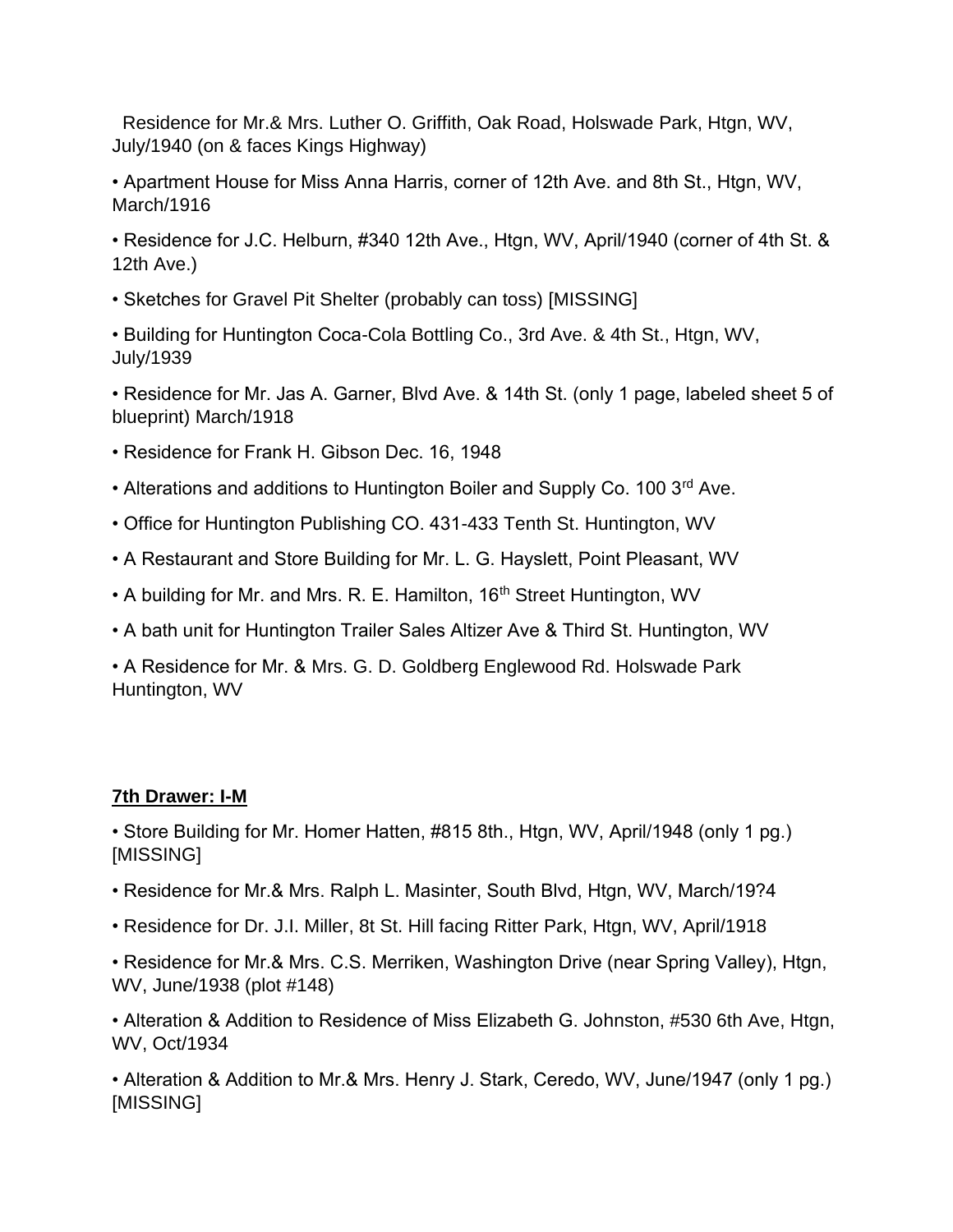• Residence for Mr.& Mrs. I.N. Schoenfeld, #1240 12th St., Htgn, WV, June/1941[MISSING]

- Entrance and Marquise Orpheum Theater, June/1930
- Lewis Arcade Building, #825 4th Ave, Htgn, WV, March/1936 (1 page)
- Store Building for Col. J.H. Long, #923 4th Ave, Htgn, WV, Nov/1925

• Residence for Mr.& Mrs. L.H. Martin, #56 Ridgewood Road, Park Hills, Htgn, WV, Aug/1937

- Residence for Mr.& Mrs. Wm. P. McCutcheon, #70 Fairfax Court, Htgn, WV, May/1937
- Residence for Luther T. Long, Esquire, Pea Ridge Road, Cabell City, WV, Dec/1930
- Automobile Service Station for Mr. Harry LaViers, Paintsville, KY, Aug/1935
- Marshall College Gym (no date)

• Building for Williamson Lodge No. 1613, Loyal Order of Moose, Williamson, WV, April/1948 (on Hatfield St.) and Nov/1949

• Alteration & Addition to Logan Coca-Cola Bottling Works Inc., (between Main St. & Stratton St.) Logan, WV, Aug/1949

- K.A. Theater, Alteration & Additions, #911-917 4th Ave, Htgn, WV, May/1947
- Vice-President Residence, Island Creek Coal Co, Holden, WV, April/1952
- Residence for Mr.& Mrs. B Holton Jett, Wiltshire Blvd, Htgn, WV, Dec/1939
- Remodeling A Building for Mr. A.Z. Litz, #1122 4th Ave, Htgn, WV, Aug/1930

• An Automobile Store Room & Workshop for Motor Sales Company, #8 - 8\_ Adams Ave, Htgn, Sept, WV, Sept/1916

- Meat Processing Plant, S.S. Logan & Son, Inc., 21st, Htgn, WV, Aug/1948
- Alteration & Addition, Medical Arts Pharmacy, #1020 5th Ave, Htgn, WV, Nov/1946

• Mrs. Anna A. Miller, Residence for Park Hills, Htgn, WV, Oct/1936 (on or near 8th St. Rd & Prospect Drive)

• Improvements to Residence of Mr.& Mrs. W.R. Jackson, #1120 12th Ave, Htgn, WV, Oct/1937

- Foundation & Floor for Mr. Jennings, #826 7th Ave, Htgn, WV, Aug/1950 (only 1 page)
- St. Mary's Hospital, Huntington, WV[MISSING]
- Plan for Bridge in Kiwanis Park Huntington WV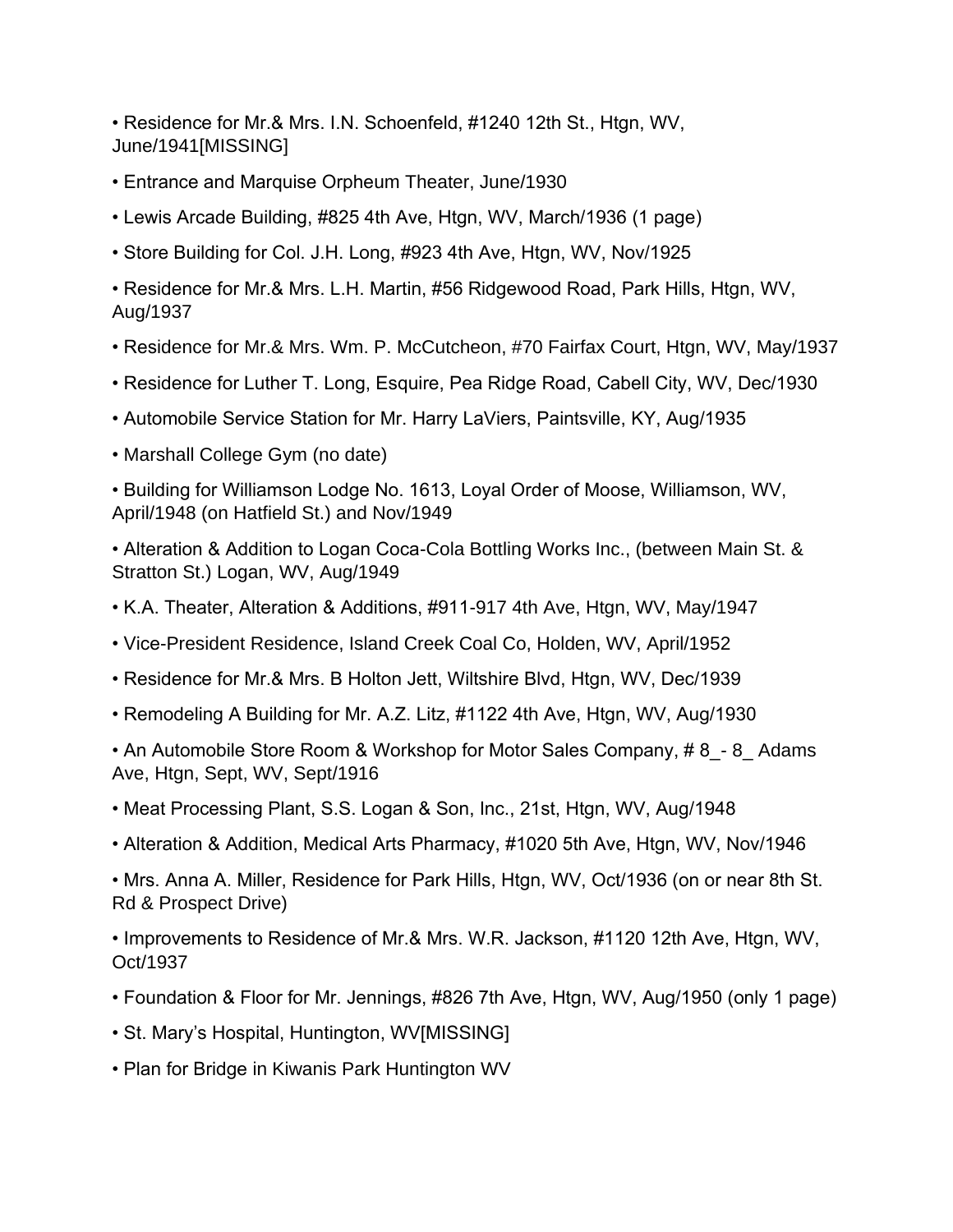#### **8th Drawer: N-S**

- Residence for W.R. Ritter Esq., Ritter Hill, Htgn, WV, June/1928
- Sketches for the Day & Night Building, March/1936[MISSING]
- Floor plans for the Style Shop (no date)
- Blueprints for the Style Shop by Arthur O.A. Schmidt-Architect & Interior Designer, June/1950
- Alteration & Improvement to the Style Shop, Ritter Building, corner of 4th Ave. and 10th St., Htgn, WV, July/1950
- Plans for Reinforced Concrete Store & Apartment Building for the Heirs of Jas L. Thornburg (deceased), Htgn, WV, June/1915
- A Building for C.L. Ritter, #646 4th Ave, Htgn, WV, July/1927
- Residence for Mr.& Mrs. S.G. Risen, Ridgewood Road, Park Hills, Htgn, WV, May/1939
- Residence for Mr. & Mrs. Joseph G. Neal, #2305 Inwood Dr, Htgn, WV, July/1956
- Store Building for Mr. L.K. Nabe, 2nd Ave, Williamson, WV, Sept/1947
- Residence for Mr.& Mrs. Larry Schavul, on US Route #52, near Htgn, WV, Feb/1941
- Building for Mr. C.L. Ritter, #6\_\_ 4th Ave, Htgn, WV, Feb/1923
- Alteration & Improvement for Mrs. Leon Shackelford, #311-313 5th Ave, Htgn, WV, April/1951
- Residence for Dr. H.N. Parker, Maysville, KY, June/1937
- Residence for Mr. C. Harrison Smith, corner of the Blvd & 2nd St., Htgn, WV, July/1924
- Residence for Mr.& Mrs. G.B. Pace, Route 17, 4 miles from Henderson, WV, June/1951
- Store Building for Mr.C.A. Roach, #529 9th St., Htgn, WV, Sept/1945
- Office Improvements for Bruce Perry Motor Company, 4th Ave. & 7th St., Htgn, WV, Oct/1946
- Residence for Mr. Harry Shamlin, #650 Jefferson Ave, Htgn, WV
- F.P. Garage for Mrs. John Rau Sr, Htgn, WV, Nov/1917 (3 story building with side elevation on Court St.)
- Plans of a House for Mrs. E.M. Roberts, corner of Carter Ave & 24th St., Ashland, KY, Sept/1916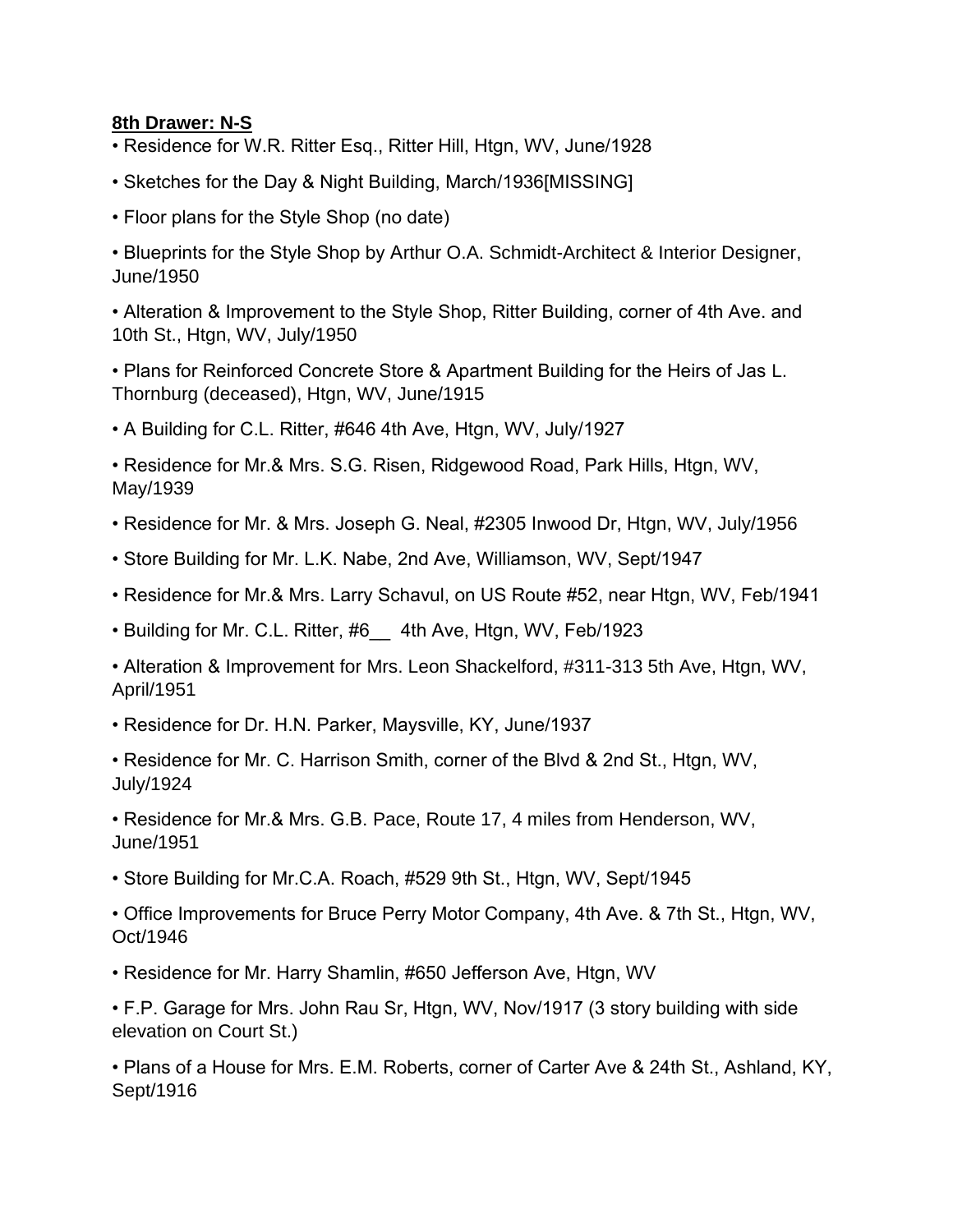• A 2-Family House for Miss Marie L. Roberts, 24th St. & Montgomery Ave, Ashland, KY, June/1925

- Residence for Mr.& Mrs. J.J.N. Quinlan, Norwood Rd, Htgn, WV, Aug/1937
- A Store Building for the S. Roberts Estate, Milton, WV, March/1921[MISSING]
- Chapel for the Reger Funeral Home, Htgn?, WV, May/1946

• A House for Miss Marie L. Roberts, 24th St. & Montgomery Ave, Ashland, KY, Aug/1917[MISSING]

- Residence for Dr. Francis Scott, Kings Highway, Roland Park, Htgn?, WV, June/1931
- Remodel, Buffington School, Htgn, WV, July/1922[MISSING]
- A Stone Building for Mr. W.M. Prindle, #420 4th Ave, Htgn, July/1926

• Building for National Steel Products Company ( Jackson Ave.& 15th St.), Htgn, WV, Oct/1940

- Residence for Mr.& Mrs. Raymond E. Salvati, #1130 13th Ave, Htgn, Oct/1949
- Apartment Building for Mr. A.B. Rabold, #905 9th Ave,. Htgn, WV, Dec/1936
- Residence for Lloyd Ritter Esquire, Ridgewood Rd, Park Hills, Htgn, WV, Oct/1928

• A Garage Apartment for Miss Delia M. Parker, 9th St.& 11th Ave, Htgn, WV, March/1941 (on 2 sheets)

• Residence for Dr. R. Stern, Park Terrace, Htgn, WV, Jan/1924

• Shelter House, Rose Garden, Ritter Park, Board of Park Commissioners, Aug/1946 (1 sheet, maybe more in next drawer up under gravel/shelters)

• Residence for Mr.C.E. Owen, #2814 Ohio Ave, Htgn, WV, March/1930

• Plumbing, Gas Piping, & Electrical Wiring Plans for a Store and Apartment Building, 10<sup>th</sup> floor Floor, First National Bank Building, June 1915

- A residence for Mrs. And Mr. Trenor 126 Fairfax Court Huntington, WV
- A residence for Mr. and Mrs. E. A. Reich Huntington, WV

# **9th Drawer: T-Z**

• Residence for Mr. E.E. Williams, Ritter Park, Htgn, WV, Aug/1919

• Store Building for Watts Ritter & Company, Htgn, WV, Feb/1922 and Addition to Store B. for Watts, Htgn, WV, May/1927

• Residence for Mr.& Mrs. D.C. Tom Kies, #132 Washington Blvd, Htgn, WV, Sept/1937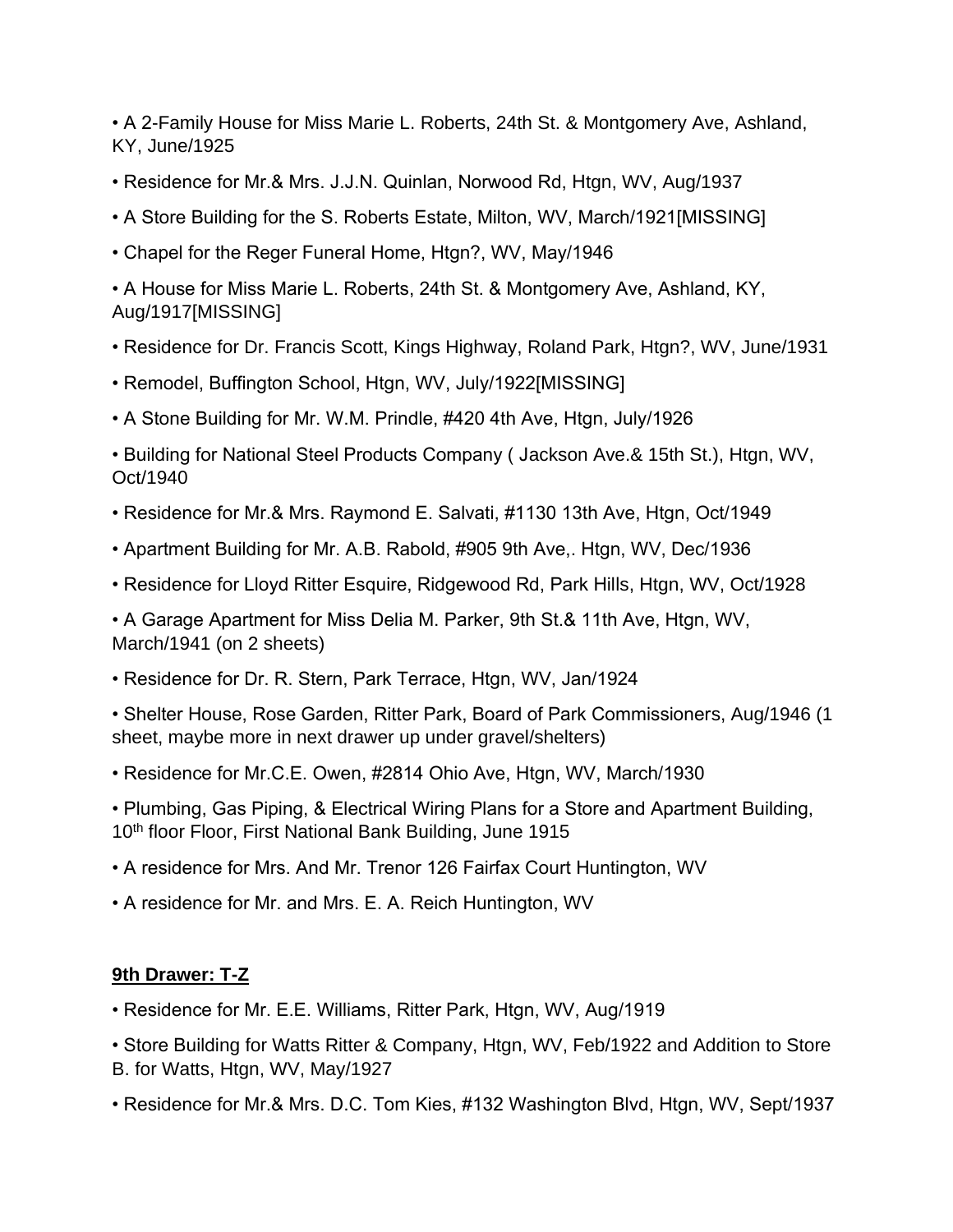- Garage for Mr. Joe Wilson, #515-517 4th Ave, Htgn, WV, July/1923
- Residence for Mr.& Mrs. E.A. Reigh, Htgn, WV, July/1945 (2 sheets) [MISSING]

• Alteration & Addition to Residence of Dr.& Mrs. Robert B. Thomas, #501 Woodland Drive, Htgn, WV, Aug/1947

• Residence for Mr.& Mrs. L. Boyd Wilfong, Fairfax Court, Htgn, WV, Aug/1937[MISSING]

• Building for Williamson Lodge, No. 1613, Loyal Order of Moose, Williamson, WV, April/1948

- Store & Apartment Building for Mr. John T. Wilson, #531 9th St., Htgn, WV, July/1914
- Store & Office Building, 10th St., Realty Corp., #425-429 10th St., Htgn, WV, Feb/1946
- Residence for Mr.& Mrs. Floyd E. Walker, #88 Oakwood, Road, Htgn, WV, Dec/1955
- Addition to the Huntington YMCA Building, 11th St.& 6th Ave, March/1955
- Storeroom for Mr. A.W. Werninger, #2012 3rd Ave. H, Htgn, WV, Sept/1937
- Plans for Mr. E.R. Wheeler, #1812 McVeigh Ave, Htgn, WV, Aug/1946 (1 sheet)

• A Factory Building for the Voegele & Dinning Company, Htgn, WV, July/1919 (facing 7th Ave, back of bldg. faces C&O Railroad)

• Alteration & Addition to the Residence of Mr.& Mrs. William Wallace, #135 Kings Highway, Aug/1952

• Store Building for Mr. George W. Taylor, Logan St., Williamson, WV, Feb/1947

• Alteration & Addition to the Office Building of the United Fuel Gas Company, corner 6th Ave & 12th St., Htgn, WV, Sept/1935

• Office Building, the C.I. Thornburg Company Inc., #2837 Collis Ave, Htgn, WV, Aug/1948

• Residence for Mr.& Mrs. R.L. Vinson, Louisa, KY, March/1937 (on the corner of the Lady Washington St.& Madison St.)

• Alteration to the Office & Shop Building of the United Fuel Gas Company, Williamson, WV, April/1935[MISSING]

• An Apartment for Mr. F.H. Tomkies, Htgn, WV, March/1925 (building called "The Summers" on corner of 11th Ave & 9th St.)

- Detail of Seat for Mrs. C.W. Watts, Dec/1928 (3 pps)
- Balcony for C.W. Watts
- A residence for Mr. A. W. Werninger Elmwood Ave Huntington, WV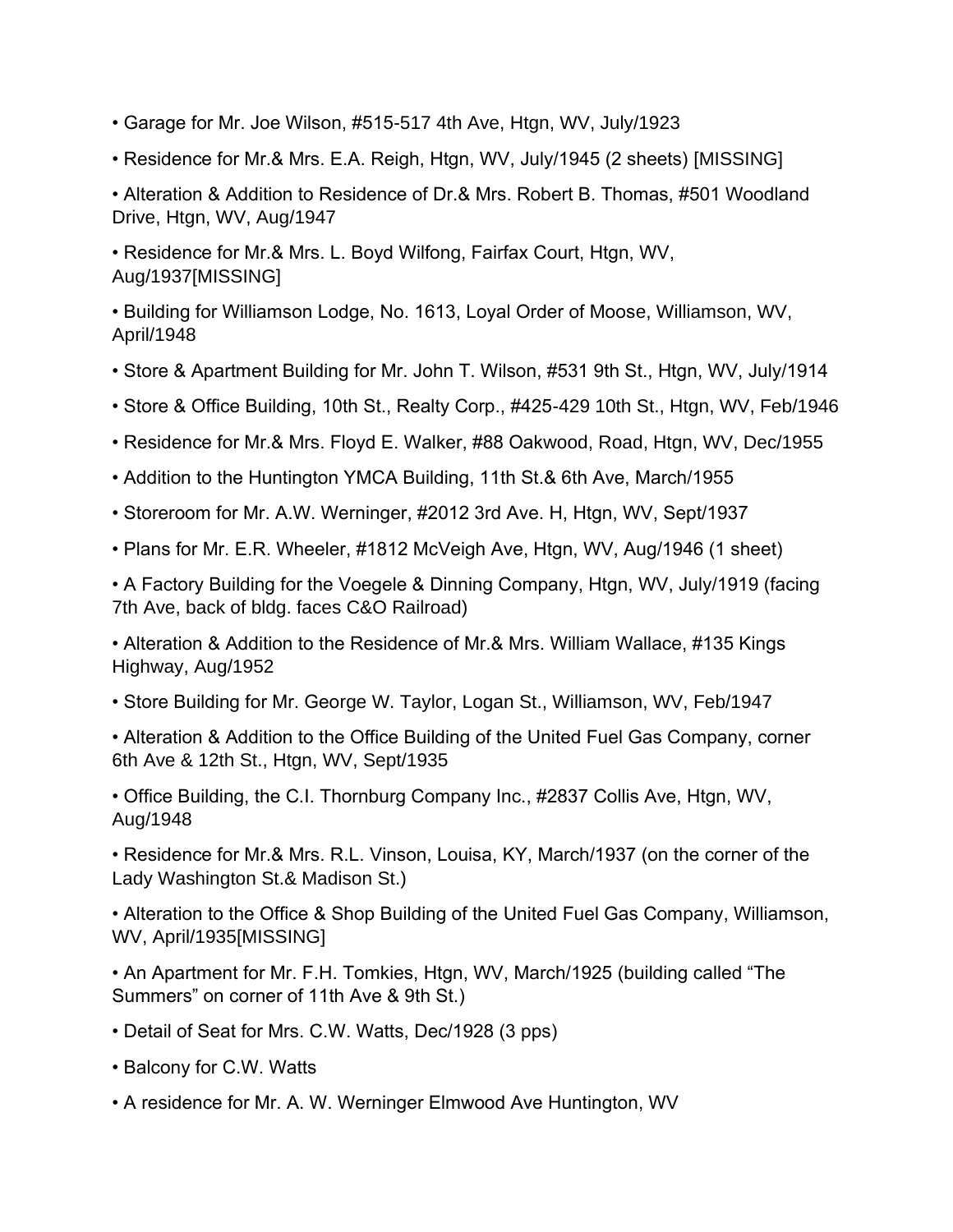- Rotary Park House Board of Park Commissioner
- Misc. Unlabeled Sketches

## **10th Drawer: Schools**

• Rotary Park House for Board of Park Comm's, Htgn, WV

• An Addition to West Junior High School, West 10th St.& Jefferson Ave, Oct/1938, Jan/1959, May/1957 and Dec/1948

• An Addition to Johnston Elementary School, Htgn, WV, Aug/1938 and Sept/1948 (3rd St. W & 7th Ave)

• Addition to Jefferson Elementary School, West 19th St.& Jefferson Ave, Htgn, WV, May/1954

- An Addition to Cabell Elementary School, July/1953 (on Adams Ave)
- Emmons School, Htgn, WV (torn down) April/1923 & ?
- Hite-Saunders School, Htgn, WV, Jan/1954 (Long Branch Road & 16th St. Rd)
- New basement plan for bank
- Plot Plan of Property of St. Mary's Hospital Huntington, WV

## **11th Drawer**

- First Presbyterian Church School coat of arms detail, October 22 to 24, 1950
- Sketch of Barboursville Baptist Church, n.d.
- Perspective sketch, November 1943
- Avenue Elevation, unidentified building running perpendicular to 4  $\frac{1}{2}$  Alley, n.d.
- Perspective sketch of store front for Lawrence Drugs labeled Anderson in corner, May 14 to 18, 1936
- Elevations for residence labeled first and second floors, October 1944
- Preliminary sketch for commercial building, August 8, 1947
- Preliminary sketch for Mr. W.E. Abney, New Haven, WV; August 20, 1947
- Church Kitchen Layouts, undated sketch
- Floor plan for an unidentified bank, n.d.
- Elevations for residence on 111th Street, Huntington, April 13, 1934
- Preliminary sketch of unidentified building, November 11, 1940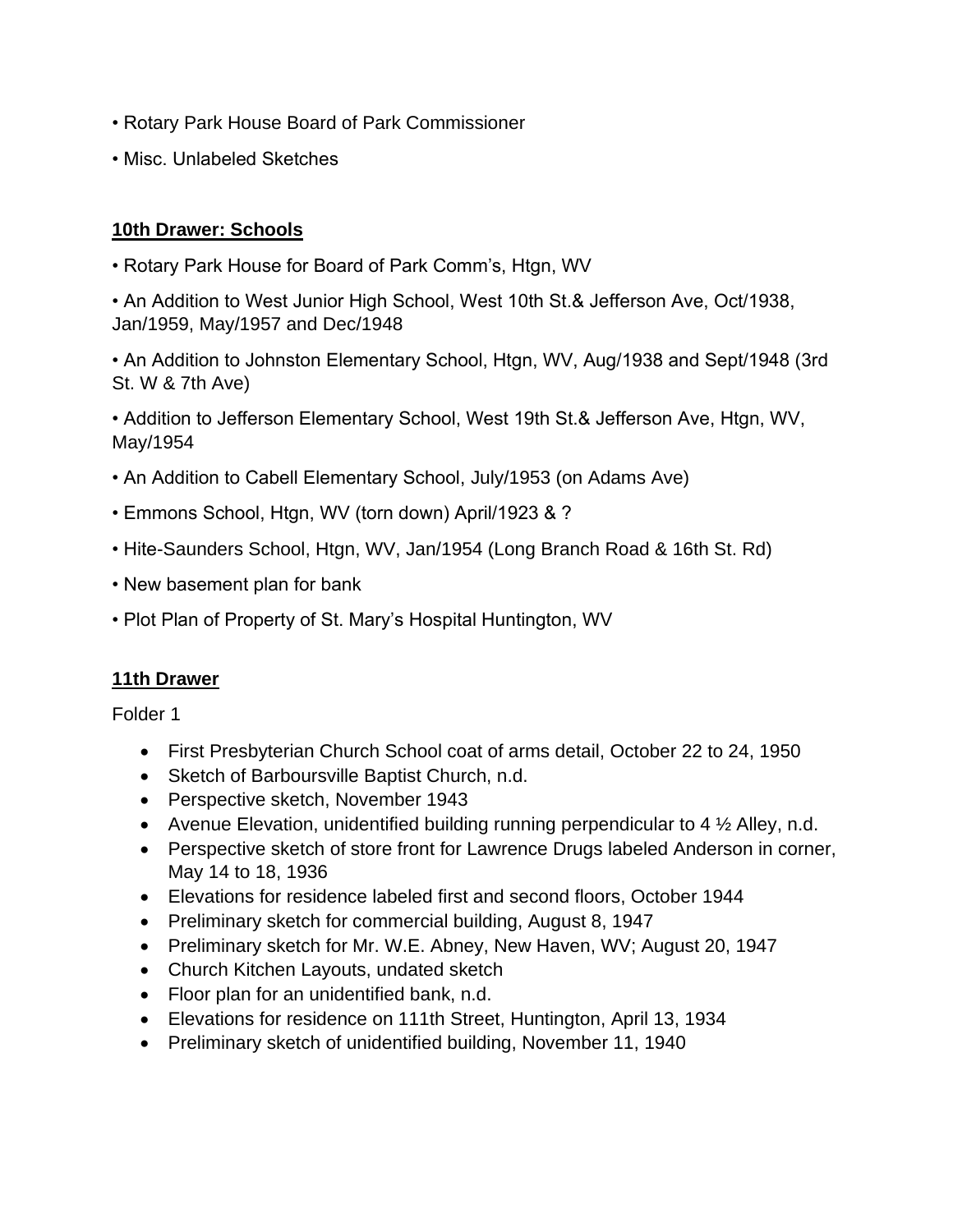- Sketches of front view and east side view of unidentified residence, n.d. On backside is a drawing of an office building for W.H. Dawkins, Esq. in Ashland, Kentucky, n.d.
- Sketch of YWCA, May 7, 1945; north and west elevations for the Cabell County Courthouse on back, August 1931
- First floor plan of unidentified building, February 24, 1938; Sheet No. 16 of Mr. And Mrs. R.L. Vinson residence on back, November 1937
- Longitudinal and cross sections of unidentified building dated February 24, 1938; Improvements to a commercial building at 944 3<sup>rd</sup> Avenue, Huntington, WV on back side dated October 1937
- Preliminary sketch of unidentified residence dated November 9, 1940
- Front elevation sketches of various churches dated September 23, 1940
- Roof Framing Plan for J.J. Weiler & Sons Iron Works, Huntington, WV dated September 16, 1927
- Longitudinal section of unidentified church, n.d.; Façade for unidentified commercial building on back; n.d.
- Floor plan for apartments at 1505  $6<sup>th</sup>$  Avenue Huntington, WV; December 1938
- Map of parcel, lot no. 58, at the corner of Washington and Wilshire Boulevards, n.d. labeled Holswade Park
- Alterations & Additions to Bath Avenue Ashland, Kentucky, September 1941

- Sections of Cabell Chemical Company for Russell Wyatt, May 1959
- Preliminary Study labeled Joseph Neal in lower right-hand corner
- Plan of interior wall alcove with radiator, March 1932
- East Side Sales Room, sketches of "Scheme A" and "Scheme B", January 4, 1928
- Unidentified sketches of front façade of house and bathroom schemes, n.d.
- Sketch of east, north, and west wall in show room, December 17, 1927
- Storeroom Entrance plan, September 1941
- Church with rose window cross section, n.d.
- Tower Details, elevations of Huntington City Hall tower by Robert L. Day, Huntington, WV; n.d.
- 5<sup>th</sup> Avenue elevation drawing and sub-basement, n.d.; Roof plan and gymnasium floor plan for recreational facility at  $10<sup>th</sup>$  Avenue Huntington on backside by Sidney Day, June 1926
- Proposed siding for the Granite Block & Tile Company by Robert L. Day; August 15, 1914
- Plot Plan for Wilson residence dated October 7, 1939
- Detail of living room cornice for the Dourif residence; March 30, 1942
- Schemes for four apartments in one building by Sidney Day, December 7, 1936
- Foard & Harwood store front by Sidney Day, November 1947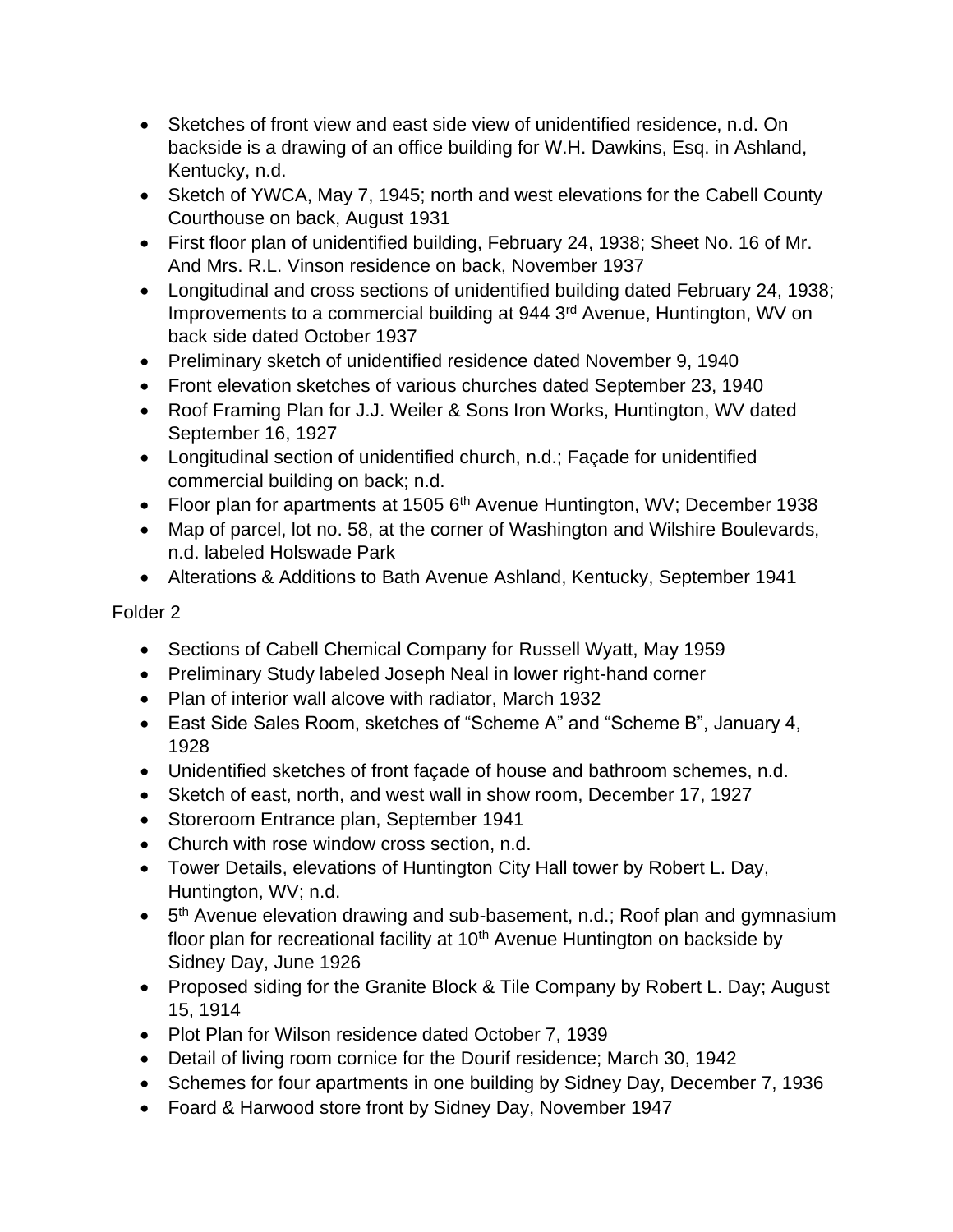- Small floor plan for an apartment/ duplex; May 22, 1919
- Small floor plan; February 6, 1919
- Scheme #7 floor plans; December 31, 1918
- Unidentified drawing with watercolor, n.d.
- Elevations of corner fireplace options for D.H. Goldberg residence by Sidney Day; December 4, 1941
- Pencil sketches of three corner fireplace examples, each with the name C. Howland printed below, n.d.
- West elevation drawing of unidentified (church?) building, n.d.
- Drawing of section "toward main house" and Section "toward south" by Sidney L. Day, n.d.
- Drawing of section with floor plans of bedroom with closet and porch with terrace by Sidney L. Day, n.d.
- Sketch of unidentified first floor plan by Sidney L. Day; March 16, 1946
- West and east elevation preliminary sketch of unidentified (church?) building, n.d.
- Preliminary sketch of unidentified residence by Sidney L. Day; November 30, 1953
- Preliminary sketch of second floor plan for unidentified residence by Sidney L. Day; November 27, 1953
- Sketches of floor plan to unidentified residence with hand-written notes and initials J.H.C., n.d.; on reverse side is a preliminary sketch of building by Sidney L. Day, January 2, 1946
- Small floor plan of unidentified building with the initials J.H.C.; May 4, 1946
- Sketch of unidentified residence at street view; March 26, 1946
- Unfinished sketch of floor plan dated February 12, 1946
- Preliminary sketch by Sidney L. Day of first and second floor plans with small plot plan, Ely Hite(?) penciled in lower right-hand corner; May 18, 1940
- Perspective sketch of unidentified residence by Sidney L. Day; February 16, 1946
- Floor plan in blue of unidentified residence by Sidney L. Day; February 12, 1946
- Foundation plan in blue of unidentified residence by Sidney L. Day; February 13, 1946 [of same residence as above]
- Handwritten notes, measurements, and calculations for the Enterprise Wheel and Car Company; November 16 to December 16, 1944
- Preliminary sketch of Wilson residence "Scheme B" by Sidney L. Day; August 18, 1939
- Preliminary sketch of Wilson residence "Scheme A" by Sidney L. Day; August 17, 1939
- Floor plans for unidentified church by Sidney L. Day; February 17, 1945
- Side elevation and Sunday school sketch by Sidney L. Day; February 20, 1945
- Sketch of façade, side elevation, and Sunday school for church by Sidney L. Day; February 14, 1945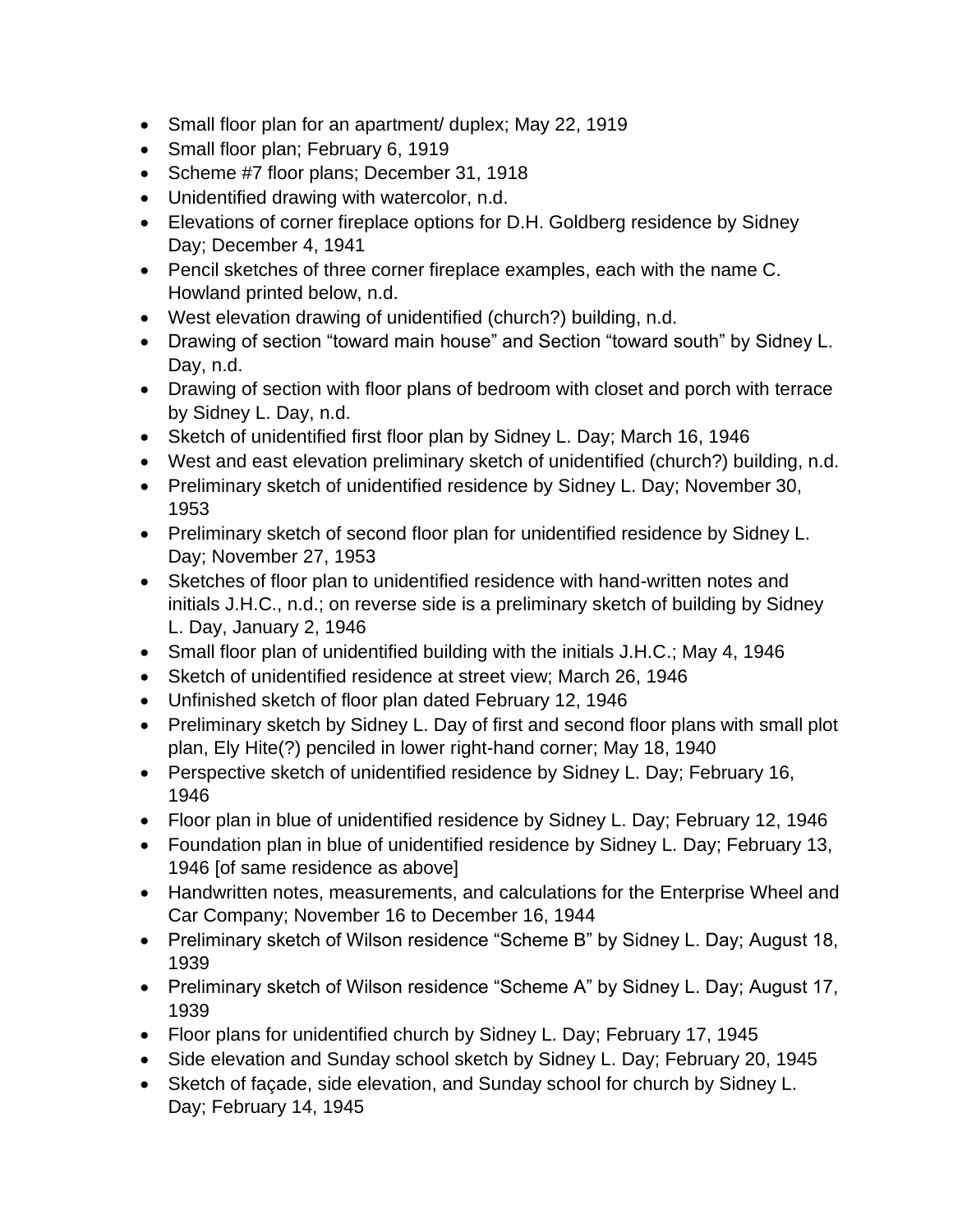- Sketch of church building on Green Oak Drive with calculations, n.d.
- Preliminary sketches of section and east elevation of unidentified (church?) building; August 7, 1941
- Sketches, elevations, floor plans, and details of church building or church addition; February to March 1950
- Floor plan of foundation, main floor, and second floor of unidentified building (church?/ church addition?) by Sidney L. Day; February 19, 1942
- Drawings (2 pages) of cornice details by Sidney L. Day; February 4, 1942
- Elevations of addition to Heiner's Bakery by Sidney L. Day; October 18 to December 17, 1947
- Preliminary sketch of floor plan with elevations (2 pages) of unidentified residence by Sidney L. Day; January 3 to February 13, 1946
- Preliminary sketches of front and side views, floor plans for Rubin residence by Sidney L. Day along with newspaper clipping home is based on; March 13 to March 21, 1941
- First and second floor plans (2 pages) of recreation building (YMCA?) by Sidney L. Day; November 17, 1953 to February 10, 1954
- Map of R.L. Day lots along  $6<sup>th</sup>$  Avenue and Railroad Avenue and First Street, 1893.
- Cost estimate for Mill Construction Warehouse Building, 13<sup>th</sup> Street & 2<sup>nd</sup> Avenue with hand-written calculations and measurements; July 17 to July 18, 1945. The last page of sketches with measurements are drawn on the back of a map of the R.L. Day Lots dated 1893.
- Sketch of blank exterior of building with measurements by Sidney L. Day. The letters F. P.C. are at the bottom center; April 9, 1941
- Seven-page floor plan of newspaper printing building with cross section, includes basement, first floor, second floor, third floor, fourth floor, and cross section; August 1925
- Schemes for wall moulding, baseboards, and decorative columns sketched in pencil; February 5, 1942
- Sketch of church façade with addition at street level, n.d.; preliminary sketches of various addition options dated December 1, 1937 by Sidney L. Day
- Preliminary sketch of schemes for first and second floor of an unidentified residence by Sidney L. Day; January 19, 1940
- Preliminary sketch by Sidney L. Day of a residence with the name Gazella S. Masinter written across center left of page; February 3, 1940
- North Elevation drawing by Sidney L. Day dated August 25, 1928
- Three front elevation drawings of church addition in pencil with various window options, n.d.
- Floor plan of unidentified residence in pencil by Sidney L. Day; September 28, 1945
- 10<sup>th</sup> Street elevation and 5<sup>th</sup> Avenue elevation of Herald-Dispatch building; n.d.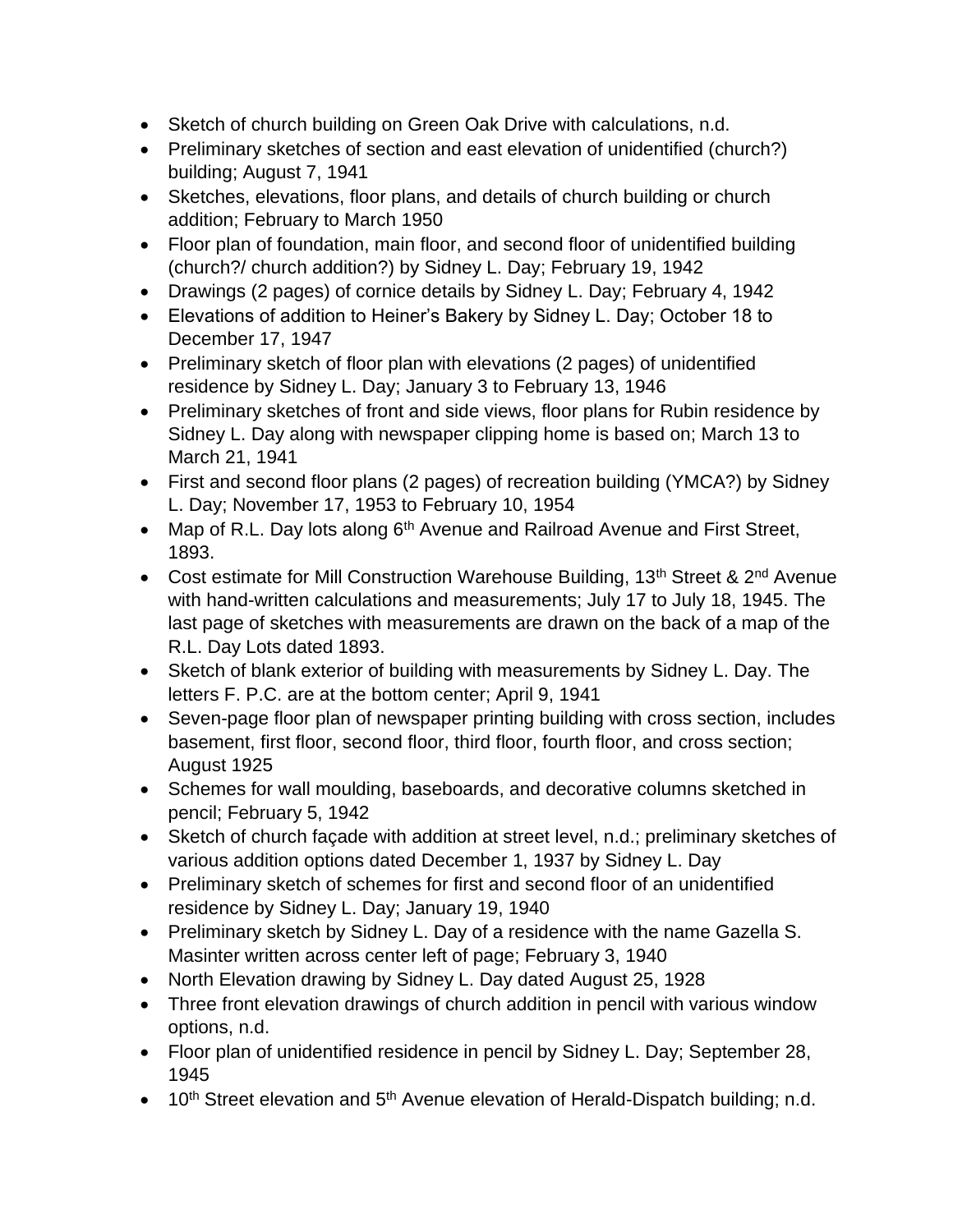- Elevation and floor plan sketches of unidentified building; n.d.
- Two front view and floor plan sketches of unidentified building; August 7 to August 26, 1946
- Elevation in pencil of main entrance door of "L. R." residence by Sidney L. Day; January 1929
- Preliminary sketch on blueprint of residence with floor plan and left, right, front, and rear views and section; January 14, 1941
- Sketches of exterior window details for unidentified residence by Sidney L. Day; March 14, 1942
- Plan in pencil of unidentified garden with playground and pool between Madison Avenue and Monroe Avenue by Sidney L. Day; July 27, 1933
- Preliminary sketch of second floor in unidentified building or residence by Sidney L. Day; April 27, 1950
- Preliminary sketches of portico or port-cochere on unidentified building or residence by Sidney L. Day; December 27, 1934
- Sketches in pencil of shop fronts by Sidney L. Day; December 10 to December 13, 1934
- Sketch of floor plan; on back is a blueprint of 916 Fifth Avenue by Sidney L. Day dated July 1947
- Preliminary sketches of unidentified residence by Sidney L. Day dated November 1934
- Floor plan sketch of unidentified residence by Sidney L. Day; August 30, 1928
- Preliminary sketches and elevations in pencil for Woodmere Cemetery entrance and elevation in watercolor by Sidney L. Day; May 15, 1929
- Preliminary sketches for mausoleums by Sidney L. Day; September 8, 1932
- Front and west elevations with cross section and garage on blueprint of unidentified residence by Sidney L. Day; February 11, 1946
- Rear and east elevations of unidentified residence by Sidney L. Day; February 11 to February 14, 1946
- Rear and east elevations with sections labeled "E & W" and "N & S" of unidentified residence by Sidney L. Day; February 12, 1946
- Sketch of roof plan for unidentified residence; February 14, 1946
- First floor plan sketched on other side of blueprint of unidentified residence; second floor plan folded inside, n.d.
- First floor plan of unidentified residence with changes made in red pencil; March 13, 1950
- Blueprint of unidentified building with assembly hall, n.d.; sketches of unidentified building or residence on back, n.d.
- Floor plan with notes of unidentified residence by Sidney L. Day; December 24, 1945
- Foundation plan with notes of unidentified residence by Sidney L. Day; February 11, 1946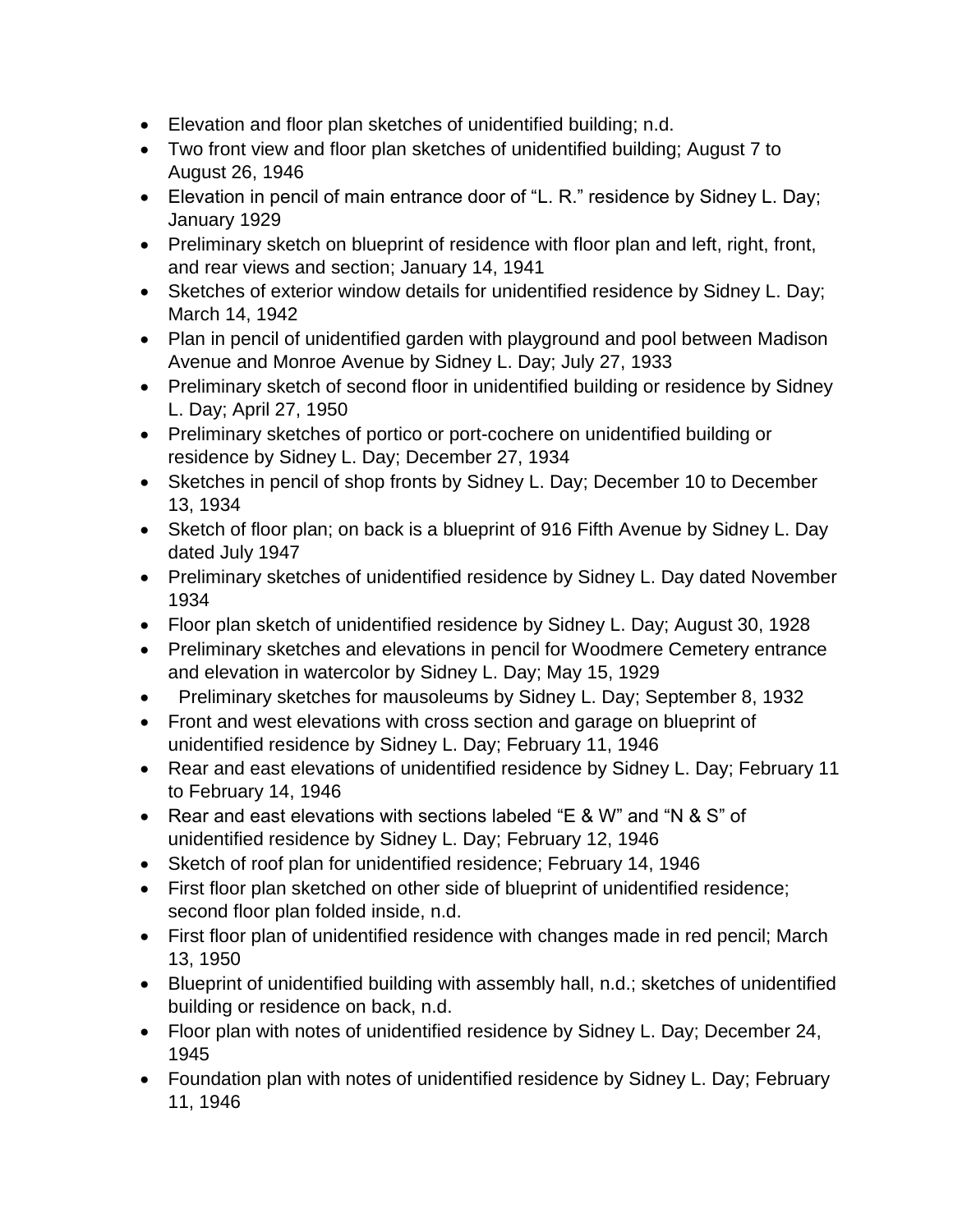- Large floor plan sketch on back of blueprint of unidentified residence with notes and calculations, n.d.
- Sketch of elevation of large unidentified building; July 28, 1932
- Page from "Christian Observer" dated September 8, 1943 with Christian symbols used in religious architecture

# **12th Drawer**

Folder 1-

- Perspective sketch of Long School of Journalism Marshall College December 1927
- Perspective sketch for Wm. R. Ritter, January 1928
- Drawing in color of Recreation Building for First Presbyterian Church; April 21, 1926
- Painting of commercial building by Sidney L. Day; May 18, 1921
- Photograph of architects at work, June 1909
- Perspective sketch of Long School of Journalism, Marshall College, by Sidney L. Day; November 26, 1927
- Drawing with watercolor of unidentified building with red terracotta roof tiles, n.d.
- Preliminary sketches of exterior of residence by Sidney L. Day; March 14 to March 15, 1928
- Preliminary sketch of interior plan for Marshall School of Journalism, Marshall College by Sidney L. Day, November 1927
- Painting of Reviewing Stand by Sidney L. Day, n.d.
- Union Savings Bank and Trust Company drawings in ink, street view, floor plans, elevations of additional stories, interior views; March 31, 1917
- Elevations and first floor plan for residence by Robert L. Day and Sidney L. Day; June 10, 1918
- Preliminary sketches of elevations, plot plan, basement plan, and floor plans for Jas. I. Miller residence by Robert L. Day and Sidney L. Day; December 1 to December 3, 1917
- Sketch of unidentified floor plans by Sidney L. Day; February 28, 1935
- Full size negative of unidentified building labeled as Plate LXXL; n.d.
- Floor plan and elevation sketches for unidentified residences by Sidney L. Day; November 29, 1930 to March 12, 1940
- Floor plans and elevation sketches for unidentified residence by Sidney L. Day, August to September 1939
- Elevation and floor plan of unidentified residence by Sidney L. Day, May 1933
- Preliminary sketches of unidentified residences by Sidney L. Day; January 25 to July 19, 1940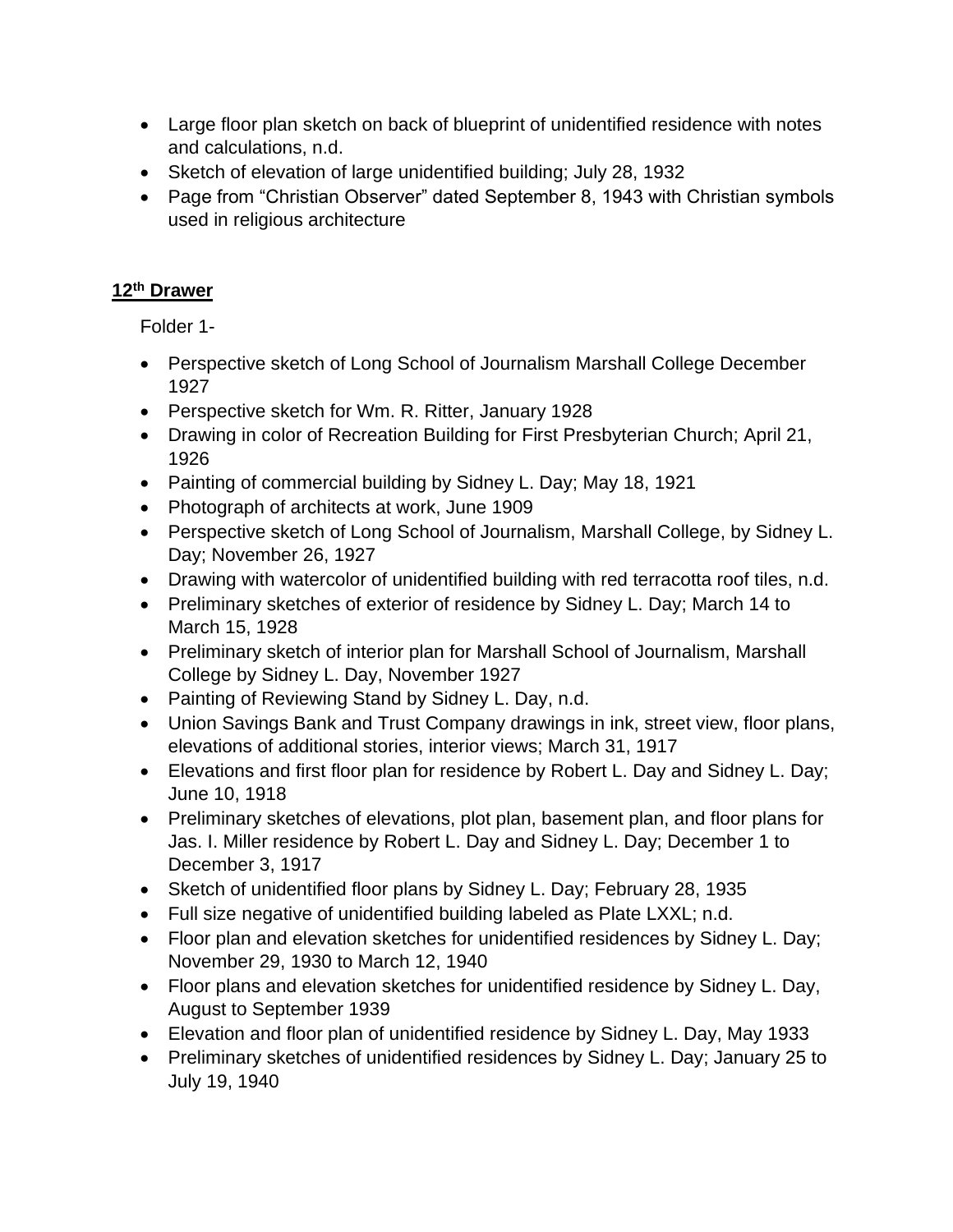- Preliminary, floor plan, and elevation sketches by Sidney L. Day; March 23, 1934 to July 15, 1941
- Sketches of floor plans and elevations with calculations and estimates for WRS Jr. By Sidney L. Day; September 16 to September 23, 1931
- West elevation sketch of unidentified residence; March 11, 1947
- Small watercolor of a garage with farm building with plan in bottom left corner by Sidney L. Day; February 22, 1973
- Painting of a reinforced concrete store and apartment building by Sidney L. Day; May 16, 1916
- Two mounted preliminary sketches of church in two different styles by Sidney L. Day, June 1924
- Elevation in watercolor of Masonic Temple on Third Avenue Huntington, WV by Robert L. Day; n.d.
- South elevation of recreation building in watercolor; May 25, 1926
- Sketch for Remodeling the Choir Loft for the First Presbyterian Church in watercolor, architect Robert L. Day, Sidney L. Day delivered April 1915
- Tenth Avenue elevation of First Presbyterian Church in Huntington, West Virginia in watercolor by Sidney L. Day and black and white longitudinal section of dining room and covered court, n.d.
- Plan for Summer Theatre, MIT senior project 1912
- Woman's club plans I and II on board by Sidney L. Day, June 1929
- Church sketch by Sidney L. Day, n.d. Note at bottom center reads "This end wrong Not built that way"
- A Triumphal Arch by Sidney L. Day in watercolor stamped Department of Architecture MIT Boston, Second Year Design; n.d.
- Elevations, floor plans, and preliminary sketches for residence by Sidney L. Day; January 10 to January 16, 1941
- Sketches of unidentified residence (Freeman estate or Ritter home?) by Sidney L. Day; March 13, 1933
- Elevation sketches with colored pencil of unidentified residence by Sidney L. Day; May 5 to May 6, 1939
- Elevation sketches with colored pencil of unidentified residence by Sidney L. Day; April 22 to May 5, 1936
- Elevation sketches and floor plans for addition or renovation of unidentified residence with notes and orange and yellow colored pencil by Sidney L. Day; February 18 to March 13, 1947
- Two Lehigh Airports Competition aerial view and plot plan on illustration board, n.d.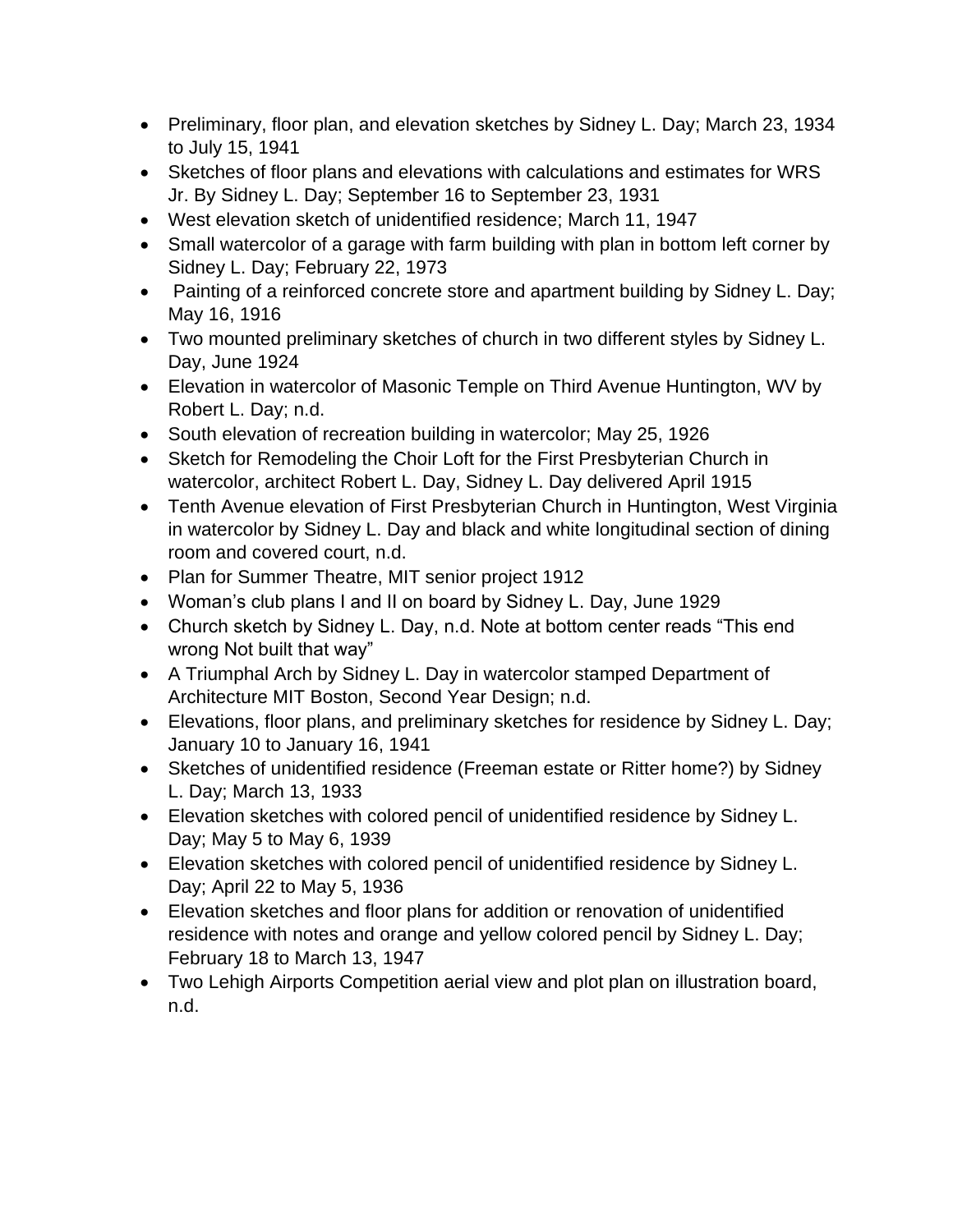- Drawing with watercolor of a memorial band stand by Sidney L. Day; stamped Department of Architecture MIT- Boston Third Year Design November 6, 1911
- Watercolor of unidentified civic building by Robert L. Day
- Floor plan [of museum? Astronomy wing?] stamped Massachusetts Institute of Technology Architectural Department
- Watercolor of (building? [maybe addition of courthouse?]) in Huntington, West Virginia by Robert L. Day
- 4<sup>th</sup> Avenue Elevation and 9<sup>th</sup> Street Elevation and Coss Section of Union Savings Bank and Trust Company" by Robert L. Day and Sidney L. Day; March 14 to March 15, 1917
- Watercolor of commercial building drawn by Sidney L. Day; August 1, 1911; there is an unfinished, partially painted building on the other side
- Map of Marshall Campus in Huntington, West Virginia with proposed infrastructure changes (transformer station, manhole, underground cable, etc.) in red pencil and the initials A.TB. in the bottom right corner; August 15, 1929 and revised February 10, 1936
- Watercolor, a Small Italian Renaissance Façade by Sidney L. Day; May 3, 1911
- Watercolor of an unidentified commercial building by Robert L. Day, n.d.
- Floor plan with color for hotel addition by Robert L. Day and Sidney L. Day, December 1916
- Drawing of building with watercolor emphasizing brickwork with "No.660" over door, n.d.
- Mausoleum in watercolor by Sidney L. Day; March 1, 1911
- Drawing with watercolor of Armstrong Manufacturing Company; n.d.
- Two sketches with watercolor of interior details by Sidney L. Day; February 8, 1911 and March 15, 1911
- Sketches of classical building with columns with sepia tones and white watercolors on bristol and tracing paper, n.d.

## **13th Drawer**

- Two maps of Marshall College Campus dated August 15, 1929 with the date March 14, 1930 penciled in the lower right-hand corner of one and the other printed in reverse on brown paper
- Floor plans, cross sections, and elevations on two pages for the Long School of Journalism at Marshall College submitted for the approval of the State Board of Education by Sidney L. Day, December 1927
- Street map of Huntington, WV and Vicinity with flooded areas during the 1937 flood highlighted in orange with blue outline added later by city engineer, J.S. Gillespie; August 19, 1933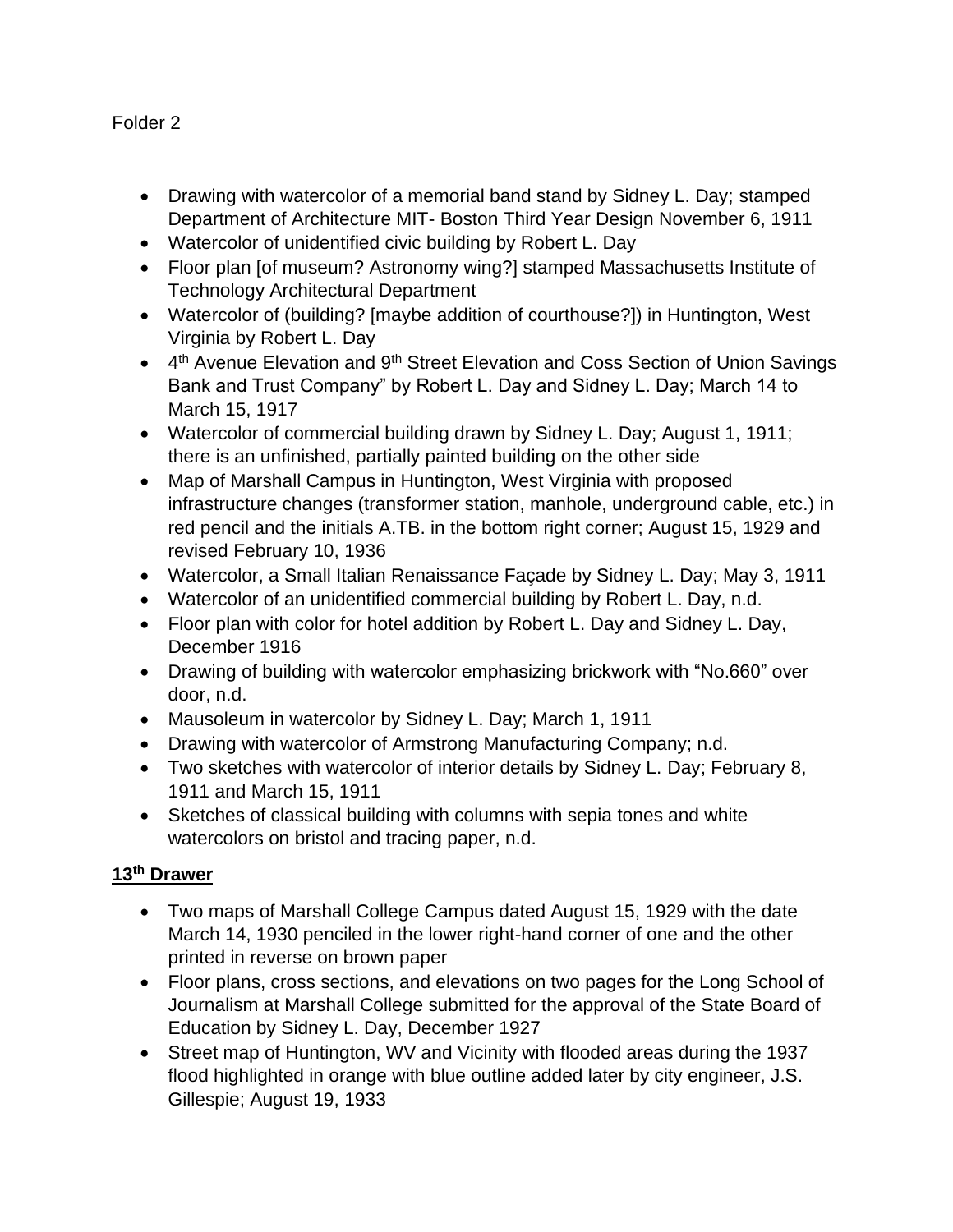- Cut out parcel map of Ritter Park, Park Hills, part of East Hills and South Side of Huntington, WV
- Map of Huntington, West Virginia with Industrial, Economic, and Cultural Information from the Huntington Chamber of Commerce; map copyright 1957 by R.M. Nestor
- Parcel map of Park Hills with blue and red rectangles added to some parcels, n.d.
- Sewer layout at 64 west  $6<sup>th</sup>$  Ave, n.d.
- Revised map of Plat 1 Holswade Park Extension Huntington, WV. Original map recorded on August 18, 1926. Revised on December 18, 1937
- Large map with parcels of Holswade Park, Huntington, WV developed by owners J. Fred Holswade, Rudd T. Neel, and John G. Ricketts. July 15, 1924 to August 4, 1924
- Drawing of Revised map of a part of Park Terrace, Irons and Dunfee, Owners by Sidney L. Day, traced by Roy M. Lively, Huntington, WV; March 1921 with the date March 1936 in the lower right corner
- Parcel map entitled Day's Addition to Huntington-1920 with second page signed by city engineer
- Simplified drawn map of Cincinnati with city entrances and exits, n.d.
- Map entitled Huntington, West Virginia historical and Civic Points of Interest, Hotels and Public Buildings from the Chamber of Commerce; September 20, 1955
- Map of Enslow Park Place. Huntington, West Virginia from map of Enslow Park Realty Company; June 29, 1920 traced by J.F. DeYoung September 24, 1948
- Location property of Mrs. Blair P Wilson. Roland Park, n.d.
- Map of Sunset Drive by S.V. Haworth
- Directory of Portsmouth's Businesses with map
- Revised Map of Section of Sub-Division No. 3 Park Hills, Huntington, W.Va.; August 10, 1939
- Map of H.C. Smith & Joe L. Wilson Tracts Situate in Fayette and Union Townships. Lawrence County, OH; June 11, 1929
- Official Road Map of Northeastern States April 1930
- Map of Huntington, Cabell Country, West Virginia 1907. Published by the Blair P. Wilson Company
- Partial parcel map of Southside including Washington Boulevard, Edwards Street, and 15<sup>th</sup> Street, Huntington, West Virginia; n.d.
- Plan of Balcony. Huntington City Building. Huntington, West Virginia; n.d.
- Sections of topographical map with part of Prospect Drive; on the backside is written "Mrs. Anderson Laf(?) Prospect Drive", n.d.
- Small map of Cabell County, West Virginia with proposed road construction for the years 1951 to 1955; n.d.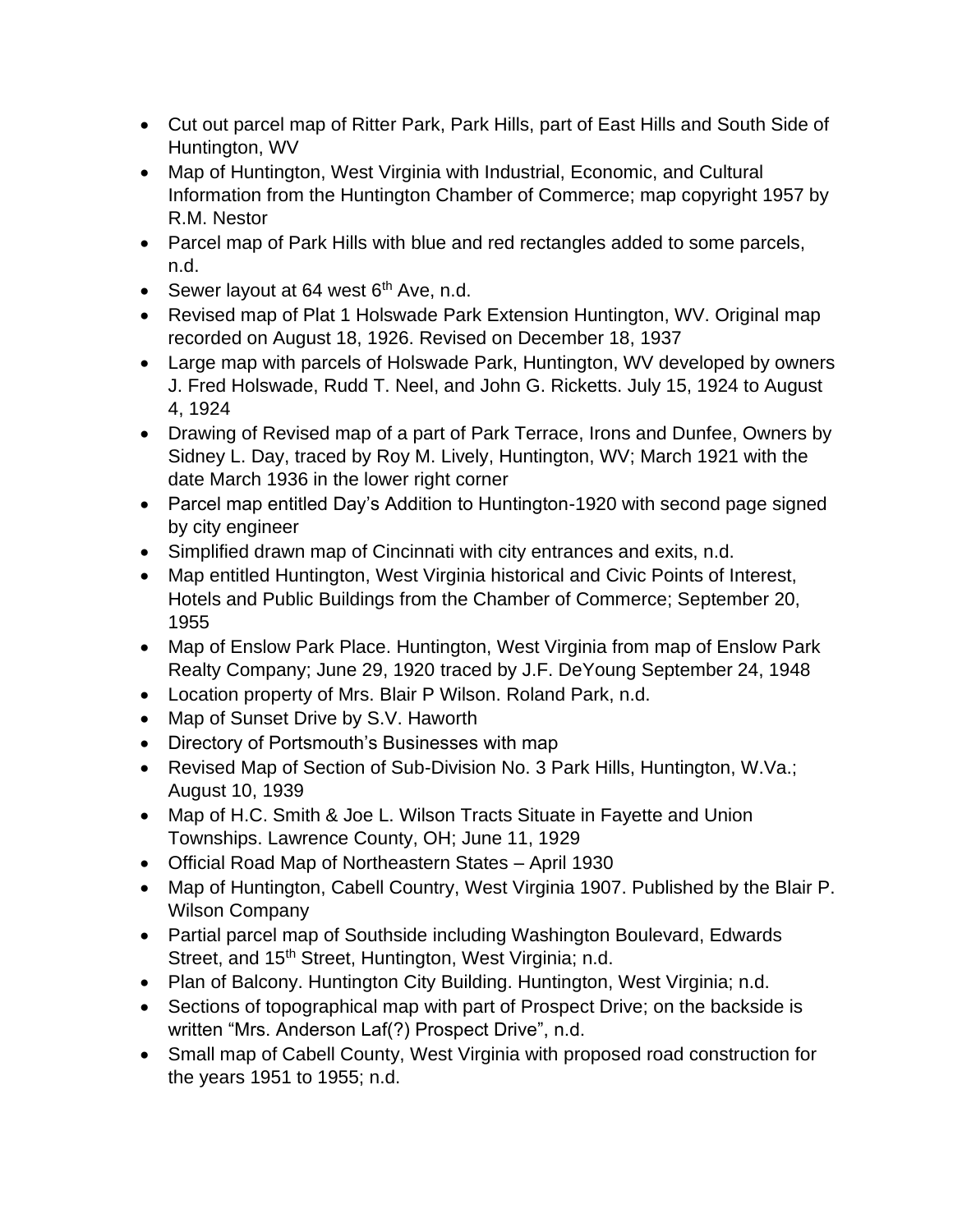- Map of WCHS TV reception in Charleston, Huntington, and Ashland April 1954
- Sketch of Plot Plan M.D. Angel Lot 21; n.d.
- Plat showing property of A.B. Angel Park Hills Huntington, W.VA.; December 1, 1939
- Park Hills Subdivision No. 1. Ritter and Perry, Owners, Huntington, West VA.; October 23, 1913
- A Romance Map of Huntington, W.Va. City of Huntington, Cabell County, West Virginia, 1949
- Greater Huntington and Suburbs. Cabell County, West Virginia dated August 19, 1933 with hand-drawn revised fire limits added in June 1935, with colored in sections of downtown and Southside and corporation lines highlighted in red pencil
- Greater Huntington and Suburbs, Cabell Co. West Virginia, n.d.
- Part of Business District Huntington West Virginia; map covers Ninth Street to Eleventh Street and Third Avenue to 4 1/2 Alley; October 10, 1935

# **14th Drawer**

Folder 1a

- Sydney L. Day's architecture course work with grades on back and assignment example pages (62 pages) from International Correspondence Schools, Scranton, Pa; May 31, 1901 to March 2, 1907
- Sidney Logan Day's diploma from International Correspondence Schools, Scranton, Pennsylvania; April 30, 1907
- Glee Club certificate, n.d.

# Folder 1b

- Blueprints for First Presbyterian Church School, #1021-1023 5th Ave, Huntington, West Virginia, March to April 1950 (28 pages)
- Steel Erection Plans for 26th Street Baptist Church, 10th Avenue & 26th Street, Huntington, West Virginia; September 12, 1949
- Plans for addition and remodeling of Jefferson School, November 1938
- Heating for the First Presbyterian Church, Huntington, WV plans; May 19 to June 10, 1950
- Plans for Johnston School by Verus T. Ritter Architect, March 20 to April 9, 1915 and additional plot plan dated August 17, 1938
- Sketch of land parcels between West Sixth Avenue and West Fifth Avenue; October 6, 1955
- Drawing of architectural detail with watercolor by Sidney L. Day; April 11, 1911
- Sketches of various styles of mantles and built-in bookcases labeled "South View", n.d.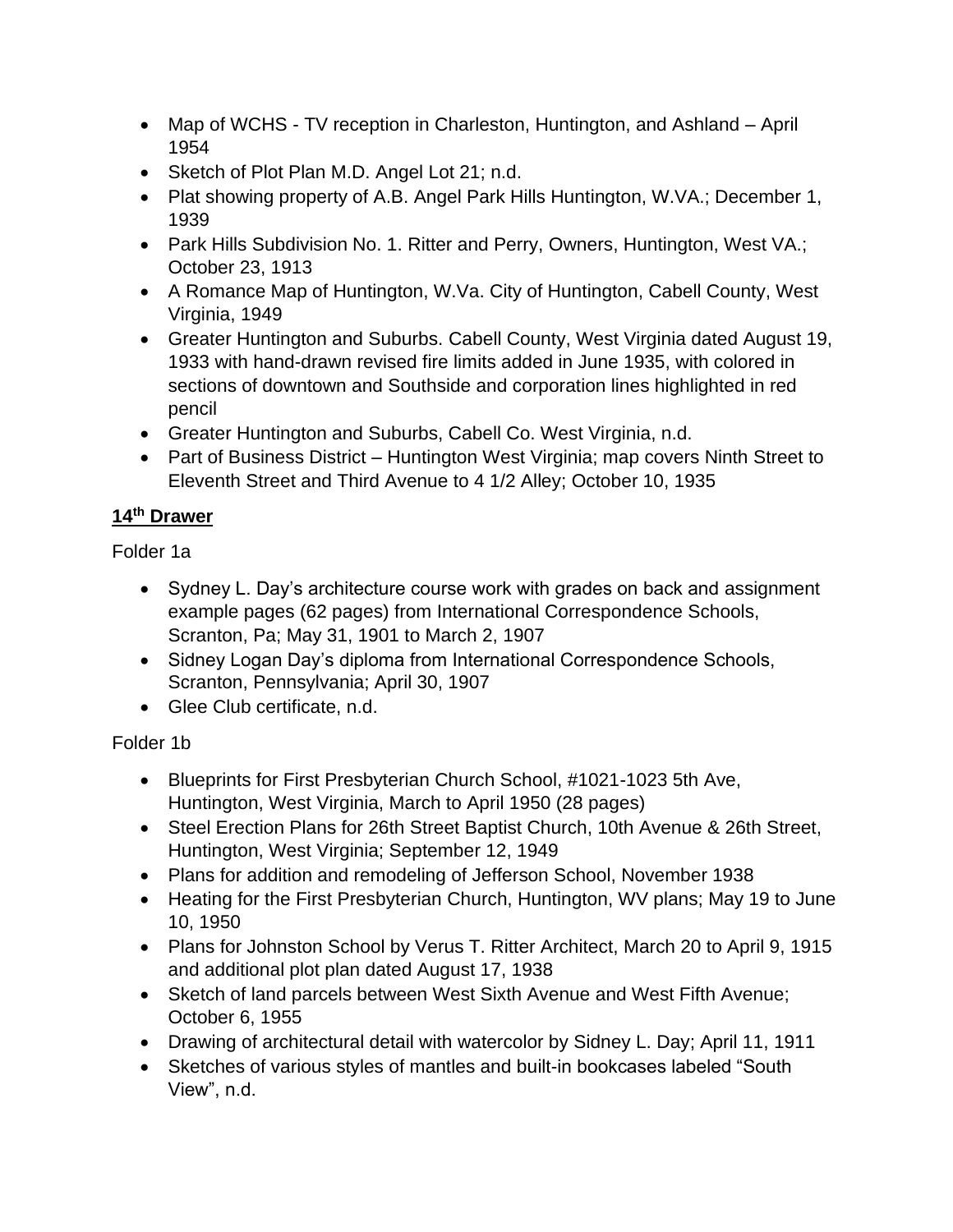- Sketches on tracing paper of different styles of portico, n.d.
- Drawing of architectural details on board with watercolor by Sidney L. Day; stamp on bottom left corner reads: Department of Architecture M-I-T Boston, Third Year Design; December 16, 1911
- Sketch on tracing paper for Westmoreland Cornice Detail, n.d.
- HyCLas Millwork by Minter Homes Corp, Huntington, W.Va. Drawn by E. Morris January 1947, revised by B. Johnson 1953

- A Modern Bank Building by Sidney L. Day drawing with watercolor; stamp on bottom left corner reads: Department of Architecture M-I-T Boston, Third Year Design; December 23, 1911
- Drawing with watercolor of unidentified classical style building, n.d.
- Design of a Store Building for Messrs Miller and Ritter by Robert L. Day drawing with watercolor shading, n.d.
- Sketch with watercolor on board of A Painter's Studio in the Country by Sidney L. Day; stamp on bottom left corner reads: Department of Architecture M-I-T Boston, Second Year Design; March 4, 1911
- Preliminary Sketch of Department of Journalism, Marshall College with colored pencil by Sidney L. Day; November 26, 1927
- Sketch of A Ball Room with watercolor by Sidney L. Day; stamp on bottom left corner reads: Department of Architecture M-I-T Boston, Third Year Design; November 18, 1911
- Drawing of William A. Waggoner Manufacturing Company building with lumber yard with gray watercolor shading by Robert L. Day and Sidney L. Day; October 28, 1921
- Side Elevation of a church building in watercolor by Robert L. Day; March 13, 1916
- Ink drawing on illustration board of unidentified building with storefronts by Sidney L. Day; August 15, 1929
- Drawing with watercolor of A Residence of a Foreign Legation in Washington by Sidney L. Day; stamp on bottom left corner reads: Department of Architecture M-I-T Boston, Third Year Design; November 29, 1911
- Blueprints for YMCA Building, 11<sup>th</sup> Street and 6th Avenue, Huntington, West Virginia, by Meanor & Handloser, Architects; October 1929
- Blueprints for West Huntington School Building Tenth Street West and Jefferson Avenue Huntington, West Virginia by Verus Ritter, Architect; December 8, 1916

# Folder 3

• A Museum Doorway drawing with watercolor on bristol by Sidney L. Day, 1912; stamp on bottom left corner reads: Department of Architecture M-I-T Boston, Third Year Design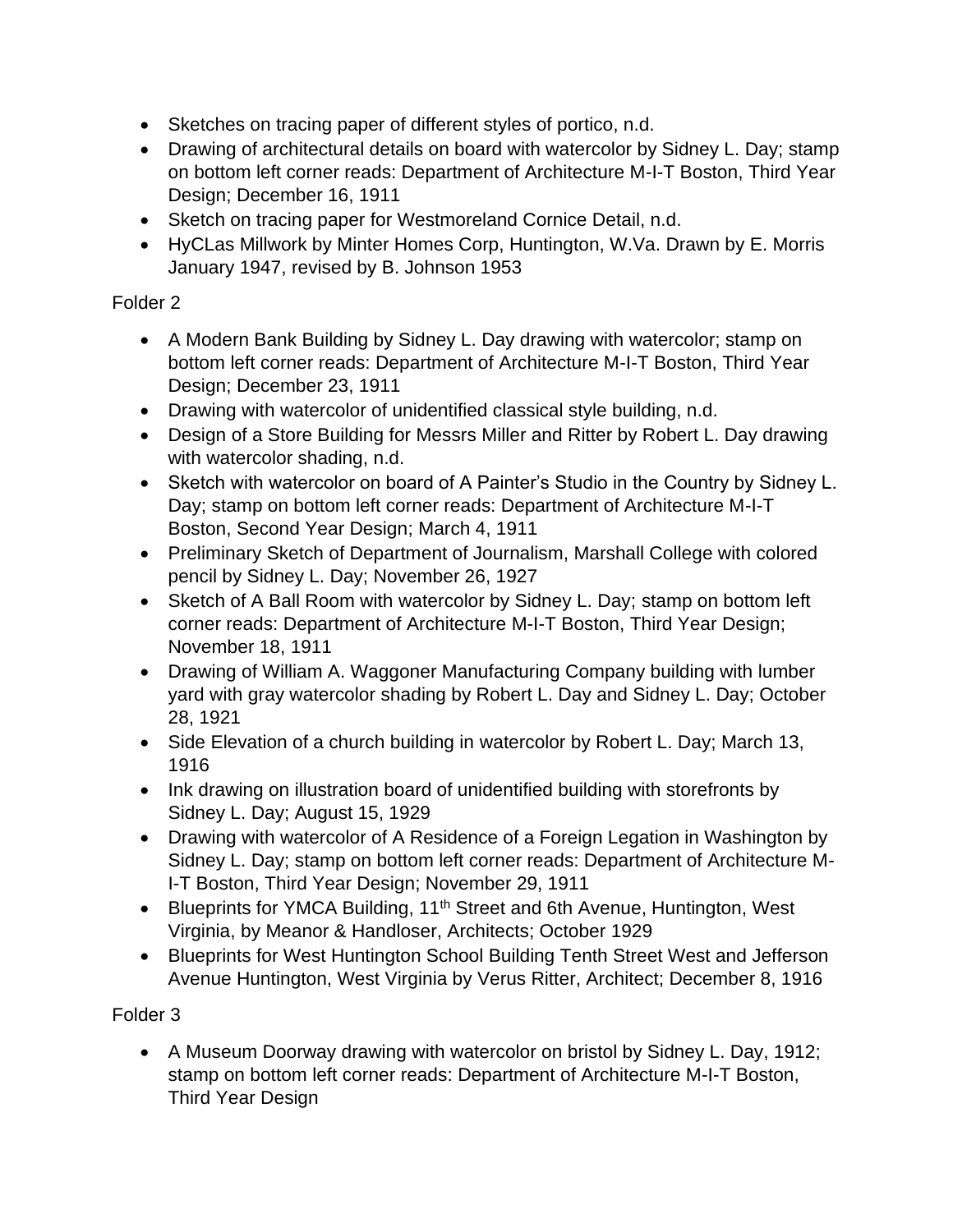- A Design for a Bathroom Class 'A' on illustration board, n.d.
- Drawing with watercolor of Huntington Publishing Company building, n.d.
- Block Elevation of Synagogue and First Presbyterian Church by Sidney L. Day, n.d.
- Preliminary Sketch of Plan for Department of Journalism, Marshall College by Sidney L. Day; November 1927
- Preliminary Sketches for a Church by Sidney L. Day with cross section, basement plan, first and second floor plans; March 17, 1926
- Hotel Addition by Robert L. Day and Sidney L. Day in watercolor, January 1917
- Stone Mantel in Ladies Parlor drawing with watercolor on bristol, n.d.
- A Fireproof Building of Reinforced Concrete with Terracotta Front by Robert L. Day, n.d.
- Preliminary Sketch Putnam County Bank, Hurricane, West Virginia by Robert L. Day and Sidney L. Day; January 10, 1922
- Design of a Small Library for a Summer Resort by Sidney L. Day; stamp on bottom left corner reads: Department of Architecture M-I-T Boston, Second Year Design
- Sketch Problem, A Painter's Studio in the Country by T.H. Maer Jr, pencil with watercolor; March 4, 1911; stamp on bottom left corner reads: Department of Architecture M-I-T Boston, Second Year Design
- Preliminary Sketch by Robert L. Day and Sidney L. Day of an unidentified residence; April 26, 1911
- Floor Plan and Basement Plan of church auditorium and gymnasium & dining room of unidentified church building by Robert L. Day; March 15, 1916
- Painting of stucco residence [North Blvd or Memorial Blvd?], n.d.
- A Gymnasium and a Swimming Pool by Sidney L. Day; stamp on bottom left corner reads: Department of Architecture M-I-T Boston, Second Year Design; n.d.
- Lincoln Junor High School Floor Plans by Robert L. Day and Sidney L. Day, January 1923
- Douglas High & Junio High School elevation and floor plans with future extension by Robert L. Day and Sidney L. Day, January 1923
- Lincoln Junior High School Tent Avenue Elevation and Twenty Fifth Street Elevation drawing by Robert L. Day and Sidney L. Day, January 1923
- Monroe Avenue Elementary School elevations drawing by Robert L. Day and Sidney L. Day, January 1923
- Monroe Avenue Elementary School floor plans by Robert L. Day and Sidney L. Day, January 1923
- Plan for an Administration Building for a Southern Medical School by Sidney L. Day; October 21, 1911; stamp on bottom left corner reads: Department of Architecture M-I-T Boston, Third Year Design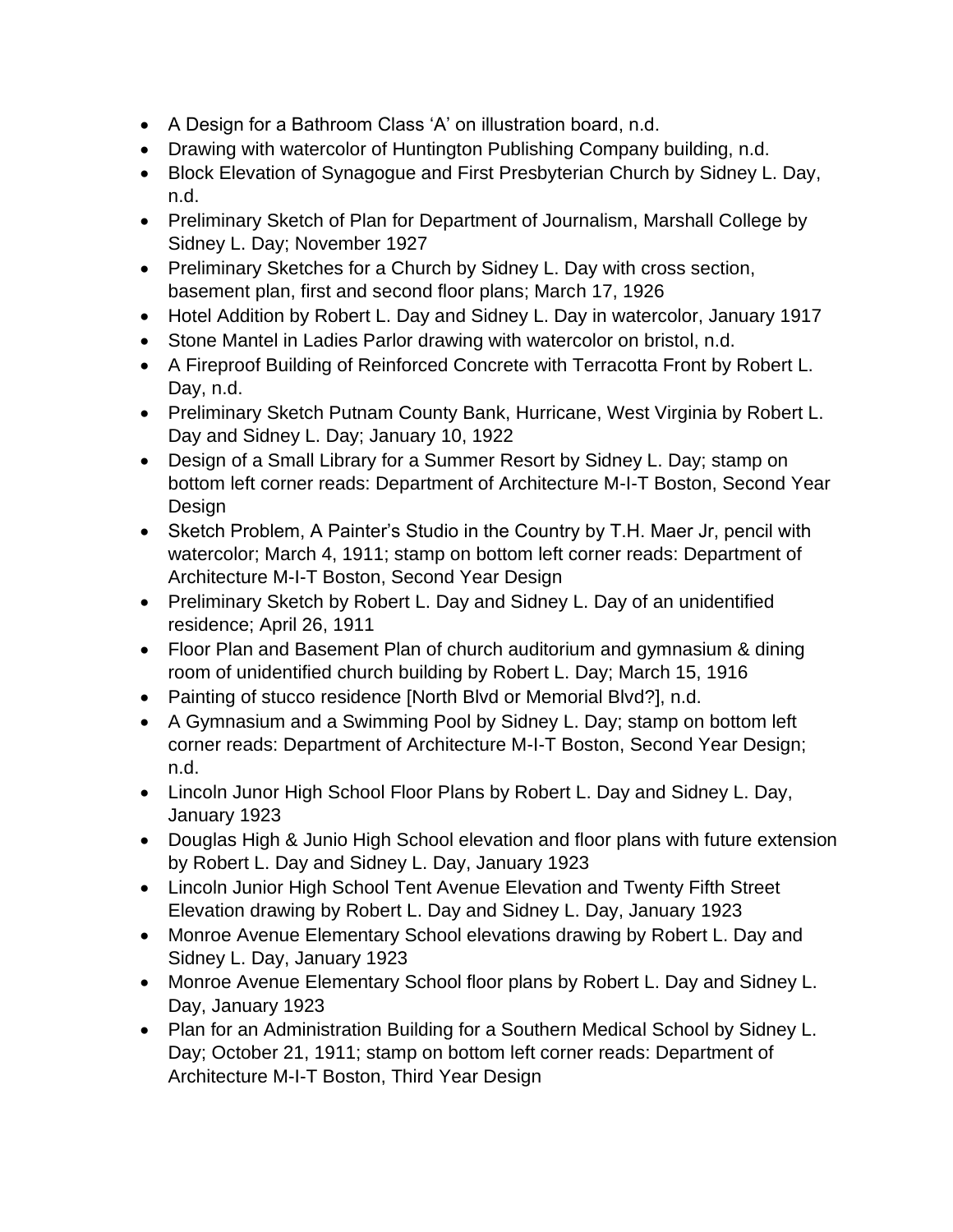- A Modern Bank Building by Sidney L. Day; December 23, 1911; stamp on bottom left corner reads: Department of Architecture M-I-T Boston, Third Year Design
- Preliminary Sketch Putnam County Bank, Hurrican West Virginia longitudinal section, cross section, and street elevation; Preliminary Sketch of basement, bank floor, and mezzanine by Robert L. Day and Sidney L. Day; January 9, 1922
- A Modern Bank Building drawing by Sidney L. Day; December 23, 1911; stamp on bottom left corner reads: Department of Architecture M-I-T Boston, Third Year Design
- Section of an Administration Building for a Southern Medical School drawing with some watercolor by Sidney L. Day; October 21, 1911; stamp on bottom left corner reads: Department of Architecture M-I-T Boston, Third Year Design
- Drawing with watercolor of unidentified building façade and floor plan
- Drawing with watercolor of side and end elevations of unidentified building by Sidney L. Day, December 1912
- A Metal Staircase, Academy of Medicine elevation and floorplan sketch with watercolor by Sidney L. Day; October 14, 1911; stamp on bottom left corner reads: Department of Architecture M-I-T Boston, Third Year Design
- Doric Capital, Parthenon drawing in gray tones by Sidney L. Day; October 1908
- Drawing with watercolor of headstones in a cemetery; center headstone reads "Mauck" with footstones "May S. Watters 1800-18--" and "Chas. E. Watters 1800 – 18--"; August 26, 1932
- Huntington Home Builder mailer by the Homebuilders Association of Huntington, Inc.; April 9, 1962

# **15th Drawer**

- Blueprints that read C. W. Hutchinson Automatic Sprinklers, Estate of George E. Miller, Jones Hotel Building, Huntington, WV
- Blueprints that read Kahn System Building Products for Store and Apartment Building, Thornburg Estate, Huntington, WV; Robert L. Day Architect; July 29, 1915 to August 25, 1915
- Blueprints for trusses and framing plan that read Huntington Iron Works for the First Presbyterian Church Recreation Building December 10, 1926
- Blueprints with heating for the basement of the Huntington-Advertiser Building October 3, 1923
- Blueprints for the Placade Theatre in Huntington West Virginia by Hutchison & G. Willett, Architects; n.d.
- Residence for Dr. James I. Miller by Robert L. Day and Sidney L. Day; May 2, 1918 to June 8, 1918
- Plan for the W.M. Ritter Lumber Company, n.d.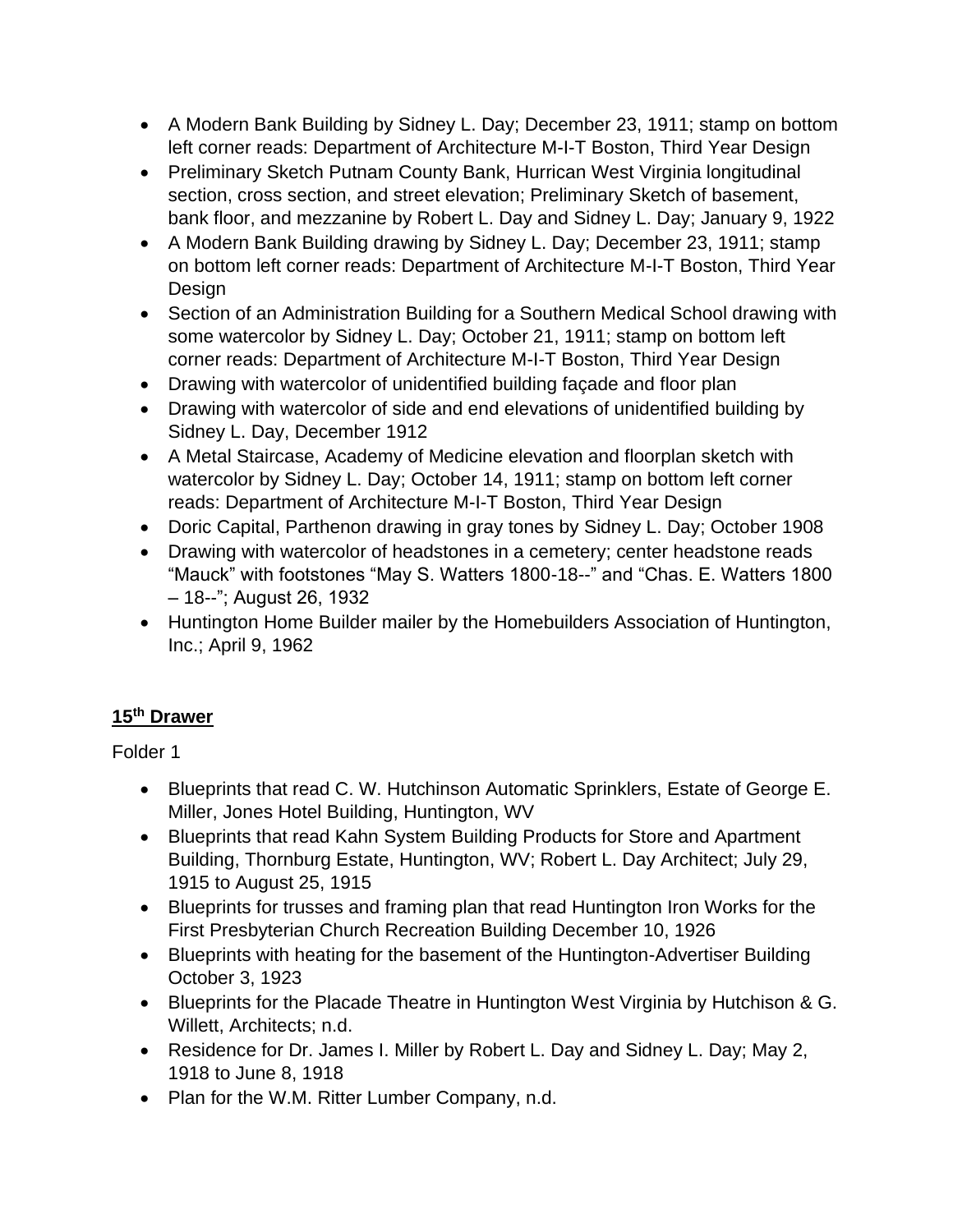- Design for a Reinforced Concrete Building for Messrs. Miller & Ritter, Huntington, West Virginia by Robert L. Day; n.d.
- Residence for Luther T Long, Esq. Pea Ridge Road Cabell County by Sidney L. Day, first and second floor plans; December 12, 1930

- Blueprints that read Kahn System of Reinforced Concrete for Building for Miller & Ritter by Robert L. Day and W. J. Watson, Engineer; August 19, 1910 to September 21, 1910
- Building for C. A. Roach by Sidney L. Day; October 26, 1945 to January 24, 1946
- Blueprints for a sprinkler system that read C.W. Hutchinson, Inc. Automatic Sprinklers for the Estate of George F. Miller, Jones Hotel Building, 909 – 917 Fourth Avenue, Huntington, West Virginia; Surveyed and drawn by C.F.S.; n.d.; There are handwritten notes and drawings on back in pencil
- Blueprints for Addition and Storage Building to Fesenmeier Brewing Company by Sidney L. Day January 26, 1946
- Blueprint plans for Huntington High School by Verus T. Ritter; November 28, 1914
- Blueprints for the Emmons School by Robert L. Day and Sidney L. Day; January 31, 1923 to December 20, 1923
- Blueprints for Reinforced Concrete Details and Floor Plans for Cabell County Courthouse, Huntington West Virginia by Robert L. Day; July 3, 1923 to August 30, 1923
- Blueprints for Structural Steel for First Church of Christ, Scientist, Huntington West Virginia; February 22, 1927
- Design for a Reinforced Concrete Building for Messrs. Miller & Ritter, Huntington, West Virginia by Robert L. Day; n.d.

- Office and Theatre building for Mr. S. W. Patterson, Williamson West Virginia by C.C. & E.A. Weber, Architects; February 23 to February 24, 1920
- Plans for a garage December 12 to December 14, 1914
- Blueprints for a Recreation building for First Presbyterian Church, Tenth Avenue Huntington, West Virginia by Sidney L. Day; n.d.
- Blueprints for Store and Office Building for W.E. Deegans and T.J. Noonan by W.B. Smith, Architect Huntington West Virginia; n.d.
- Blueprints for Liggett and Myers Tobacco Company; November 23, 1917 to December 19, 1917
- Blueprints for House for Mr. Joseph Klein Dumbarton Maryland, by Palmer & Lamdin, Architects; September 12, 1939
- Blueprints for a Garage for Mr. C.L. Ritter; office copy date is September 30, 1927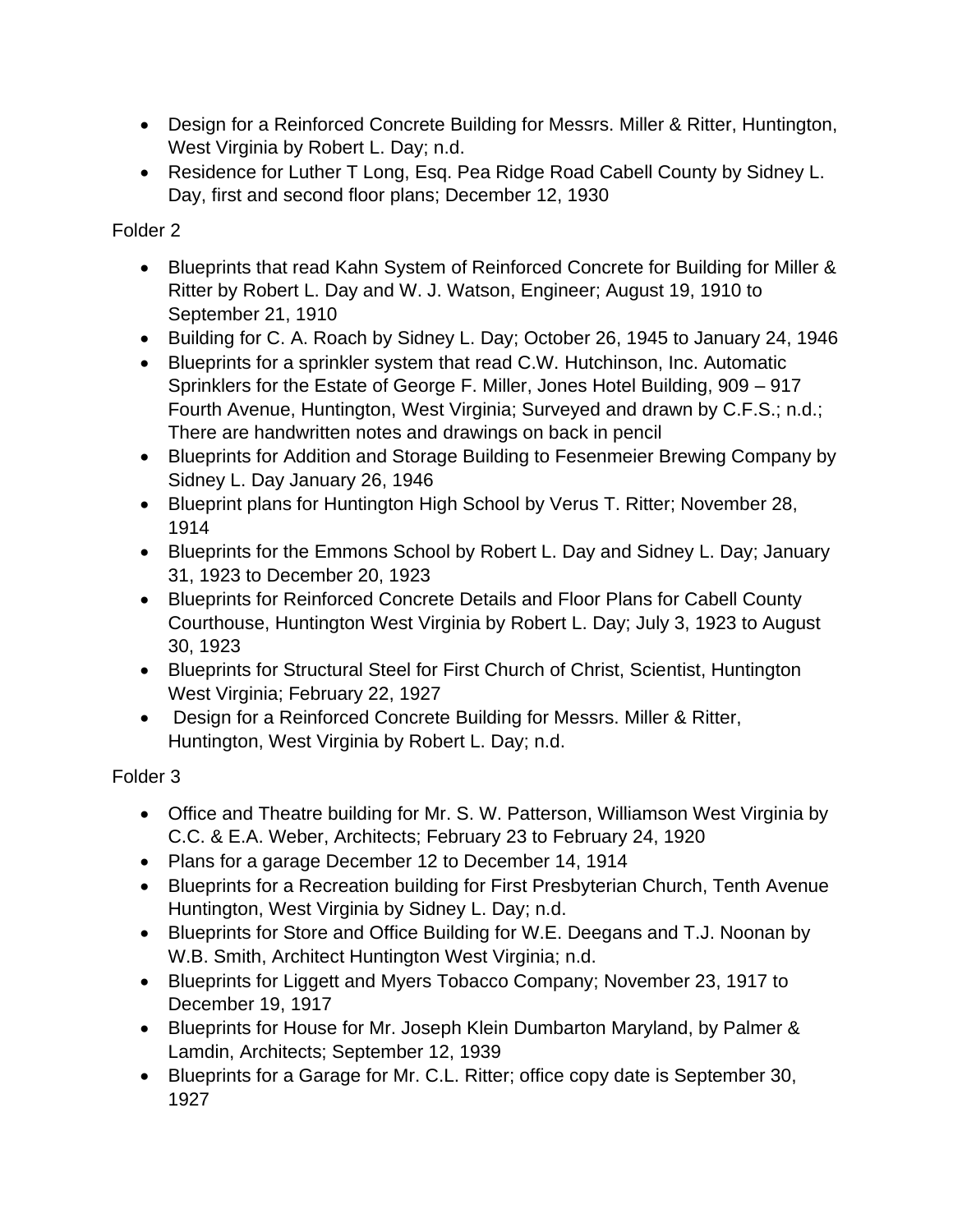- Blueprints for Residence for Henri Dourif, Esquire, Ritter Hill Huntington, West Virginia by Meanor & Handloser, Architects; July 15, 1919
- Drawings for Joint Details and Truss Problem, MIT Second Term by Sidney L. Day (2 sheets), 1911 – 1912

- Preliminary sketches, elevations, and floor plans with watercolor for church building by Robert L. Day and Sidney L. Day with later additions by Sidney L. Day; April 27, 1916 to June 25, 1924
- Rudimentary sketch of Sidney L. Day's home, n.d.
- Newspaper clipping from the Huntington Advertiser with headline "Big Sandy Site for Interstate 64 Chosen"; July 2, 1958
- Drawing with small floorplans attached for First Presbyterian Church addition in Huntington West Virginia by Robert L. Day; n.d.
- Drawing of front elevation of unidentified residence
- Sketch of an addition to Twenty-Sixth Street Baptist Church Huntington West Virginia by Sidney L. Day; October 16, 1957
- Ink drawing of First Presbyterian Church Huntington, West Virginia by Charles Howland, October 1941
- Newspaper clippings from Huntington Advertiser "Faith in Huntington" series highlighting local churches: Cross Roads Baptist Church in Huntington West Virginia that mentions architect Sidney L. Day, August 2, 1958; Jefferson Avenue Baptist Church building, April 12, 1958; Westmoreland Methodist Church by Albert F. Tucker, March 22, 1958; Twenty-Sixth Street Baptist Church in Huntington with an addition by Sidney L. Day, March 29, 1958; Highlawn Baptist Church by L.J. Dean, architect, January 18, 1958; Enslow Park Presbyterian Church, March 15, 1958; First Church of Christian Scientist by Sidney L. Day, November 23, 1957; Central Methodist Church, January 25, 1958; St. John's Episcopal Church by architect A.F. Tucker, November 2, 1957; Johnson Memorial Methodist Church, February 2, 1957; Westmoreland Baptist Church, Saturday May 4, 1957; Ohev Sholom Temple, January 11, 1958; Highlawn Presbyterian Church, July 20, 1957
- Newspaper clipping from the Herald-Dispatch on Lavalette Methodist Church
- Newspaper clipping from the Herald-Dispatch on the history of the First Congregational Church of Huntington, West Virginia; February 25, 1957 to March 18, 1957
- Sketch of Twenty-Sixth Street church building with measurements and notes; on back is part of blueprints for Brown's Apparel
- Elevation sketches of pulpit area of church by Sidney L. Day, April 30, 1927; on back is Lodge Floor Plan by Robert L. Day on Third Avenue and Eleventh Street, n.d.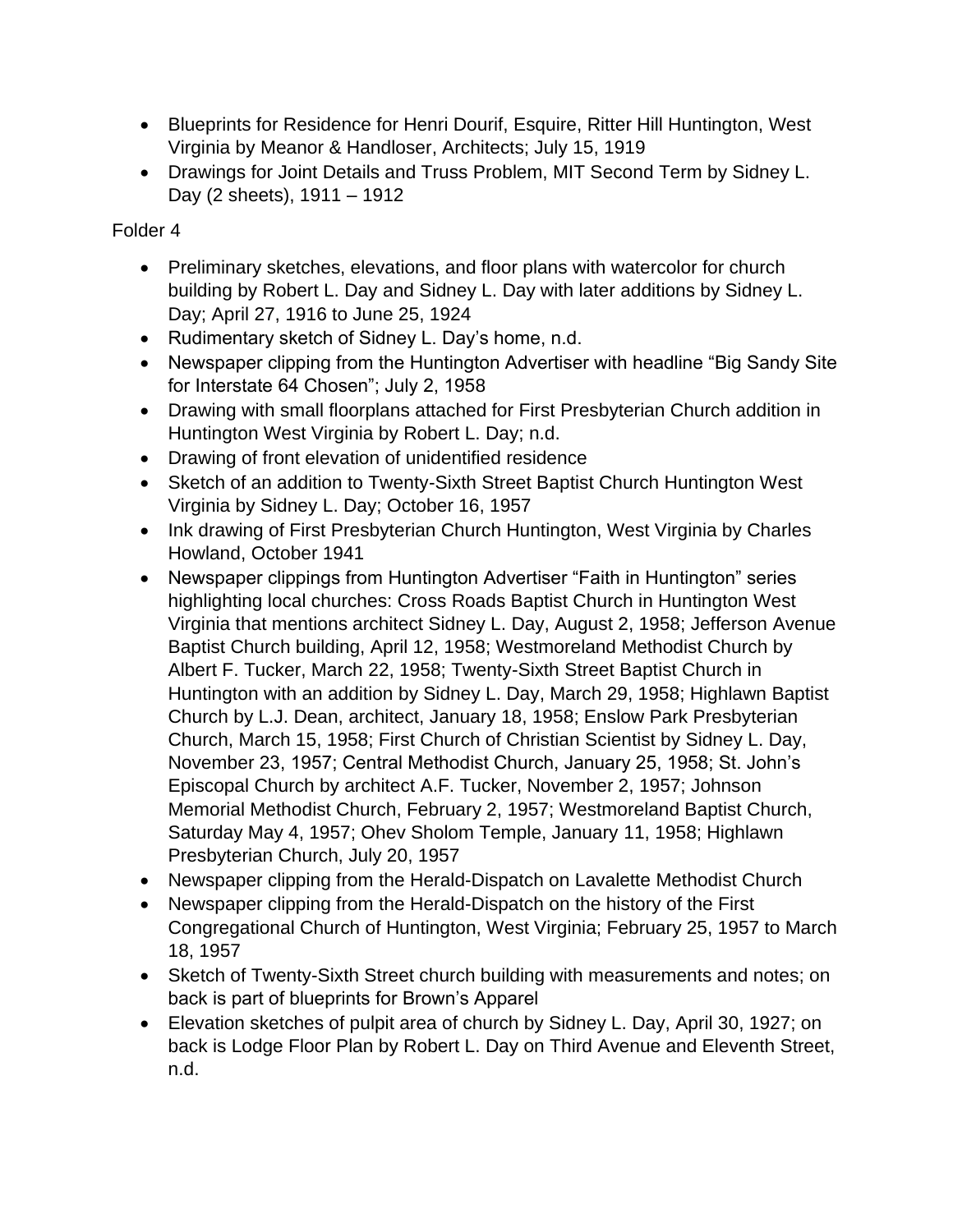- Blueprints of Floor Heating Plan for Highlawn Presbyterian Church, Huntington West Virginia; May 25, 1921
- Factory Building for Voegele and Dinning Company; August 28, 1919 to December 19, 1919
- Floorplans for unidentified building dated August 1923
- First Floor Plan of unidentified building by Robert L. Day, n.d.
- Blueprints for Club House July 1915, note on front right-hand corner reads United States Oil Company, Stone Kentucky

- Plan of Huntington Advertiser building's ceiling, wall mouldings, and cornices by Robert L. Day and Sidney L. Day, n.d.
- Cabinet with Open Shelves detail drawings, n.d.
- Sketches of elevations and floor plans on tracing paper for various unidentified buildings; April 2, 1946 to January 12, 1957
- Sketches for unidentified residences; April 25, 1936 to May 2, 1941
- Sketch of floorplan for Mr. & Mrs. Ralph Masinter residence by Sidney L. Day; July 7, 1941
- Sketched plans for an unidentified building addition on Norway Avenue, n.d.
- Sketch of building on West Tenth Street in Huntington with measurements; on other side is part of a sketch for an addition to West Junior High dated May 1957 by Sidney L. Day
- Plans for an Addition to Jefferson Elementary School by Sidney L. Day and Frampton & Bowers, Architect- Engineer; May 1954
- Section of Huntington Advertiser dated June 15, 1962
- Alterations & Additions to the Mr. & Mrs. Henry J. Stark residence in Ceredo West Virginia by Sidney L. Day, June 1947
- Article clipped from the Herald-Advertiser about living in the Foster Memorial Home; March 9, 1958
- Preliminary sketches of unidentified residence by Sidney L. Day, December 1930 to January 1931
- Sketches of unidentified residence by Sidney L. Day; March 26, 1940 to April 24, 1940
- Plans for an addition to Huntington Publishing Company by Sidney L. Day, January 1957
- Sketches on tracing paper of bookcases and details by Sidney L. Day; January 30, 1936
- Newspaper clipping of article entitled "How the New 24-Room Emmons School Will Look After It is Completed"; n.d.
- Sketch of trusses for Reger Funeral Home in Huntington West Virginia; April 30, 1946